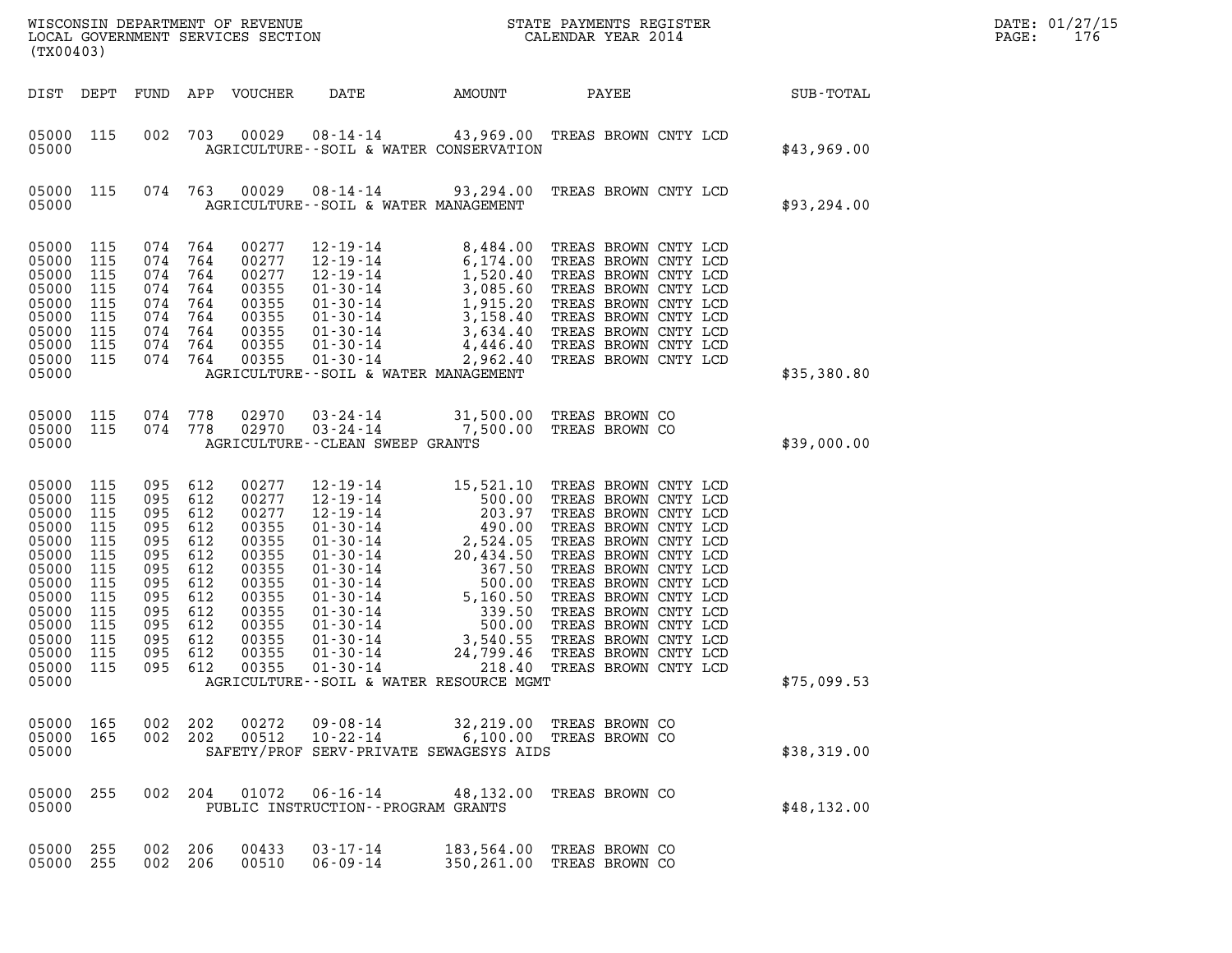|       | DATE: 01/27/15 |
|-------|----------------|
| PAGE: | 177            |

| (TX00403)                                                                                                                                                                                 |                                                                                                                                          |                                                                                                                                              |                                                                                                                                   | LOCAL GOVERNMENT SERVICES SECTION                                                                                                                                                |                                                                                                                                                                                                                                                                                                                                                                              |                                                                                                                                                                                                                                                                    |          |                                                                                                                                                                                                                                                                                                                                                                                        |       |                               |                | DATE: 01/27/15<br>PAGE:<br>177 |  |
|-------------------------------------------------------------------------------------------------------------------------------------------------------------------------------------------|------------------------------------------------------------------------------------------------------------------------------------------|----------------------------------------------------------------------------------------------------------------------------------------------|-----------------------------------------------------------------------------------------------------------------------------------|----------------------------------------------------------------------------------------------------------------------------------------------------------------------------------|------------------------------------------------------------------------------------------------------------------------------------------------------------------------------------------------------------------------------------------------------------------------------------------------------------------------------------------------------------------------------|--------------------------------------------------------------------------------------------------------------------------------------------------------------------------------------------------------------------------------------------------------------------|----------|----------------------------------------------------------------------------------------------------------------------------------------------------------------------------------------------------------------------------------------------------------------------------------------------------------------------------------------------------------------------------------------|-------|-------------------------------|----------------|--------------------------------|--|
| DIST DEPT                                                                                                                                                                                 |                                                                                                                                          | FUND                                                                                                                                         |                                                                                                                                   | APP VOUCHER                                                                                                                                                                      | DATE                                                                                                                                                                                                                                                                                                                                                                         | AMOUNT                                                                                                                                                                                                                                                             |          |                                                                                                                                                                                                                                                                                                                                                                                        | PAYEE |                               | SUB-TOTAL      |                                |  |
| 05000 255<br>05000 255<br>05000                                                                                                                                                           |                                                                                                                                          | 002 206<br>002 206                                                                                                                           |                                                                                                                                   | 00700<br>00762                                                                                                                                                                   | $02 - 18 - 14$<br>$01 - 21 - 14$<br>PUBLIC INSTRUCT-HANDICAPPED CHILDREN                                                                                                                                                                                                                                                                                                     | 183,564.00                                                                                                                                                                                                                                                         |          | 183,565.00 TREAS BROWN CO<br>TREAS BROWN CO                                                                                                                                                                                                                                                                                                                                            |       |                               | \$900,954.00   |                                |  |
| 05000<br>05000                                                                                                                                                                            | 255                                                                                                                                      | 002 209                                                                                                                                      |                                                                                                                                   | 00053                                                                                                                                                                            | PUBLIC INSTRUCT--ELDERLY NUTRITION IMPR                                                                                                                                                                                                                                                                                                                                      | 03-10-14 869.69 TREAS BROWN CO                                                                                                                                                                                                                                     |          |                                                                                                                                                                                                                                                                                                                                                                                        |       |                               | \$869.69       |                                |  |
| 05000<br>05000                                                                                                                                                                            | 255                                                                                                                                      | 002 215                                                                                                                                      |                                                                                                                                   | 00052                                                                                                                                                                            | $03 - 10 - 14$<br>PUBLIC INSTRUCT--LEARNING READINESS                                                                                                                                                                                                                                                                                                                        |                                                                                                                                                                                                                                                                    |          | 564.46 TREAS BROWN CO                                                                                                                                                                                                                                                                                                                                                                  |       |                               | \$564.46       |                                |  |
| 05000<br>05000                                                                                                                                                                            | 255                                                                                                                                      | 002 231                                                                                                                                      |                                                                                                                                   | 01074                                                                                                                                                                            | PUBLIC INSTRUCT--CO HANDICAPPED EDUC BDS                                                                                                                                                                                                                                                                                                                                     | 06-16-14  1,530,375.00 TREAS BROWN CO                                                                                                                                                                                                                              |          |                                                                                                                                                                                                                                                                                                                                                                                        |       |                               | \$1,530,375.00 |                                |  |
| 05000<br>05000<br>05000<br>05000<br>05000<br>05000<br>05000<br>05000<br>05000<br>05000<br>05000<br>05000<br>05000<br>05000<br>05000<br>05000<br>05000<br>05000<br>05000<br>05000<br>05000 | 255<br>255<br>255<br>255<br>255<br>255<br>255<br>255<br>255<br>255<br>255<br>255<br>255<br>255<br>255<br>255<br>255<br>255<br>255<br>255 | 002<br>002<br>002<br>002<br>002<br>002<br>002<br>002<br>002<br>002<br>002<br>002<br>002<br>002<br>002<br>002<br>002<br>002<br>002<br>002 241 | 241<br>241<br>241<br>241<br>241<br>241<br>241<br>241<br>241<br>241<br>241<br>241<br>241<br>241<br>241<br>241<br>241<br>241<br>241 | 00002<br>00003<br>00003<br>00003<br>00003<br>00003<br>00003<br>00007<br>00008<br>00009<br>00009<br>00010<br>00010<br>00010<br>00010<br>00010<br>00011<br>00011<br>00011<br>01073 | $04 - 07 - 14$<br>$02 - 18 - 14$<br>$02 - 18 - 14$<br>$02 - 10 - 14$<br>$03 - 17 - 14$<br>$03 - 17 - 14$<br>$03 - 03 - 14$<br>$06 - 02 - 14$<br>07-28-14<br>$01 - 27 - 14$<br>$01 - 27 - 14$<br>04-21-14<br>04-28-14<br>04-21-14<br>05-27-14<br>05-27-14<br>$06 - 30 - 14$<br>$06 - 23 - 14$<br>$06 - 23 - 14$<br>$06 - 16 - 14$<br>PUBLIC INSTRUCT--LOCAL PROGRAMS--FED FDS | $1,796.97$<br>$1,084.86$<br>$2,302.85$<br>$773.01$<br>$1,282.26$<br>$2,718.17$<br>$3,191.32$<br>$518.85$<br>$1,664.53$<br>$1,664.53$<br>$1,003.59$<br>$1,141.56$<br>$2,349.54$<br>$1,217.16$<br>$2,040.78$<br>$1,217.16$<br>$2,040.785$<br>$1,067.85$<br>$1,872.2$ | 2,423.00 | 3,070.89 TREAS BROWN CO<br>1,796.97 TREAS BROWN CO<br>TREAS BROWN CO<br>TREAS BROWN CO<br>TREAS BROWN CO<br>TREAS BROWN CO<br>TREAS BROWN CO<br>TREAS BROWN CO<br>TREAS BROWN CO<br>TREAS BROWN CO<br>TREAS BROWN CO<br>TREAS BROWN CO<br>TREAS BROWN CO<br>TREAS BROWN CO<br>TREAS BROWN CO<br>TREAS BROWN CO<br>TREAS BROWN CO<br>TREAS BROWN CO<br>TREAS BROWN CO<br>TREAS BROWN CO |       |                               | \$35,853.00    |                                |  |
| 05000 370<br>05000                                                                                                                                                                        |                                                                                                                                          |                                                                                                                                              | 002 941                                                                                                                           | 00931                                                                                                                                                                            | $10 - 20 - 14$<br>NAT RESOURCES-GENERAL OPERATIONS-FEDERAL                                                                                                                                                                                                                                                                                                                   |                                                                                                                                                                                                                                                                    |          | 45,000.00 TREAS BROWN CNTY                                                                                                                                                                                                                                                                                                                                                             |       |                               | \$45,000.00    |                                |  |
| 05000 370<br>05000                                                                                                                                                                        |                                                                                                                                          | 012 381                                                                                                                                      |                                                                                                                                   | 00510                                                                                                                                                                            | $03 - 28 - 14$<br>NAT RESOURCES - - BOAT PATROL                                                                                                                                                                                                                                                                                                                              |                                                                                                                                                                                                                                                                    |          | 7,116.13 TREAS BROWN CO                                                                                                                                                                                                                                                                                                                                                                |       |                               | \$7, 116.13    |                                |  |
| 05000 370<br>05000                                                                                                                                                                        |                                                                                                                                          |                                                                                                                                              | 012 549                                                                                                                           | 00105                                                                                                                                                                            | 03-03-14<br>NAT RESOURCES - - WILDLIFE DAMAGE                                                                                                                                                                                                                                                                                                                                |                                                                                                                                                                                                                                                                    |          |                                                                                                                                                                                                                                                                                                                                                                                        |       | 1,115.47 TREAS BROWN CNTY LCD | \$1, 115.47    |                                |  |
| 05000 370                                                                                                                                                                                 |                                                                                                                                          | 012 550                                                                                                                                      |                                                                                                                                   | 00510                                                                                                                                                                            | $03 - 28 - 14$                                                                                                                                                                                                                                                                                                                                                               |                                                                                                                                                                                                                                                                    |          | 24,657.40 TREAS BROWN CO                                                                                                                                                                                                                                                                                                                                                               |       |                               |                |                                |  |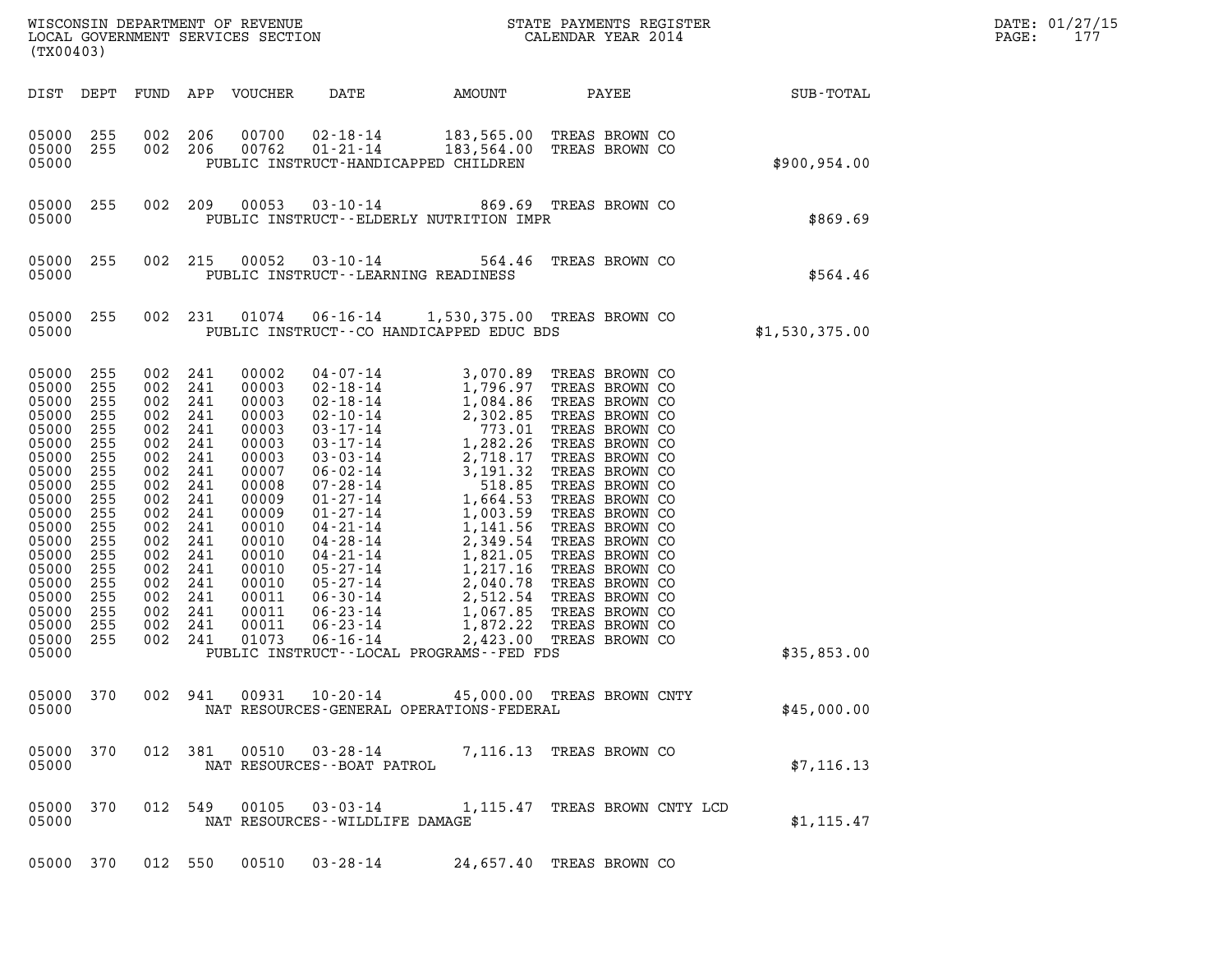| DATE: | 01/27/15 |
|-------|----------|
| PAGE: | 178      |

| (TX00403)                                                                                                |                                                                                  |                                                                                  |                                                                                  |                                                                                                          |                                                                                                                                                                                                                      |                                                                                                                                              |                                                                                                                                                                                                                      |              | DATE: 01/27/15<br>$\mathtt{PAGE}$ :<br>178 |
|----------------------------------------------------------------------------------------------------------|----------------------------------------------------------------------------------|----------------------------------------------------------------------------------|----------------------------------------------------------------------------------|----------------------------------------------------------------------------------------------------------|----------------------------------------------------------------------------------------------------------------------------------------------------------------------------------------------------------------------|----------------------------------------------------------------------------------------------------------------------------------------------|----------------------------------------------------------------------------------------------------------------------------------------------------------------------------------------------------------------------|--------------|--------------------------------------------|
|                                                                                                          |                                                                                  |                                                                                  |                                                                                  | DIST DEPT FUND APP VOUCHER                                                                               | DATE                                                                                                                                                                                                                 | AMOUNT                                                                                                                                       | PAYEE SUB-TOTAL                                                                                                                                                                                                      |              |                                            |
| 05000                                                                                                    |                                                                                  |                                                                                  |                                                                                  |                                                                                                          | NAT RESOURCES--BOATING ENFORCEMENT AIDS                                                                                                                                                                              |                                                                                                                                              |                                                                                                                                                                                                                      | \$24,657.40  |                                            |
| 05000 370<br>05000                                                                                       |                                                                                  |                                                                                  | 012 551                                                                          |                                                                                                          | 00162  09-29-14  8,591.82  TREAS BROWN CO<br>NAT RESOURCES -- ALL TERRAIN VEHICLE ENF                                                                                                                                |                                                                                                                                              |                                                                                                                                                                                                                      | \$8,591.82   |                                            |
| 05000 370<br>05000                                                                                       |                                                                                  |                                                                                  | 012 552                                                                          | 00112                                                                                                    | 09-29-14 11,501.94 TREAS BROWN CO<br>NAT RESOURCES - - SNOWMOBILE ENFORCEMENT                                                                                                                                        |                                                                                                                                              |                                                                                                                                                                                                                      | \$11,501.94  |                                            |
| 05000 370<br>05000 370<br>05000<br>05000<br>05000 370<br>05000                                           | 370<br>370                                                                       | 012 553<br>012 553<br>012 553<br>012 553<br>012 553                              |                                                                                  | 00015<br>00015<br>00105<br>00105<br>00105                                                                | $03 - 03 - 14$<br>NAT RESOURCES--WILDLIFE DAMAGE CLAIMS                                                                                                                                                              |                                                                                                                                              | 09-22-14 5,730.50 TREAS BROWN CNTY LCD<br>09-22-14 11,231.86 TREAS BROWN CNTY LCD<br>03-03-14 7,030.55 TREAS BROWN CNTY LCD<br>03-03-14 7,030.55 TREAS BROWN CNTY LCD<br>13,360.13 TREAS BROWN CNTY LCD              | \$37,998.09  |                                            |
| 05000 370<br>05000                                                                                       |                                                                                  |                                                                                  | 012 569                                                                          |                                                                                                          | 00494  09-16-14  28,612.86  TREAS BROWN CO<br>NAT RESOURCES - - SNOWMOBILE TRAIL AIDS                                                                                                                                |                                                                                                                                              |                                                                                                                                                                                                                      | \$28,612.86  |                                            |
| 05000 370<br>05000 370<br>05000                                                                          |                                                                                  | 012 575                                                                          | 012 575                                                                          | 00190<br>01700                                                                                           | 09-02-14 47,975.00 TREAS BROWN CO<br>$02 - 25 - 14$<br>NAT RESOURCES - - SNOWMOBILE TRAIL AIDS                                                                                                                       |                                                                                                                                              | 6,357.39 TREAS BROWN CO                                                                                                                                                                                              | \$54,332.39  |                                            |
| 05000 370<br>05000 370<br>05000                                                                          |                                                                                  | 074 222<br>074 222                                                               |                                                                                  | 01431<br>01431                                                                                           | NAT RESOURCES - - SOLID WASTE MANAGEMENT                                                                                                                                                                             |                                                                                                                                              | 01-23-14 6,730.47 TREAS BROWN CNTY LCD<br>01-23-14 61,421.88 TREAS BROWN CNTY LCD                                                                                                                                    | \$68,152.35  |                                            |
| 05000 370<br>05000                                                                                       |                                                                                  |                                                                                  | 095 512                                                                          |                                                                                                          | $01392$ $12 - 26 - 14$<br>NAT RESOURCES - - STEWARDSHIP 2000                                                                                                                                                         |                                                                                                                                              | 9,810.40 TREAS BROWN CO                                                                                                                                                                                              | \$9,810.40   |                                            |
| 05000 395<br>05000                                                                                       |                                                                                  |                                                                                  | 011 168                                                                          | 14005                                                                                                    | $05 - 05 - 14$<br>TRANSPORTATION--ELDERLY & DISABLED                                                                                                                                                                 |                                                                                                                                              | 511,015.00 COUNTY OF BROWN                                                                                                                                                                                           | \$511,015.00 |                                            |
| 05000<br>05000<br>05000<br>05000<br>05000<br>05000<br>05000<br>05000<br>05000<br>05000<br>05000<br>05000 | 395<br>395<br>395<br>395<br>395<br>395<br>395<br>395<br>395<br>395<br>395<br>395 | 011<br>011<br>011<br>011<br>011<br>011<br>011<br>011<br>011<br>011<br>011<br>011 | 185<br>185<br>185<br>185<br>185<br>185<br>185<br>185<br>185<br>185<br>185<br>185 | 01185<br>03274<br>03274<br>05307<br>09309<br>09937<br>12484<br>13174<br>14204<br>14204<br>22195<br>22916 | $01 - 21 - 14$<br>$02 - 10 - 14$<br>$02 - 10 - 14$<br>$03 - 03 - 14$<br>$04 - 14 - 14$<br>$04 - 21 - 14$<br>$05 - 19 - 14$<br>$05 - 27 - 14$<br>$06 - 09 - 14$<br>$06 - 09 - 14$<br>$08 - 25 - 14$<br>$09 - 02 - 14$ | 3,600.00<br>5,198.00<br>3,720.00<br>4,620.00<br>4,080.00<br>2,160.00<br>5,100.00<br>2,160.00<br>5,160.00<br>2,160.00<br>7,009.44<br>2,105.65 | TREAS BROWN CO<br>TREAS BROWN CO<br>TREAS BROWN CO<br>TREAS BROWN CO<br>TREAS BROWN CO<br>TREAS BROWN CO<br>TREAS BROWN CO<br>TREAS BROWN CO<br>TREAS BROWN CO<br>TREAS BROWN CO<br>TREAS BROWN CO<br>TREAS BROWN CO |              |                                            |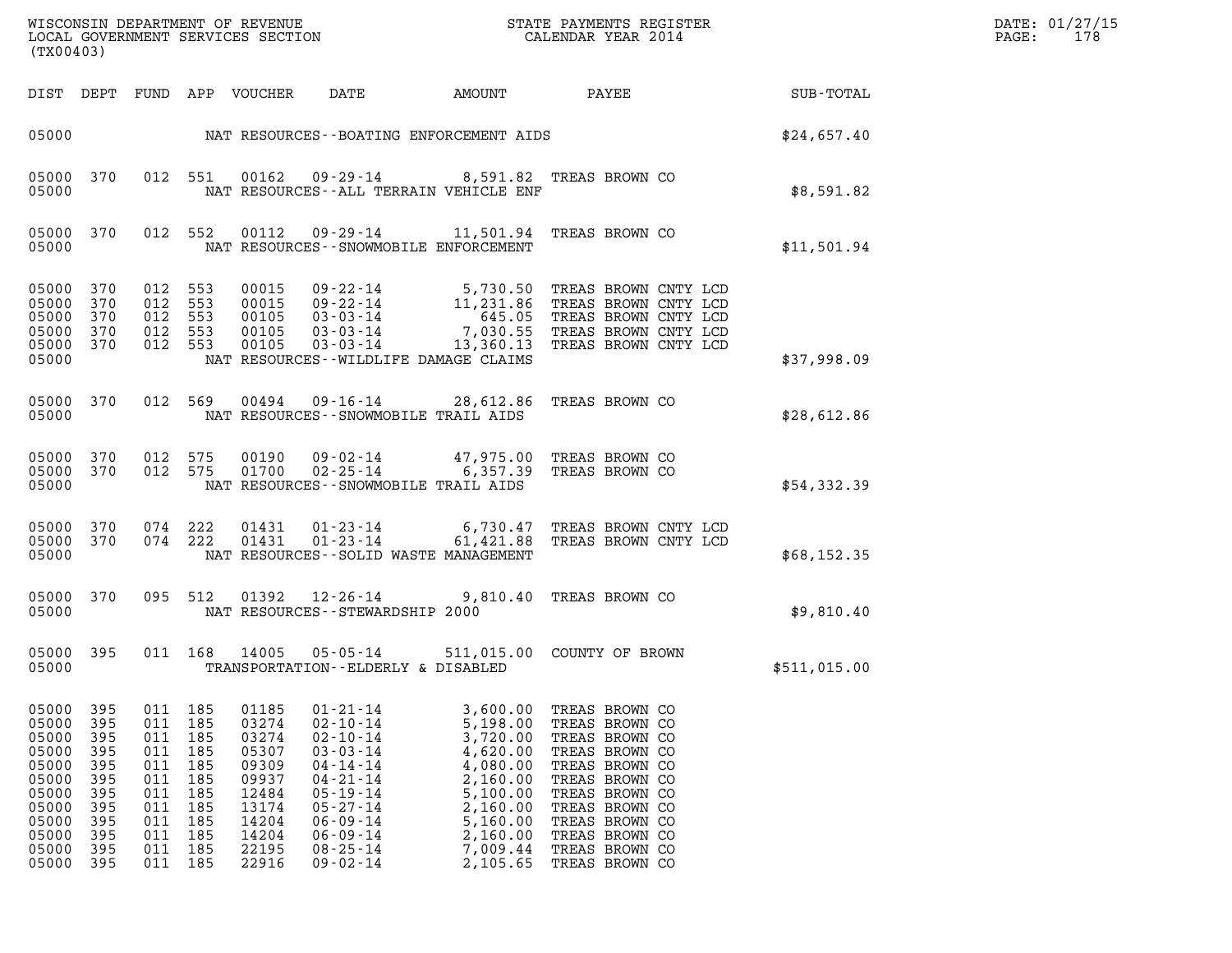|                                                                                                                                     | (TX00403)                                                                                      |                                                                                                |                                                                                                |                                                                                                                            |                                                                                                                                                                                                                                                                                 |                                                                                                                                                                                                                                   |                                                                                                                                                          |                 |  |  |
|-------------------------------------------------------------------------------------------------------------------------------------|------------------------------------------------------------------------------------------------|------------------------------------------------------------------------------------------------|------------------------------------------------------------------------------------------------|----------------------------------------------------------------------------------------------------------------------------|---------------------------------------------------------------------------------------------------------------------------------------------------------------------------------------------------------------------------------------------------------------------------------|-----------------------------------------------------------------------------------------------------------------------------------------------------------------------------------------------------------------------------------|----------------------------------------------------------------------------------------------------------------------------------------------------------|-----------------|--|--|
| DIST                                                                                                                                | DEPT                                                                                           | FUND                                                                                           | APP                                                                                            | VOUCHER                                                                                                                    | DATE                                                                                                                                                                                                                                                                            | AMOUNT                                                                                                                                                                                                                            | PAYEE                                                                                                                                                    | SUB-TOTAL       |  |  |
| 05000<br>05000<br>05000<br>05000<br>05000<br>05000<br>05000<br>05000<br>05000                                                       | 395<br>395<br>395<br>395<br>395<br>395<br>395<br>395                                           | 011<br>011<br>011<br>011<br>011<br>011<br>011<br>011                                           | 185<br>185<br>185<br>185<br>185<br>185<br>185<br>185                                           | 25915<br>25915<br>27392<br>27392<br>27558<br>27558<br>35001<br>35001                                                       | $10 - 01 - 14$<br>$10 - 01 - 14$<br>$10 - 14 - 14$<br>$10 - 14 - 14$<br>$10 - 15 - 14$<br>$10 - 15 - 14$<br>$12 - 26 - 14$<br>$12 - 26 - 14$                                                                                                                                    | 2,390.49<br>2,030.30<br>8,317.74<br>7,020.00<br>14,476.40<br>1,718.52<br>4,217.79<br>3,068.17<br>TRANSPORTATION - - HIGHWAY SAFETY - FEDERAL                                                                                      | TREAS BROWN CO<br>TREAS BROWN CO<br>TREAS BROWN CO<br>TREAS BROWN CO<br>TREAS BROWN CO<br>TREAS BROWN CO<br>TREAS BROWN CO<br>TREAS BROWN CO             | \$90,312.50     |  |  |
| 05000<br>05000<br>05000<br>05000                                                                                                    | 395<br>395<br>395                                                                              | 011<br>011<br>011                                                                              | 190<br>190<br>190                                                                              | 02005<br>18005<br>28005                                                                                                    | $01 - 06 - 14$<br>$07 - 07 - 14$<br>$10 - 06 - 14$                                                                                                                                                                                                                              | 995,397.60<br>1,990,795.20<br>995,397.62<br>TRANSPORTATION - - GENERAL TRANSP AIDS - GTA                                                                                                                                          | COUNTY OF BROWN<br>COUNTY OF BROWN<br>COUNTY OF BROWN                                                                                                    | \$3,981,590.42  |  |  |
| 05000<br>05000<br>05000<br>05000                                                                                                    | 395<br>395<br>395                                                                              | 011<br>011<br>011                                                                              | 278<br>278<br>278                                                                              | 19235<br>34090<br>98946                                                                                                    | $07 - 23 - 14$<br>$12 - 12 - 14$<br>$01 - 07 - 14$                                                                                                                                                                                                                              | 8,718.93<br>450,000.00<br>8,577.40<br>TRANSPORTATION--LRIP/TRIP/MSIP GRANTS                                                                                                                                                       | TREAS BROWN CO<br>TREAS BROWN CO<br>TREAS BROWN CO                                                                                                       | \$467, 296.33   |  |  |
| 05000<br>05000                                                                                                                      | 395                                                                                            | 011                                                                                            | 905                                                                                            | 04653                                                                                                                      | $02 - 21 - 14$                                                                                                                                                                                                                                                                  | TRANSPORTATION-HARBOR BOND CLEARING ACCT                                                                                                                                                                                          | 592,720.49 TREAS BROWN CO                                                                                                                                | \$592,720.49    |  |  |
| 05000<br>05000                                                                                                                      | 410                                                                                            | 002                                                                                            | 116                                                                                            | 11261                                                                                                                      | $11 - 05 - 14$<br>CORRECTIONS - - LOCAL AID                                                                                                                                                                                                                                     | 417,527.76                                                                                                                                                                                                                        | TREAS BROWN CO                                                                                                                                           | \$417,527.76    |  |  |
| 05000<br>05000<br>05000<br>05000<br>05000<br>05000<br>05000<br>05000<br>05000<br>05000<br>05000<br>05000<br>05000<br>05000<br>05000 | 435<br>435<br>435<br>435<br>435<br>435<br>435<br>435<br>435<br>435<br>435<br>435<br>435<br>435 | 005<br>005<br>005<br>005<br>005<br>005<br>005<br>005<br>005<br>005<br>005<br>005<br>005<br>005 | 000<br>000<br>000<br>000<br>000<br>000<br>000<br>000<br>000<br>000<br>000<br>000<br>000<br>000 | 90412<br>90415<br>90416<br>90417<br>90419<br>90420<br>90421<br>90500<br>90501<br>90502<br>90506<br>90508<br>90509<br>90510 | 01-01-14<br>$02 - 01 - 14$<br>$03 - 01 - 14$<br>$04 - 01 - 14$<br>$05 - 01 - 14$<br>$06 - 01 - 14$<br>$06 - 30 - 14$<br>$07 - 01 - 14$<br>$07 - 14 - 14$<br>$08 - 01 - 14$<br>$09 - 01 - 14$<br>$10 - 01 - 14$<br>$11 - 01 - 14$<br>12-01-14<br>HEALTH SERVICES--STATE/FED AIDS | 3,811,453.00<br>6,337,236.00<br>3,587,464.00<br>19,520.00<br>1,867,492.00<br>9,753,650.00<br>469,195.00<br>12,395,579.00<br>1,123,711.00<br>5,324,269.00<br>4,807,943.00<br>3,692,430.00<br>4,886,923.00<br>5,022,678.00 BROWN CO | BROWN CO<br>BROWN CO<br>BROWN CO<br>BROWN CO<br>BROWN CO<br>BROWN CO<br>BROWN CO<br>BROWN CO<br>BROWN CO<br>BROWN CO<br>BROWN CO<br>BROWN CO<br>BROWN CO | \$63,099,543.00 |  |  |
| 05000<br>05000<br>05000<br>05000<br>05000                                                                                           | 437<br>437<br>437<br>437<br>437                                                                | 005<br>005<br>005<br>005<br>005                                                                | 000<br>000<br>000<br>000<br>000                                                                | 00000<br>00000<br>00000<br>00000<br>00000                                                                                  | $01 - 06 - 14$<br>$01 - 30 - 14$<br>$02 - 05 - 14$<br>$03 - 05 - 14$<br>$04 - 30 - 14$                                                                                                                                                                                          | 112,713.75<br>413,554.92<br>250,133.03<br>214,753.57<br>683,279.08                                                                                                                                                                | <b>BROWN</b><br>BROWN CHILD SUPPORT<br><b>BROWN</b><br><b>BROWN</b><br>BROWN CHILD SUPPORT                                                               |                 |  |  |
|                                                                                                                                     |                                                                                                |                                                                                                |                                                                                                |                                                                                                                            |                                                                                                                                                                                                                                                                                 |                                                                                                                                                                                                                                   |                                                                                                                                                          |                 |  |  |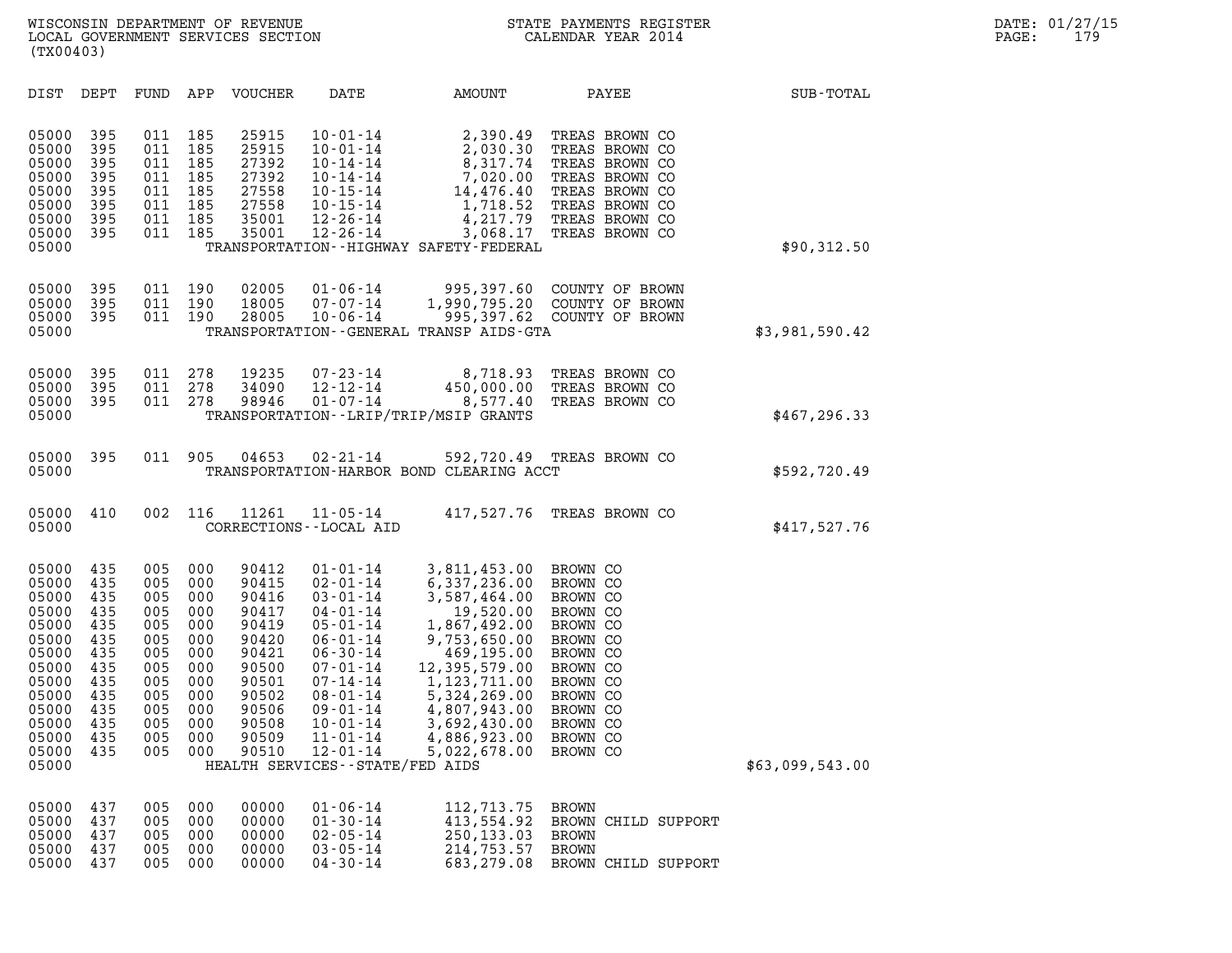| (TX00403)                                                                                                                           |                                                                                                |                                                                                                |                                                                                                |                                                                                                                            |                                                                                                                                                                                                                                                          |                                                                                                                                                                                                                                   |                                                                                                                                                                                                                                                              |                  |  |
|-------------------------------------------------------------------------------------------------------------------------------------|------------------------------------------------------------------------------------------------|------------------------------------------------------------------------------------------------|------------------------------------------------------------------------------------------------|----------------------------------------------------------------------------------------------------------------------------|----------------------------------------------------------------------------------------------------------------------------------------------------------------------------------------------------------------------------------------------------------|-----------------------------------------------------------------------------------------------------------------------------------------------------------------------------------------------------------------------------------|--------------------------------------------------------------------------------------------------------------------------------------------------------------------------------------------------------------------------------------------------------------|------------------|--|
| DIST                                                                                                                                | DEPT                                                                                           | FUND                                                                                           | APP                                                                                            | <b>VOUCHER</b>                                                                                                             | DATE                                                                                                                                                                                                                                                     | AMOUNT                                                                                                                                                                                                                            | PAYEE                                                                                                                                                                                                                                                        | <b>SUB-TOTAL</b> |  |
| 05000<br>05000<br>05000<br>05000<br>05000<br>05000<br>05000<br>05000<br>05000<br>05000<br>05000<br>05000<br>05000<br>05000<br>05000 | 437<br>437<br>437<br>437<br>437<br>437<br>437<br>437<br>437<br>437<br>437<br>437<br>437<br>437 | 005<br>005<br>005<br>005<br>005<br>005<br>005<br>005<br>005<br>005<br>005<br>005<br>005<br>005 | 000<br>000<br>000<br>000<br>000<br>000<br>000<br>000<br>000<br>000<br>000<br>000<br>000<br>000 | 00000<br>00000<br>00000<br>00000<br>00000<br>00000<br>00000<br>00000<br>00000<br>00000<br>00000<br>00000<br>00000<br>00000 | $05 - 05 - 14$<br>$06 - 05 - 14$<br>$06 - 11 - 14$<br>$07 - 07 - 14$<br>$07 - 30 - 14$<br>$08 - 05 - 14$<br>$08 - 29 - 14$<br>$09 - 05 - 14$<br>$10 - 06 - 14$<br>$10 - 30 - 14$<br>$11 - 03 - 14$<br>$11 - 04 - 14$<br>$11 - 05 - 14$<br>$12 - 05 - 14$ | 1,103,930.16<br>148,141.20<br>10,414.07<br>106,710.34<br>639,320.73<br>133,741.14<br>2, 204, 267.78<br>147,354.12<br>139,841.62<br>538,148.24<br>23,799.00<br>137,138.96<br>138,235.16<br>CHILDREN & FAMILIES--STATE/FEDERAL AIDS | BROWN<br><b>BROWN</b><br><b>BROWN</b><br><b>BROWN</b><br>BROWN CHILD SUPPORT<br><b>BROWN</b><br><b>BROWN</b><br><b>BROWN</b><br><b>BROWN</b><br>BROWN CHILD SUPPORT<br>BROWN CHILD SUPPORT<br>164,684.10 BROWN CHILD SUPPORT<br><b>BROWN</b><br><b>BROWN</b> | \$7,310,160.97   |  |
|                                                                                                                                     |                                                                                                |                                                                                                |                                                                                                |                                                                                                                            |                                                                                                                                                                                                                                                          |                                                                                                                                                                                                                                   |                                                                                                                                                                                                                                                              |                  |  |
| 05000<br>05000                                                                                                                      | 455                                                                                            | 002                                                                                            | 221                                                                                            | 13                                                                                                                         | $07 - 30 - 14$                                                                                                                                                                                                                                           | 3,800.00<br>JUSTICE--LAW ENFORCEMENT SERVICES AID                                                                                                                                                                                 | TREAS BROWN CO                                                                                                                                                                                                                                               | \$3,800.00       |  |
| 05000<br>05000<br>05000                                                                                                             | 455<br>455                                                                                     | 002<br>002                                                                                     | 225<br>225                                                                                     | 01372<br>03287                                                                                                             | $02 - 18 - 14$<br>$12 - 22 - 14$                                                                                                                                                                                                                         | 33,922.00<br>33,922.00<br>JUSTICE - - LAW ENFORCEMENT - - DRUG CRIMES                                                                                                                                                             | TREAS BROWN CO<br>TREAS BROWN CO                                                                                                                                                                                                                             | \$67,844.00      |  |
| 05000<br>05000<br>05000                                                                                                             | 455<br>455                                                                                     | 002<br>002                                                                                     | 231<br>231                                                                                     | 01181<br>01640                                                                                                             | $02 - 11 - 14$<br>$10 - 14 - 14$<br>JUSTICE--LAW ENFORCEMENT TRAINING                                                                                                                                                                                    | 44,320.00<br>10,000.00                                                                                                                                                                                                            | TREAS BROWN CO<br>TREAS BROWN CO                                                                                                                                                                                                                             | \$54,320.00      |  |
| 05000<br>05000<br>05000                                                                                                             | 455<br>455                                                                                     | 002<br>002                                                                                     | 241<br>241                                                                                     | 00868<br>03155                                                                                                             | $08 - 29 - 14$<br>$05 - 28 - 14$                                                                                                                                                                                                                         | 1,134.20<br>1,048.99<br>JUSTICE--CEASE AND OTHER FEDERAL GRANTS                                                                                                                                                                   | TREAS BROWN CO<br>TREAS BROWN CO                                                                                                                                                                                                                             | \$2,183.19       |  |
| 05000<br>05000<br>05000<br>05000<br>05000                                                                                           | 455<br>455<br>455<br>455                                                                       | 002<br>002<br>002<br>002                                                                       | 251<br>251<br>251<br>251                                                                       | 00237<br>01893<br>02121<br>02512                                                                                           | $08 - 04 - 14$<br>$03 - 04 - 14$<br>$03 - 25 - 14$<br>$11 - 14 - 14$<br>JUSTICE - - TRUANCY PROGRAM - GRANT FUNDS                                                                                                                                        | 7,551.02<br>2,436.00<br>20,736.49<br>20,736.51                                                                                                                                                                                    | TREAS BROWN CO<br>TREAS BROWN CO<br>TREAS BROWN CO<br>TREAS BROWN CO                                                                                                                                                                                         | \$51,460.02      |  |
| 05000<br>05000                                                                                                                      | 455                                                                                            | 002                                                                                            | 263                                                                                            | 004                                                                                                                        | $01 - 10 - 14$<br>JUSTICE - - TRIBAL LAW ENFORCEMENT                                                                                                                                                                                                     | 36,444.00                                                                                                                                                                                                                         | TREAS BROWN CO                                                                                                                                                                                                                                               | \$36,444.00      |  |
| 05000<br>05000                                                                                                                      | 455                                                                                            |                                                                                                | 002 532                                                                                        |                                                                                                                            |                                                                                                                                                                                                                                                          | 07-22-14 59,110.85 TREAS BROWN CO<br>JUSTICE -- VICTIM/WITNESS ASSISTANCE SERV                                                                                                                                                    |                                                                                                                                                                                                                                                              | \$59,110.85      |  |
| 05000<br>05000                                                                                                                      | 455                                                                                            | 002                                                                                            |                                                                                                | 539 008                                                                                                                    | $03 - 10 - 14$<br>JUSTICE - - VICTIM/WITNESS SERVICES                                                                                                                                                                                                    |                                                                                                                                                                                                                                   | 71,304.42 TREAS BROWN CO                                                                                                                                                                                                                                     | \$71,304.42      |  |
|                                                                                                                                     |                                                                                                |                                                                                                |                                                                                                |                                                                                                                            |                                                                                                                                                                                                                                                          |                                                                                                                                                                                                                                   |                                                                                                                                                                                                                                                              |                  |  |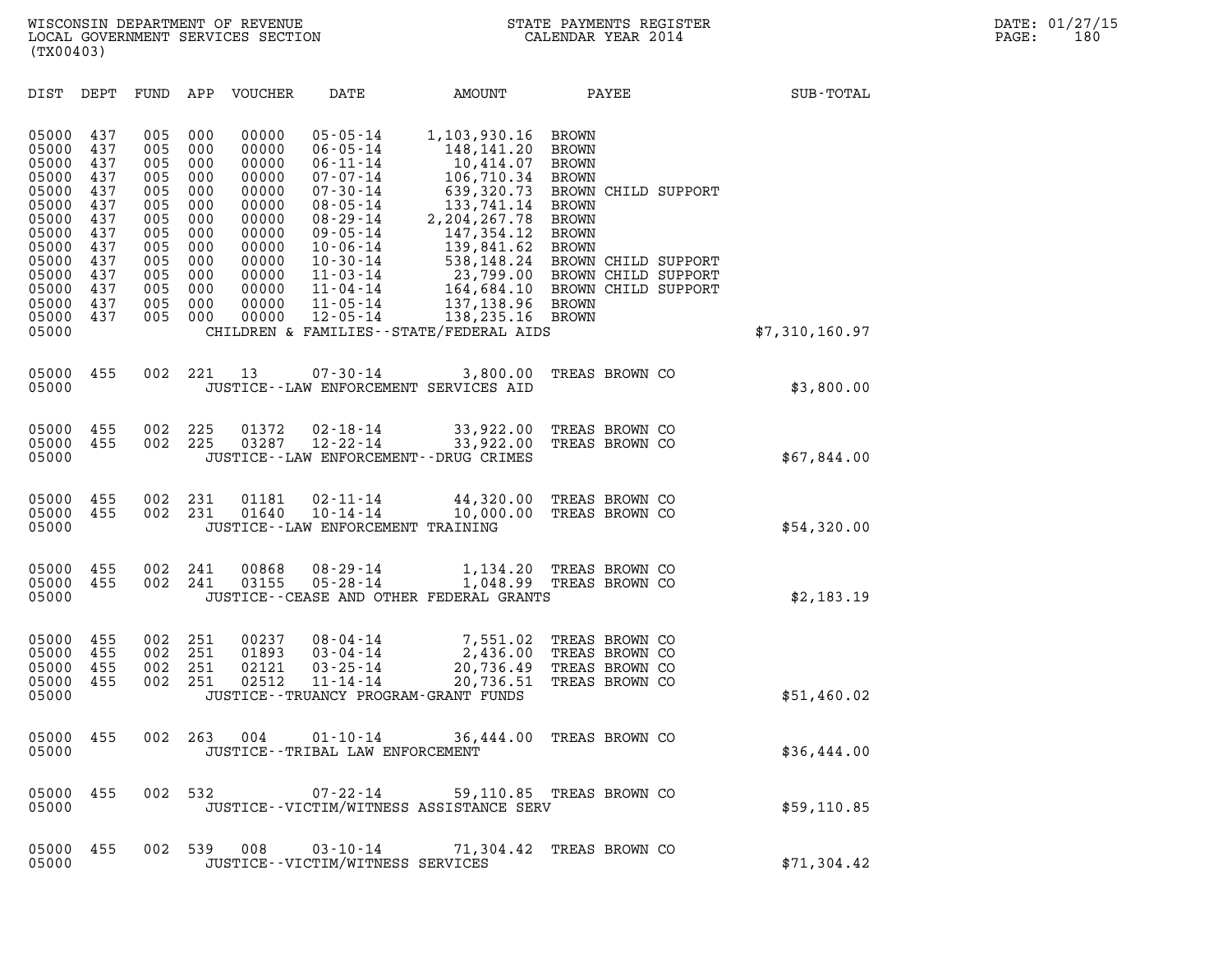| (TX00403)                                                                                                                                                                        |                                                                                                                                          |                                                                                                                                          |                                                                                                                                          |                                                                                                                                                                                  |                                                                                                                                                                                                                                                                                                                                                                      |                                                                                                                                                                                                                                                    |                                                                                                                                                                                                                                                                                                                                                                      |              |
|----------------------------------------------------------------------------------------------------------------------------------------------------------------------------------|------------------------------------------------------------------------------------------------------------------------------------------|------------------------------------------------------------------------------------------------------------------------------------------|------------------------------------------------------------------------------------------------------------------------------------------|----------------------------------------------------------------------------------------------------------------------------------------------------------------------------------|----------------------------------------------------------------------------------------------------------------------------------------------------------------------------------------------------------------------------------------------------------------------------------------------------------------------------------------------------------------------|----------------------------------------------------------------------------------------------------------------------------------------------------------------------------------------------------------------------------------------------------|----------------------------------------------------------------------------------------------------------------------------------------------------------------------------------------------------------------------------------------------------------------------------------------------------------------------------------------------------------------------|--------------|
| DIST                                                                                                                                                                             | DEPT                                                                                                                                     | FUND                                                                                                                                     | APP                                                                                                                                      | VOUCHER                                                                                                                                                                          | DATE                                                                                                                                                                                                                                                                                                                                                                 | AMOUNT                                                                                                                                                                                                                                             | PAYEE                                                                                                                                                                                                                                                                                                                                                                | SUB-TOTAL    |
| 05000<br>05000<br>05000<br>05000<br>05000                                                                                                                                        | 455<br>455<br>455<br>455                                                                                                                 | 002<br>002<br>002<br>002                                                                                                                 | 542<br>542<br>542<br>542                                                                                                                 | 01256<br>01256<br>02934<br>03071                                                                                                                                                 | $09 - 18 - 14$<br>$09 - 18 - 14$<br>$12 - 12 - 14$<br>$05 - 23 - 14$<br>JUSTICE - - VICTIM ASSISTANCE                                                                                                                                                                                                                                                                | 9,437.68<br>12,991.32<br>8,441.00                                                                                                                                                                                                                  | TREAS BROWN CO<br>TREAS BROWN CO<br>12,353.00 TREAS BROWN CO<br>TREAS BROWN CO                                                                                                                                                                                                                                                                                       | \$43,223.00  |
| 05000<br>05000<br>05000                                                                                                                                                          | 465<br>465                                                                                                                               | 002<br>002                                                                                                                               | 308<br>308                                                                                                                               | 00120<br>00607                                                                                                                                                                   | $11 - 20 - 14$<br>$01 - 09 - 14$<br>MILITARY AFFAIRS-EMER MGMT-RESPONSE EQMT                                                                                                                                                                                                                                                                                         |                                                                                                                                                                                                                                                    | 3,178.00 TREAS BROWN CO<br>5,457.00 TREAS BROWN CO                                                                                                                                                                                                                                                                                                                   | \$8,635.00   |
| 05000<br>05000<br>05000                                                                                                                                                          | 465<br>465                                                                                                                               | 002<br>002                                                                                                                               | 337<br>337                                                                                                                               | 00863<br>01532                                                                                                                                                                   | $03 - 17 - 14$<br>$07 - 09 - 14$<br>MILITARY AFFAIRS-EMERGENCY MGMT PLANNING                                                                                                                                                                                                                                                                                         | 32,624.00                                                                                                                                                                                                                                          | TREAS BROWN CO<br>34,965.00 TREAS BROWN CO                                                                                                                                                                                                                                                                                                                           | \$67,589.00  |
| 05000<br>05000<br>05000<br>05000                                                                                                                                                 | 465<br>465<br>465                                                                                                                        | 002<br>002<br>002                                                                                                                        | 342<br>342<br>342                                                                                                                        | 00968<br>01022<br>01597                                                                                                                                                          | $01 - 15 - 14$<br>$04 - 21 - 14$<br>$07 - 11 - 14$<br>MILITARY AFFAIRS-EMERGENCY MGMT-FED FUND                                                                                                                                                                                                                                                                       |                                                                                                                                                                                                                                                    | 42,550.25 TREAS BROWN CO<br>17,133.10 TREAS BROWN CO<br>40,822.68 TREAS BROWN CO                                                                                                                                                                                                                                                                                     | \$100,506.03 |
| 05000<br>05000<br>05000                                                                                                                                                          | 465<br>465                                                                                                                               | 002<br>002                                                                                                                               | 350<br>350                                                                                                                               | 00495<br>01366                                                                                                                                                                   | $12 - 15 - 14$<br>$07 - 24 - 14$<br>MILITARY AFFAIRS--HOMELAND SEC GRANT                                                                                                                                                                                                                                                                                             | 11,329.00<br>28,139.40                                                                                                                                                                                                                             | TREAS BROWN CO<br>TREAS BROWN CO                                                                                                                                                                                                                                                                                                                                     | \$39,468.40  |
| 05000<br>05000<br>05000                                                                                                                                                          | 505<br>505                                                                                                                               | 002<br>002                                                                                                                               | 142<br>142                                                                                                                               | 00711<br>02740                                                                                                                                                                   | $08 - 18 - 14$<br>$11 - 04 - 14$<br>DOA--FEDERAL ENERGY GRANTS                                                                                                                                                                                                                                                                                                       | 15,483.17<br>7,849.23                                                                                                                                                                                                                              | TREAS BROWN CO<br>TREAS BROWN CO                                                                                                                                                                                                                                                                                                                                     | \$23,332.40  |
| 05000<br>05000<br>05000<br>05000<br>05000<br>05000<br>05000<br>05000<br>05000<br>05000<br>05000<br>05000<br>05000<br>05000<br>05000<br>05000<br>05000<br>05000<br>05000<br>05000 | 505<br>505<br>505<br>505<br>505<br>505<br>505<br>505<br>505<br>505<br>505<br>505<br>505<br>505<br>505<br>505<br>505<br>505<br>505<br>505 | 002<br>002<br>002<br>002<br>002<br>002<br>002<br>002<br>002<br>002<br>002<br>002<br>002<br>002<br>002<br>002<br>002<br>002<br>002<br>002 | 155<br>155<br>155<br>155<br>155<br>155<br>155<br>155<br>155<br>155<br>155<br>155<br>155<br>155<br>155<br>155<br>155<br>155<br>155<br>155 | 60030<br>60107<br>60187<br>60306<br>60306<br>60396<br>60396<br>60423<br>60423<br>60609<br>60609<br>60609<br>60641<br>60641<br>60641<br>60680<br>60680<br>60712<br>60712<br>60783 | $08 - 06 - 14$<br>$09 - 08 - 14$<br>$11 - 25 - 14$<br>$12 - 11 - 14$<br>$12 - 11 - 14$<br>$01 - 23 - 14$<br>$01 - 23 - 14$<br>$02 - 06 - 14$<br>$02 - 06 - 14$<br>$04 - 23 - 14$<br>$04 - 23 - 14$<br>$04 - 23 - 14$<br>$05 - 07 - 14$<br>$05 - 07 - 14$<br>$05 - 07 - 14$<br>$05 - 23 - 14$<br>$05 - 23 - 14$<br>$06 - 06 - 14$<br>$06 - 06 - 14$<br>$07 - 08 - 14$ | 6,790.65<br>6,924.08<br>11,955.61<br>13,320.80<br>9,509.43<br>5,673.10<br>11,941.45<br>8,056.03<br>2,185.17<br>467.32<br>5,002.58<br>11,043.17<br>3,087.65<br>6,051.19<br>17,442.86<br>6,547.92<br>11,976.69<br>8,047.28<br>11,924.88<br>10,315.37 | TREAS BROWN CO<br>TREAS BROWN CO<br>TREAS BROWN CO<br>TREAS BROWN CO<br>TREAS BROWN CO<br>TREAS BROWN CO<br>TREAS BROWN CO<br>TREAS BROWN CO<br>TREAS BROWN CO<br>TREAS BROWN CO<br>TREAS BROWN CO<br>TREAS BROWN CO<br>TREAS BROWN CO<br>TREAS BROWN CO<br>TREAS BROWN CO<br>TREAS BROWN CO<br>TREAS BROWN CO<br>TREAS BROWN CO<br>TREAS BROWN CO<br>TREAS BROWN CO |              |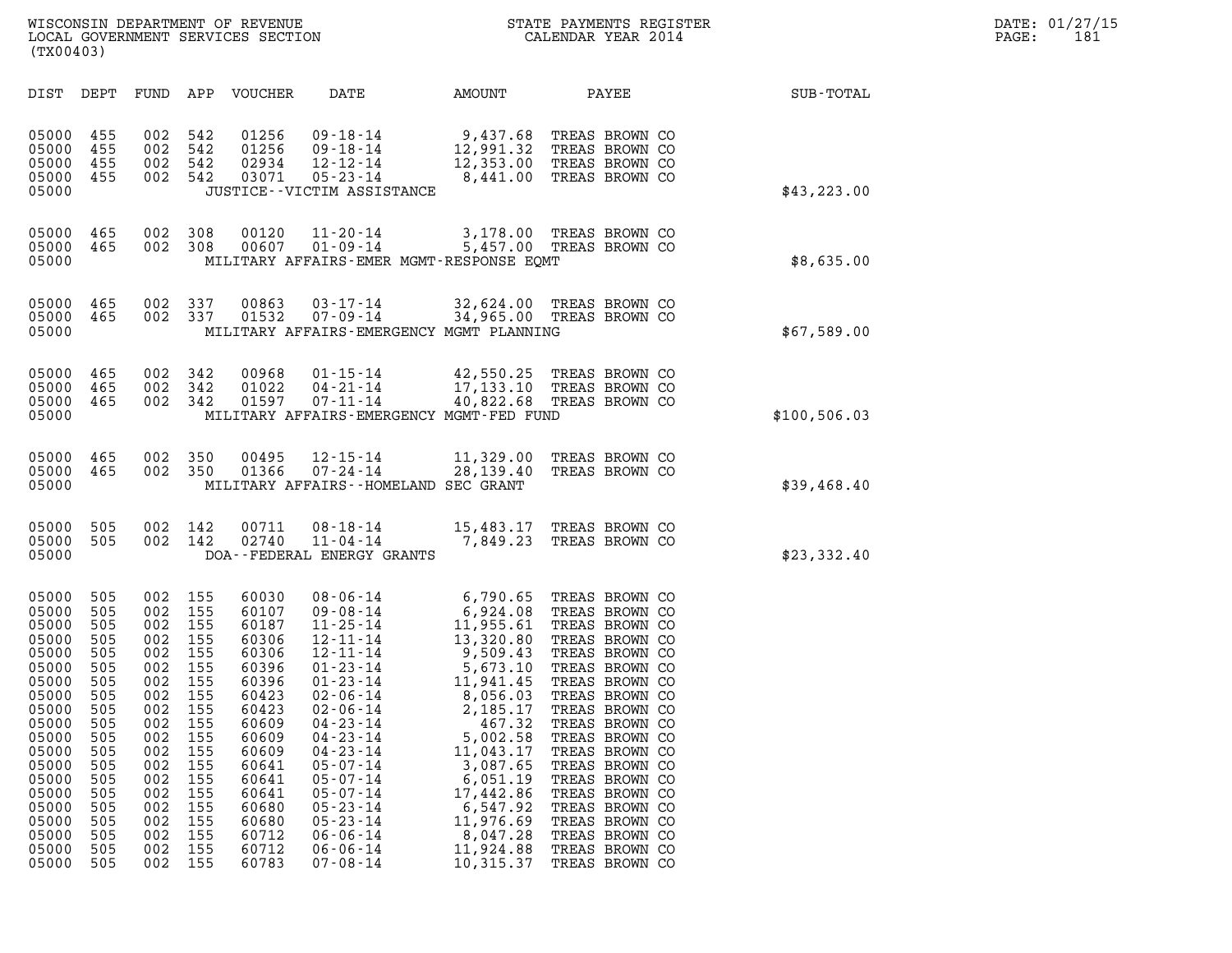| (TX00403)                                                                                                                                                                                                                              |                                                                                                                                                                             |                                                                                                                                                                                 |                                                                                                                                                                      | LOCAL GOVERNMENT SERVICES SECTION                                                                                                                                                                                             |                                                                                                                                                                                                                                                                                                                                                                                                                                                                                             |                                                                                                                                                                                                                                                                                                     |                                                                                                                                                                                                                                                                                                                                                                                                                                                                |                | DATE: 01/27/15<br>PAGE:<br>182 |
|----------------------------------------------------------------------------------------------------------------------------------------------------------------------------------------------------------------------------------------|-----------------------------------------------------------------------------------------------------------------------------------------------------------------------------|---------------------------------------------------------------------------------------------------------------------------------------------------------------------------------|----------------------------------------------------------------------------------------------------------------------------------------------------------------------|-------------------------------------------------------------------------------------------------------------------------------------------------------------------------------------------------------------------------------|---------------------------------------------------------------------------------------------------------------------------------------------------------------------------------------------------------------------------------------------------------------------------------------------------------------------------------------------------------------------------------------------------------------------------------------------------------------------------------------------|-----------------------------------------------------------------------------------------------------------------------------------------------------------------------------------------------------------------------------------------------------------------------------------------------------|----------------------------------------------------------------------------------------------------------------------------------------------------------------------------------------------------------------------------------------------------------------------------------------------------------------------------------------------------------------------------------------------------------------------------------------------------------------|----------------|--------------------------------|
| DIST DEPT                                                                                                                                                                                                                              |                                                                                                                                                                             | FUND                                                                                                                                                                            |                                                                                                                                                                      | APP VOUCHER                                                                                                                                                                                                                   | DATE                                                                                                                                                                                                                                                                                                                                                                                                                                                                                        | AMOUNT                                                                                                                                                                                                                                                                                              | PAYEE                                                                                                                                                                                                                                                                                                                                                                                                                                                          | SUB-TOTAL      |                                |
| 05000<br>05000                                                                                                                                                                                                                         | 505                                                                                                                                                                         | 002                                                                                                                                                                             | 155                                                                                                                                                                  | 60783                                                                                                                                                                                                                         | $07 - 08 - 14$                                                                                                                                                                                                                                                                                                                                                                                                                                                                              | 3,655.92<br>DOA-HOUSING ASSISTANCE-FEDERAL FUNDS                                                                                                                                                                                                                                                    | TREAS BROWN CO                                                                                                                                                                                                                                                                                                                                                                                                                                                 | \$171,919.15   |                                |
| 05000<br>05000<br>05000<br>05000<br>05000                                                                                                                                                                                              | 505<br>505<br>505<br>505                                                                                                                                                    | 002<br>002<br>002<br>002 743                                                                                                                                                    | 743<br>743<br>743                                                                                                                                                    | 00576<br>02315<br>07656<br>08878                                                                                                                                                                                              | $08 - 18 - 14$<br>$10 - 20 - 14$<br>$04 - 16 - 14$<br>$05 - 29 - 14$<br>DOA--HOUSING ASSISTANCE GRANTS                                                                                                                                                                                                                                                                                                                                                                                      | 51,544.00<br>50,540.00<br>18,930.00                                                                                                                                                                                                                                                                 | TREAS BROWN CO<br>TREAS BROWN CO<br>21,636.00 TREAS BROWN CO<br>TREAS BROWN CO                                                                                                                                                                                                                                                                                                                                                                                 | \$142,650.00   |                                |
| 05000<br>05000<br>05000<br>05000<br>05000<br>05000<br>05000<br>05000<br>05000<br>05000<br>05000<br>05000<br>05000<br>05000<br>05000<br>05000<br>05000<br>05000<br>05000<br>05000<br>05000<br>05000<br>05000<br>05000<br>05000<br>05000 | 505<br>505<br>505<br>505<br>505<br>505<br>505<br>505<br>505<br>505<br>505<br>505<br>505<br>505<br>505<br>505<br>505<br>505<br>505<br>505<br>505<br>505<br>505<br>505<br>505 | 035<br>035<br>035<br>035<br>035<br>035<br>035<br>035<br>035<br>035<br>035<br>035<br>035<br>035<br>035<br>035<br>035<br>035<br>035<br>035<br>035<br>035<br>035<br>035<br>035 371 | 371<br>371<br>371<br>371<br>371<br>371<br>371<br>371<br>371<br>371<br>371<br>371<br>371<br>371<br>371<br>371<br>371<br>371<br>371<br>371<br>371<br>371<br>371<br>371 | 60030<br>60107<br>60187<br>60306<br>60306<br>60306<br>60396<br>60396<br>60396<br>60423<br>60423<br>60423<br>60609<br>60609<br>60641<br>60641<br>60680<br>60680<br>60680<br>60712<br>60712<br>60712<br>60783<br>60783<br>60783 | $08 - 06 - 14$<br>$09 - 08 - 14$<br>$11 - 25 - 14$<br>$12 - 11 - 14$<br>$12 - 11 - 14$<br>$12 - 11 - 14$<br>$01 - 23 - 14$<br>$01 - 23 - 14$<br>$01 - 23 - 14$<br>$02 - 06 - 14$<br>$02 - 06 - 14$<br>$02 - 06 - 14$<br>$04 - 23 - 14$<br>$04 - 23 - 14$<br>$05 - 07 - 14$<br>$05 - 07 - 14$<br>$05 - 23 - 14$<br>$05 - 23 - 14$<br>$05 - 23 - 14$<br>$06 - 06 - 14$<br>$06 - 06 - 14$<br>$06 - 06 - 14$<br>$07 - 08 - 14$<br>$07 - 08 - 14$<br>$07 - 08 - 14$<br>DOA--PUBLIC BENEFITS FUND | 135.26<br>2,379.31<br>2,050.25<br>3,469.57<br>8,195.79<br>6,023.92<br>4,677.07<br>3,865.43<br>8,259.51<br>3,155.28<br>5,572.09<br>1,922.91<br>7,638.18<br>4,325.23<br>11,392.60<br>6,451.23<br>4,674.44<br>914.36<br>8,254.85<br>4,252.63<br>579.13<br>7,509.97<br>1,193.95<br>3,893.80<br>2,318.12 | TREAS BROWN CO<br>TREAS BROWN CO<br>TREAS BROWN CO<br>TREAS BROWN CO<br>TREAS BROWN CO<br>TREAS BROWN CO<br>TREAS BROWN CO<br>TREAS BROWN CO<br>TREAS BROWN CO<br>TREAS BROWN CO<br>TREAS BROWN CO<br>TREAS BROWN CO<br>TREAS BROWN CO<br>TREAS BROWN CO<br>TREAS BROWN CO<br>TREAS BROWN CO<br>TREAS BROWN CO<br>TREAS BROWN CO<br>TREAS BROWN CO<br>TREAS BROWN CO<br>TREAS BROWN CO<br>TREAS BROWN CO<br>TREAS BROWN CO<br>TREAS BROWN CO<br>TREAS BROWN CO | \$113, 104.88  |                                |
| 05000<br>05000                                                                                                                                                                                                                         | 505                                                                                                                                                                         | 089                                                                                                                                                                             | 166                                                                                                                                                                  | 05088                                                                                                                                                                                                                         | $01 - 28 - 14$<br>DOA--LAND INFORMATION FUND                                                                                                                                                                                                                                                                                                                                                                                                                                                |                                                                                                                                                                                                                                                                                                     | 1,000.00 TREAS BROWN CO                                                                                                                                                                                                                                                                                                                                                                                                                                        | \$1,000.00     |                                |
| 05000<br>05000<br>05000                                                                                                                                                                                                                | 835<br>835                                                                                                                                                                  | 002 105<br>002 105                                                                                                                                                              |                                                                                                                                                                      | 43024<br>80127                                                                                                                                                                                                                | $07 - 28 - 14$<br>$11 - 17 - 14$<br>REVENUE - - STATE SHARED REVENUES                                                                                                                                                                                                                                                                                                                                                                                                                       |                                                                                                                                                                                                                                                                                                     | 513,630.76 TREAS BROWN CO<br>2,914,494.72 TREAS BROWN CO                                                                                                                                                                                                                                                                                                                                                                                                       | \$3,428,125.48 |                                |
| 05000 835<br>05000                                                                                                                                                                                                                     |                                                                                                                                                                             | 002 109                                                                                                                                                                         |                                                                                                                                                                      | 01005                                                                                                                                                                                                                         | $07 - 28 - 14$<br>REVENUE--EXEMPT COMPUTER AID                                                                                                                                                                                                                                                                                                                                                                                                                                              |                                                                                                                                                                                                                                                                                                     | 691,021.00 TREAS BROWN CO                                                                                                                                                                                                                                                                                                                                                                                                                                      | \$691,021.00   |                                |
| 05000 835                                                                                                                                                                                                                              |                                                                                                                                                                             | 002 302                                                                                                                                                                         |                                                                                                                                                                      | 10009                                                                                                                                                                                                                         | $07 - 28 - 14$                                                                                                                                                                                                                                                                                                                                                                                                                                                                              |                                                                                                                                                                                                                                                                                                     | 13, 267, 683. 21 TREAS BROWN CO                                                                                                                                                                                                                                                                                                                                                                                                                                |                |                                |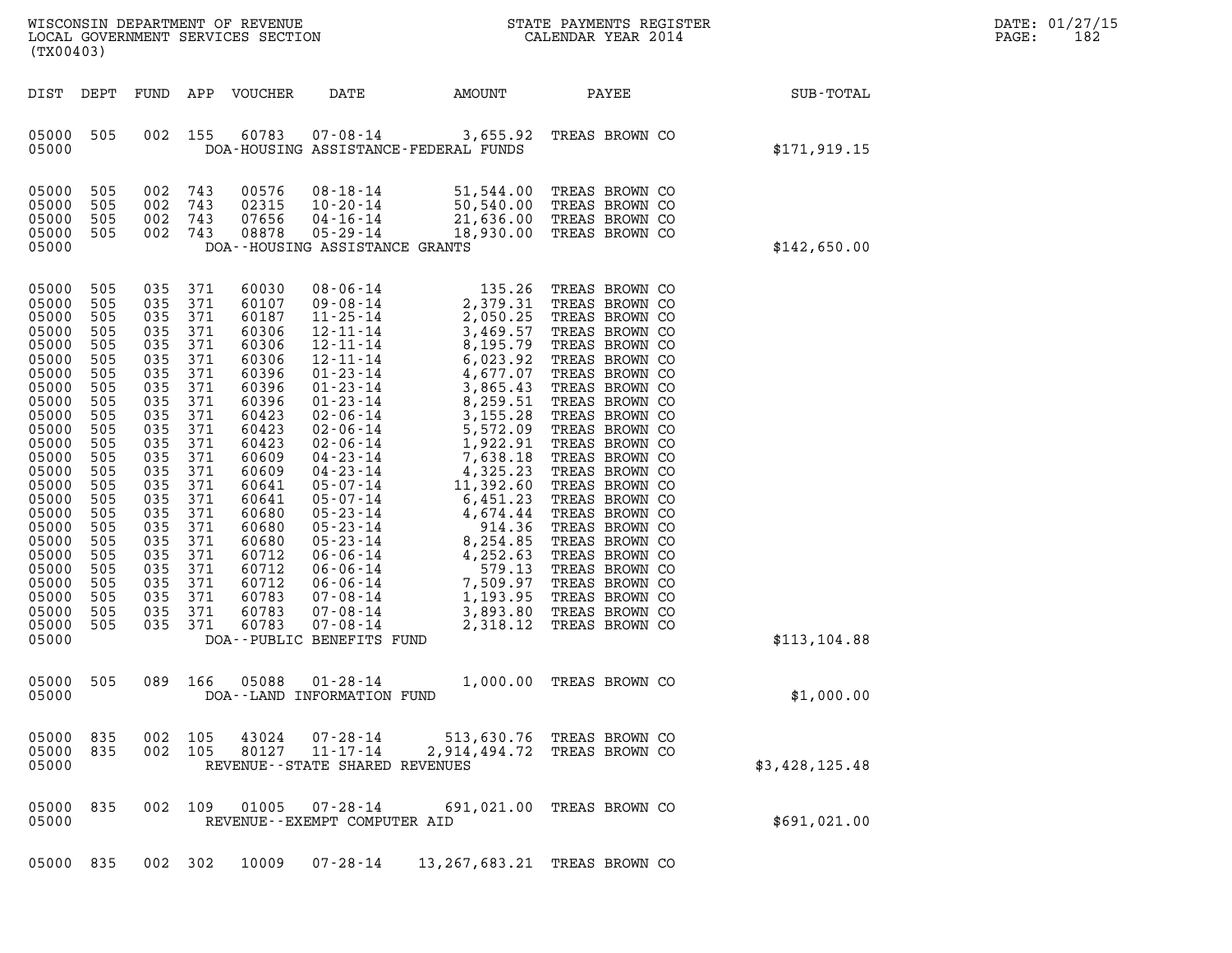| WISCONSIN DEPARTMENT OF REVENUE<br>LOCAL GOVERNMENT SERVICES SECTION<br>(TX00403) |      |     |         |                                           |                                                                         | STATE PAYMENTS REGISTER<br>CALENDAR YEAR 2014 |                  | DATE: 01/27/15<br>PAGE:<br>183 |
|-----------------------------------------------------------------------------------|------|-----|---------|-------------------------------------------|-------------------------------------------------------------------------|-----------------------------------------------|------------------|--------------------------------|
| DIST<br>DEPT                                                                      | FUND | APP | VOUCHER | DATE                                      | AMOUNT                                                                  | PAYEE                                         | SUB-TOTAL        |                                |
| 835<br>05000<br>05000                                                             | 002  | 302 | 11009   | 07-28-14                                  | 2,328,020.50 TREAS BROWN CO<br>REVENUE-FIRST DOLLAR/SCHOOL LEVY CREDITS |                                               | \$15,595,703.71  |                                |
| 835<br>05000<br>05000                                                             | 021  | 363 | 37290   | $03 - 24 - 14$<br>REVENUE--LOTTERY CREDIT | 3,029,486.60                                                            | TREAS BROWN CO                                | \$3,029,486.60   |                                |
| 05000                                                                             |      |     |         | DISTRICT TOTAL APPROPRIATIONS             |                                                                         |                                               | \$103,411,096.93 |                                |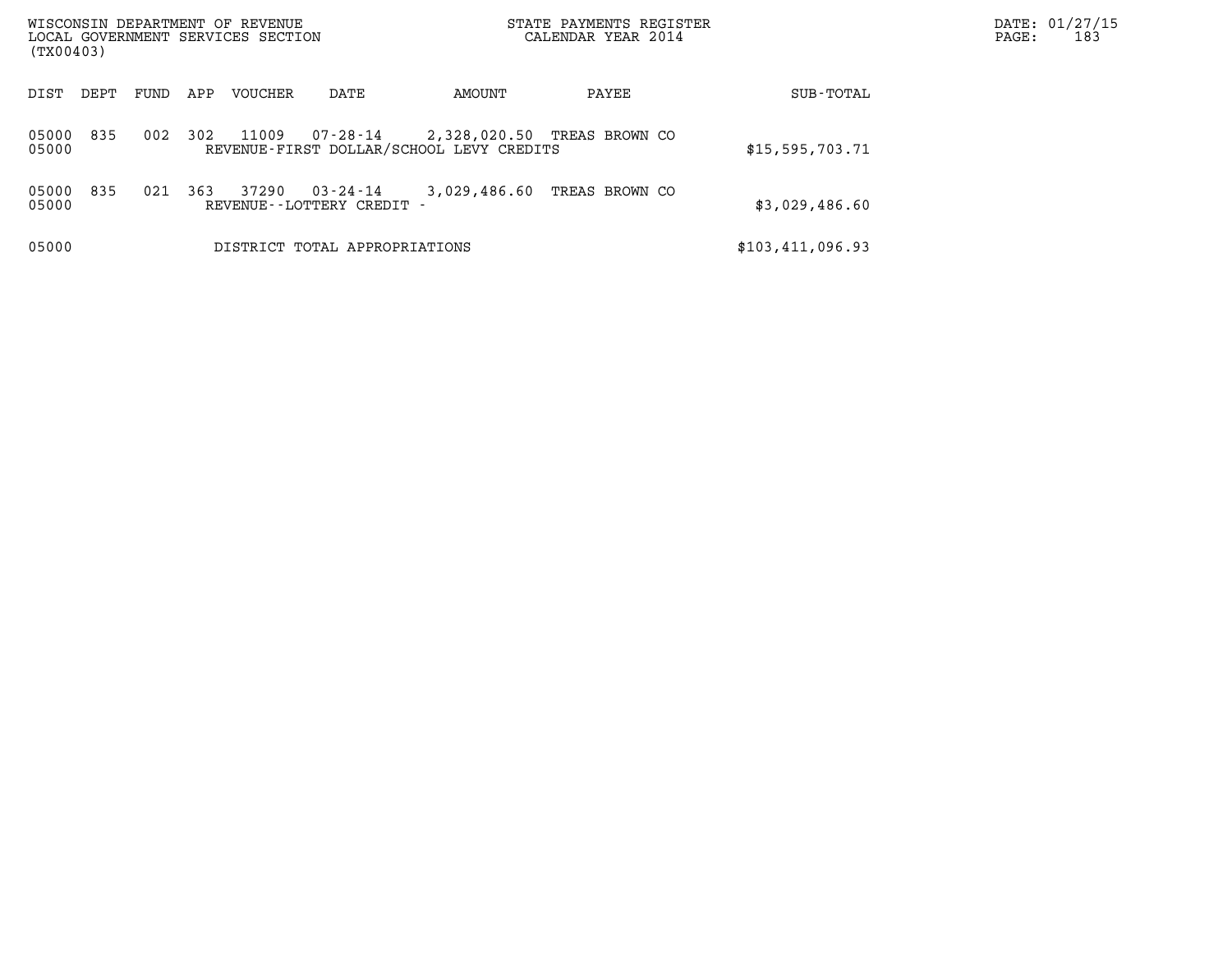| (TX00403)                                                    | WISCONSIN DEPARTMENT OF REVENUE<br>LOCAL GOVERNMENT SERVICES SECTION               |                                                                                                                                                                                                                           | STATE PAYMENTS REGISTER<br>CALENDAR YEAR 2014 |              | DATE: 01/27/15<br>$\mathtt{PAGE}$ :<br>184 |
|--------------------------------------------------------------|------------------------------------------------------------------------------------|---------------------------------------------------------------------------------------------------------------------------------------------------------------------------------------------------------------------------|-----------------------------------------------|--------------|--------------------------------------------|
|                                                              | DIST DEPT FUND APP VOUCHER DATE                                                    | <b>AMOUNT</b>                                                                                                                                                                                                             | PAYEE                                         | SUB-TOTAL    |                                            |
| 05010 165<br>05010                                           |                                                                                    | 002 225 00099 06-30-14 5,426.81 TREAS TN EATON<br>SAFETY/PROF SERV--FIRE INSURANCE DUES                                                                                                                                   |                                               | \$5,426.81   |                                            |
| 05010 370<br>05010                                           |                                                                                    | 012 571 37207 06-16-14 12.00 TREAS TN EATON<br>NAT RESOURCES - - FOREST CROP/MFL/CO FOREST                                                                                                                                |                                               | \$12.00      |                                            |
| 05010 370<br>05010                                           | 074 670                                                                            | 41259  05-23-14  3,155.37  TREAS TN EATON<br>NAT RESOURCES - - RU RECYCLING GRANT                                                                                                                                         |                                               | \$3,155.37   |                                            |
| 05010 395<br>05010 395<br>05010<br>395<br>05010 395<br>05010 | 011 191<br>011 191<br>011 191<br>011 191                                           | 04099  01-06-14  22,503.71 TOWN OF EATON<br>10099  04-07-14  22,503.71 TOWN OF EATON<br>20099  07-07-14  22,503.71  TOWN OF EATON<br>30099  10-06-14  22,503.71  TOWN OF EATON<br>TRANSPORTATION--GENERAL TRANSP AIDS-GTA |                                               | \$90,014.84  |                                            |
| 05010 395<br>05010                                           |                                                                                    | 011 278 05951 03-06-14 13,292.17 TREAS TN EATON<br>TRANSPORTATION - - LRIP/TRIP/MSIP GRANTS                                                                                                                               |                                               | \$13, 292.17 |                                            |
| 05010 835<br>05010 835<br>05010                              | 002 105<br>002 105<br>80103<br>$11 - 17 - 14$<br>REVENUE - - STATE SHARED REVENUES | 43000  07-28-14  3,548.26 TREAS TN EATON                                                                                                                                                                                  | 20,106.80 TREAS TN EATON                      | \$23,655.06  |                                            |
| 05010 835<br>05010                                           | REVENUE - - EXEMPT COMPUTER AID                                                    | 002 109 02087 07-28-14 387.00 TREAS TN EATON                                                                                                                                                                              |                                               | \$387.00     |                                            |
| 05010                                                        | DISTRICT TOTAL APPROPRIATIONS                                                      |                                                                                                                                                                                                                           |                                               | \$135,943.25 |                                            |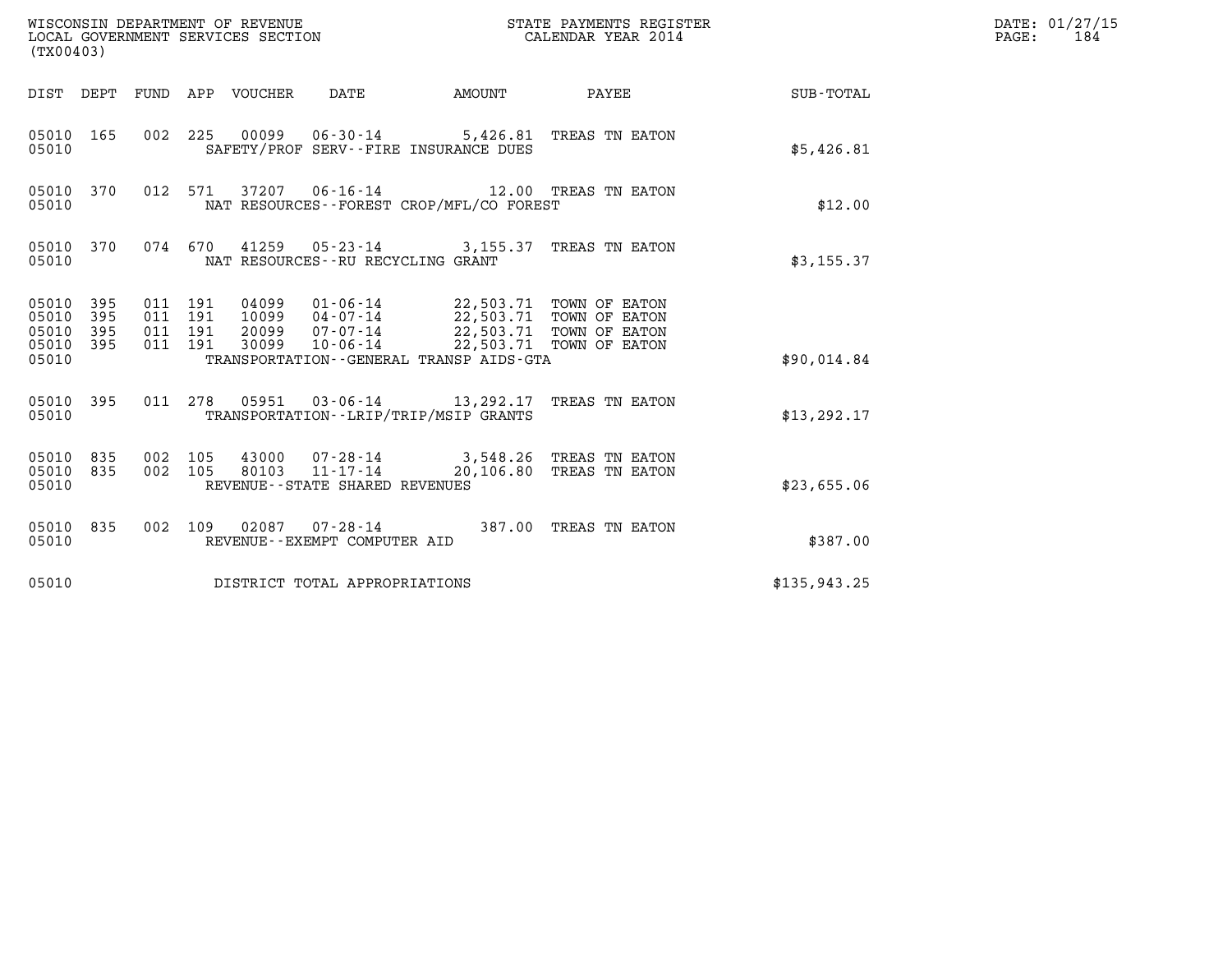| (TX00403)                                                    |                                                                                                     |                                                                                             |               | DATE: 01/27/15<br>$\mathtt{PAGE}$ :<br>185 |
|--------------------------------------------------------------|-----------------------------------------------------------------------------------------------------|---------------------------------------------------------------------------------------------|---------------|--------------------------------------------|
|                                                              | DIST DEPT FUND APP VOUCHER DATE                                                                     | AMOUNT PAYEE SUB-TOTAL                                                                      |               |                                            |
| 05012 165<br>05012                                           | 00100  06-30-14  4,133.00  TREAS TN GLENMORE<br>002 225<br>SAFETY/PROF SERV--FIRE INSURANCE DUES    |                                                                                             | \$4,133.00    |                                            |
| 05012 370<br>05012                                           | 012 571 37208 06-16-14 3.20 TREAS TN GLENMORE<br>NAT RESOURCES--FOREST CROP/MFL/CO FOREST           |                                                                                             | \$3.20        |                                            |
| 05012 370<br>05012                                           | 074 670 41260 05-23-14 1,735.20 TREAS TN GLENMORE<br>NAT RESOURCES--RU RECYCLING GRANT              |                                                                                             | \$1,735.20    |                                            |
| 05012                                                        | 05012 370 074 673 41260 05-23-14 295.05 TREAS TN GLENMORE<br>NAT RESOURCES -- RU CONSOLIDATED GRANT |                                                                                             | \$295.05      |                                            |
| 05012 395<br>05012<br>395<br>05012 395<br>05012 395<br>05012 | 011 191<br>011 191<br>011 191<br>011 191<br>TRANSPORTATION--GENERAL TRANSP AIDS-GTA                 |                                                                                             | \$127, 231.70 |                                            |
| 05012 835<br>05012 835<br>05012                              | 002 105<br>002 105<br>REVENUE--STATE SHARED REVENUES                                                | 43001  07-28-14  4,553.41 TREAS TN GLENMORE<br>80104  11-17-14  25,840.65 TREAS TN GLENMORE | \$30,394.06   |                                            |
| 05012 835<br>05012                                           | 002 109 02088 07-28-14 13.00 TREAS TN GLENMORE<br>REVENUE--EXEMPT COMPUTER AID                      |                                                                                             | \$13.00       |                                            |
| 05012 835<br>05012                                           | 002 501 00001 02-03-14 77.71 TREAS TN GLENMORE<br>DOA-PAYMENT FOR MUNICIPAL SERVICES AID            |                                                                                             | \$77.71       |                                            |
| 05012                                                        | DISTRICT TOTAL APPROPRIATIONS                                                                       |                                                                                             | \$163,882.92  |                                            |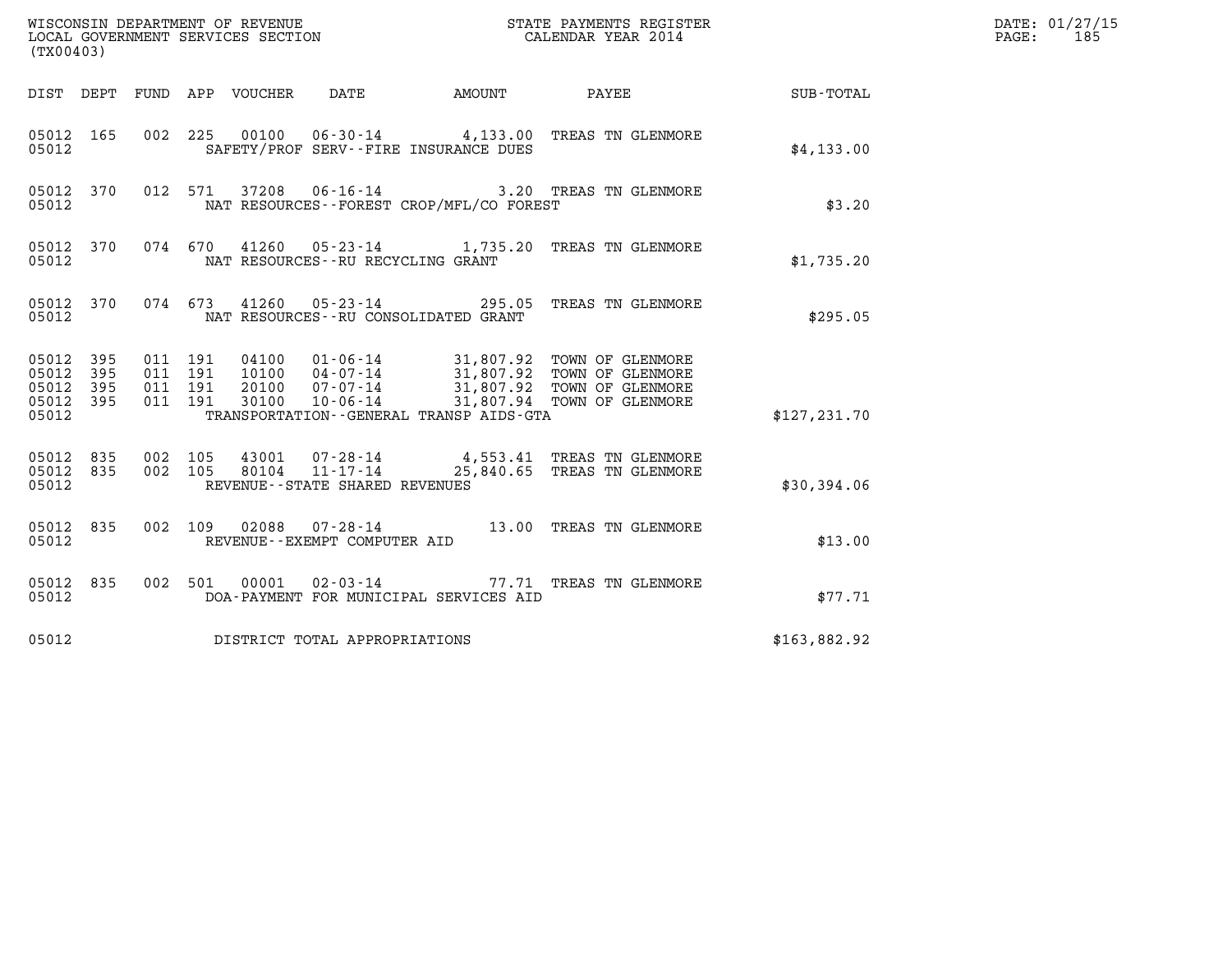| (TX00403)                                         |            |                                          |  |                                        |                                          |                                                                                                                                                                                          |               | DATE: 01/27/15<br>$\mathtt{PAGE}$ :<br>186 |
|---------------------------------------------------|------------|------------------------------------------|--|----------------------------------------|------------------------------------------|------------------------------------------------------------------------------------------------------------------------------------------------------------------------------------------|---------------|--------------------------------------------|
|                                                   |            |                                          |  |                                        |                                          | DIST DEPT FUND APP VOUCHER DATE AMOUNT PAYEE SUB-TOTAL                                                                                                                                   |               |                                            |
| 05014                                             |            |                                          |  | SAFETY/PROF SERV--FIRE INSURANCE DUES  |                                          | 05014 165 002 225 00101 06-30-14 8,499.60 TREAS TN GREEN BAY                                                                                                                             | \$8,499.60    |                                            |
| 05014 370<br>05014                                |            |                                          |  |                                        | NAT RESOURCES--FOREST CROP/MFL/CO FOREST | 012 571 37209 06-16-14 36.98 TREAS TN GREEN BAY                                                                                                                                          | \$36.98       |                                            |
| 05014 370<br>05014                                |            |                                          |  | NAT RESOURCES--RU RECYCLING GRANT      |                                          | 074 670 41261 05-23-14 4,145.19 TREAS TN GREEN BAY                                                                                                                                       | \$4,145.19    |                                            |
| 05014                                             |            |                                          |  | NAT RESOURCES -- RU CONSOLIDATED GRANT |                                          | 05014 370 074 673 41261 05-23-14 532.81 TREAS TN GREEN BAY                                                                                                                               | \$532.81      |                                            |
| 05014 395<br>05014<br>05014<br>05014 395<br>05014 | 395<br>395 | 011 191<br>011 191<br>011 191<br>011 191 |  |                                        | TRANSPORTATION--GENERAL TRANSP AIDS-GTA  | 04101  01-06-14  23,731.57 TOWN OF GREEN BAY<br>10101  04-07-14  23,731.57 TOWN OF GREEN BAY<br>20101 07-07-14 23,731.57 TOWN OF GREEN BAY<br>30101 10-06-14 23,731.57 TOWN OF GREEN BAY | \$94, 926.28  |                                            |
| 05014 835<br>05014 835<br>05014                   |            | 002 105<br>002 105                       |  | REVENUE - - STATE SHARED REVENUES      |                                          | 43002   07-28-14   3,911.60 TREAS TN GREEN BAY<br>80105   11-17-14   23,006.89 TREAS TN GREEN BAY                                                                                        | \$26,918.49   |                                            |
| 05014 835<br>05014                                |            |                                          |  | REVENUE--EXEMPT COMPUTER AID           |                                          | 002 109 02089 07-28-14 89.00 TREAS TN GREEN BAY                                                                                                                                          | \$89.00       |                                            |
| 05014                                             |            |                                          |  | DISTRICT TOTAL APPROPRIATIONS          |                                          |                                                                                                                                                                                          | \$135, 148.35 |                                            |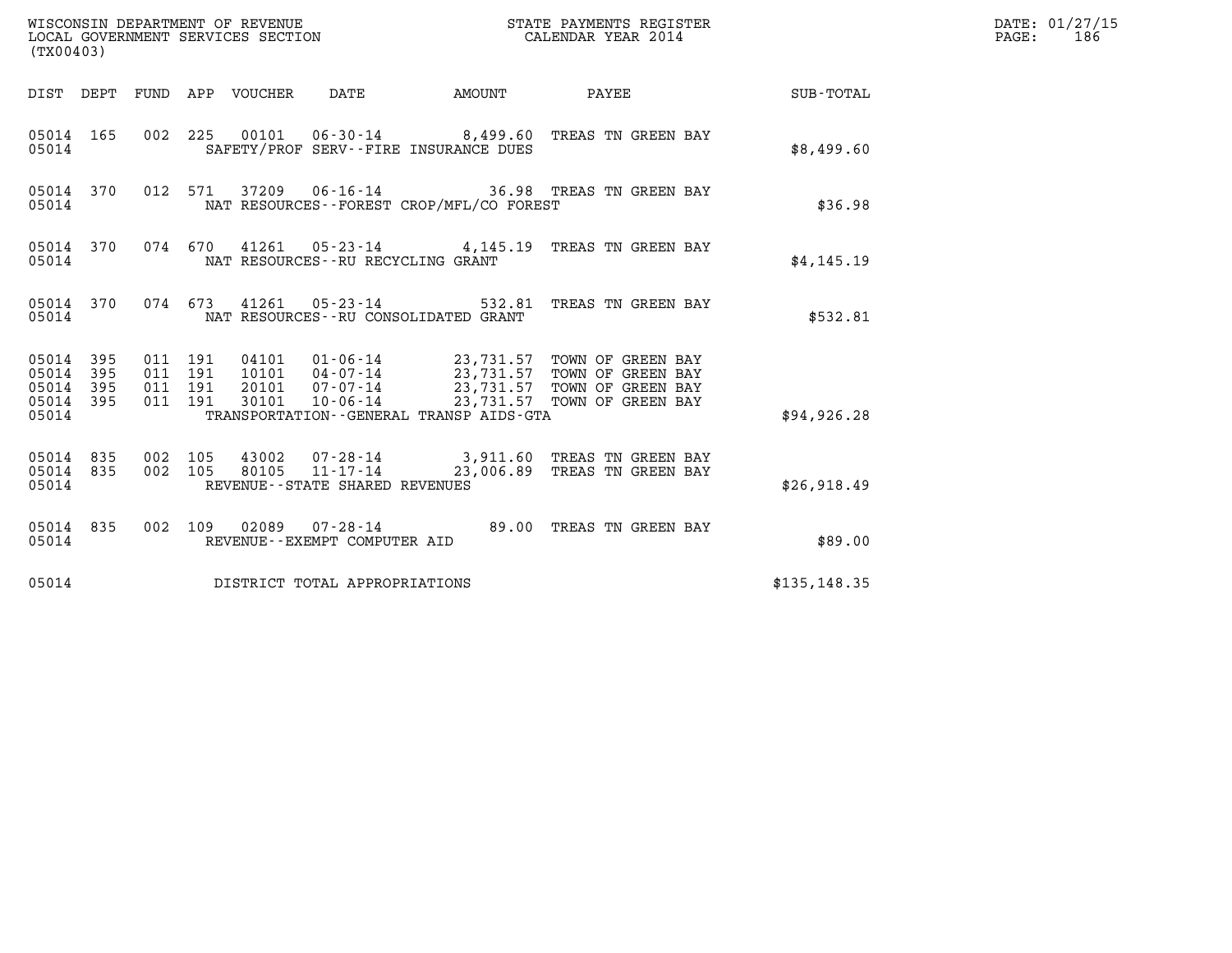| (TX00403)                                     |                    |                               |         | WISCONSIN DEPARTMENT OF REVENUE<br>LOCAL GOVERNMENT SERVICES SECTION |                                   |                                             | STATE PAYMENTS REGISTER<br>CALENDAR YEAR 2014                                                                                                            |                  | DATE: 01/27/15<br>PAGE: 187 |
|-----------------------------------------------|--------------------|-------------------------------|---------|----------------------------------------------------------------------|-----------------------------------|---------------------------------------------|----------------------------------------------------------------------------------------------------------------------------------------------------------|------------------|-----------------------------|
|                                               |                    |                               |         |                                                                      |                                   |                                             |                                                                                                                                                          | <b>SUB-TOTAL</b> |                             |
| 05018 165<br>05018                            |                    |                               |         | 002 225 00102                                                        | $06 - 30 - 14$                    | SAFETY/PROF SERV--FIRE INSURANCE DUES       | 5,840.11 TREAS TN HOLLAND                                                                                                                                | \$5,840.11       |                             |
|                                               |                    |                               |         |                                                                      |                                   |                                             | 05018 370 002 503 16380 01-30-14 2,050.60 TREAS TN HOLLAND<br>TOWN SHARE 428.90                                                                          |                  |                             |
| 05018                                         |                    |                               |         |                                                                      |                                   | NAT RESOURCES--AIDS IN LIEU OF TAXES        |                                                                                                                                                          | \$2,050.60       |                             |
| 05018                                         |                    |                               |         |                                                                      |                                   | NAT RESOURCES - - FOREST CROP/MFL/CO FOREST | 05018 370 012 571 37210 06-16-14 179.43 TREAS TN HOLLAND                                                                                                 | \$179.43         |                             |
| 05018 370<br>05018 370<br>05018               |                    |                               |         | 012 579 19103                                                        |                                   | NAT RESOURCES -- AIDS IN LIEU OF TAXES      | 012 579 19103 04-16-14 291.14 TREAS TN HOLLAND<br>012 579 19103 04-16-14 108.34 TREAS TN HOLLAND                                                         | \$399.48         |                             |
| 05018                                         | 05018 370          |                               |         |                                                                      | NAT RESOURCES--RU RECYCLING GRANT |                                             | 074 670 41262 05-23-14 3,201.01 TREAS TN HOLLAND                                                                                                         | \$3,201.01       |                             |
| 05018 395<br>05018<br>05018<br>05018<br>05018 | 395<br>395<br>-395 | 011 191<br>011 191<br>011 191 | 011 191 | 04102<br>10102<br>20102<br>30102                                     |                                   | TRANSPORTATION--GENERAL TRANSP AIDS-GTA     | 01-06-14<br>04-07-14<br>07-07-14<br>07-07-14<br>07-06-14<br>00-06-14<br>00-06-14<br>00-06-14<br>00-06-14<br>00-06-14<br>00-06-14<br>00-06-14<br>00-06-14 | \$117,027.76     |                             |
| 05018 505<br>05018                            |                    |                               |         |                                                                      |                                   | DOA--TRANSMISSION LINE FEE DISTRIBUTION     | 002 174 58920 04-30-14 6,471.00 TREAS TN HOLLAND                                                                                                         | \$6,471.00       |                             |
| 05018 835<br>05018 835<br>05018               |                    |                               |         |                                                                      | REVENUE--STATE SHARED REVENUES    |                                             | 002 105 43003 07-28-14 6,698.12 TREAS TN HOLLAND<br>002 105 80106 11-17-14 40,235.95 TREAS TN HOLLAND                                                    | \$46,934.07      |                             |
| 05018                                         | 05018 835          |                               |         |                                                                      | REVENUE--EXEMPT COMPUTER AID      |                                             | 002 109 02090 07-28-14 200.00 TREAS TN HOLLAND                                                                                                           | \$200.00         |                             |
| 05018                                         |                    |                               |         |                                                                      | DISTRICT TOTAL APPROPRIATIONS     |                                             |                                                                                                                                                          | \$182,303.46     |                             |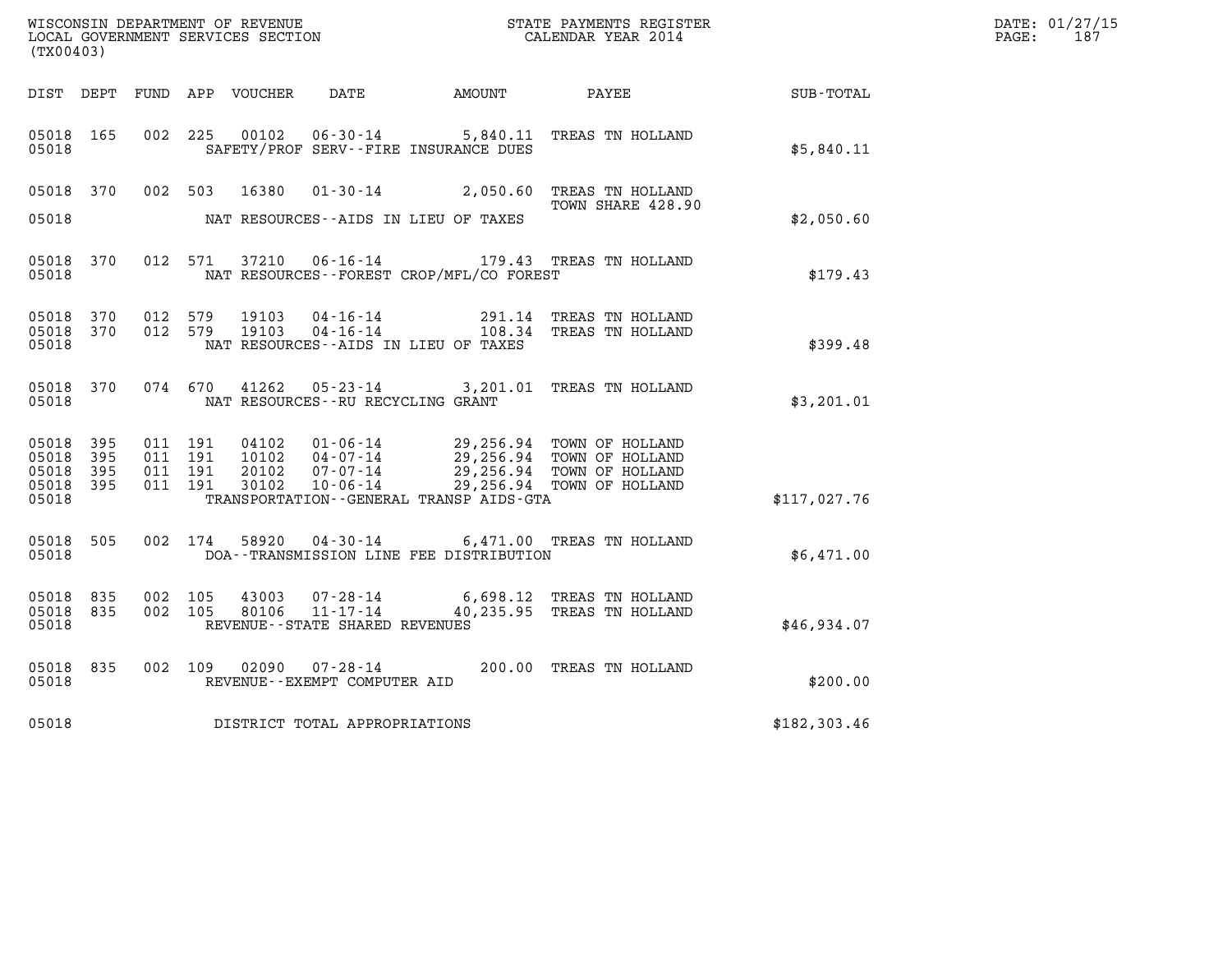| (TX00403)                                         |            |                               |         |                                 | WISCONSIN DEPARTMENT OF REVENUE<br>LOCAL GOVERNMENT SERVICES SECTION |                                             | STATE PAYMENTS REGISTER<br>CALENDAR YEAR 2014                                                                                                                                             |              | DATE: 01/27/15<br>$\mathtt{PAGE}$ :<br>188 |
|---------------------------------------------------|------------|-------------------------------|---------|---------------------------------|----------------------------------------------------------------------|---------------------------------------------|-------------------------------------------------------------------------------------------------------------------------------------------------------------------------------------------|--------------|--------------------------------------------|
|                                                   |            |                               |         | DIST DEPT FUND APP VOUCHER DATE |                                                                      | <b>EXAMPLE THE AMOUNT</b>                   | PAYEE                                                                                                                                                                                     | SUB-TOTAL    |                                            |
| 05022 165<br>05022                                |            |                               |         |                                 |                                                                      | SAFETY/PROF SERV--FIRE INSURANCE DUES       | 002 225 00103 06-30-14 4,330.66 TREAS TN HUMBOLDT                                                                                                                                         | \$4,330.66   |                                            |
| 05022                                             | 05022 370  |                               |         |                                 |                                                                      | NAT RESOURCES - - FOREST CROP/MFL/CO FOREST | 012 571 37211 06-16-14 23.20 TREAS TN HUMBOLDT                                                                                                                                            | \$23.20      |                                            |
| 05022                                             | 05022 370  |                               |         |                                 | NAT RESOURCES--RU RECYCLING GRANT                                    |                                             | 074 670 41263 05-23-14 2,489.50 TREAS TN HUMBOLDT                                                                                                                                         | \$2,489.50   |                                            |
| 05022 395<br>05022<br>05022<br>05022 395<br>05022 | 395<br>395 | 011 191<br>011 191<br>011 191 | 011 191 |                                 |                                                                      | TRANSPORTATION--GENERAL TRANSP AIDS-GTA     | 04103  01-06-14  19,402.30  TOWN OF HUMBOLDT<br>10103  04-07-14  19,402.30  TOWN OF HUMBOLDT<br>20103 07-07-14 19,402.30 TOWN OF HUMBOLDT<br>30103  10-06-14  19,402.32  TOWN OF HUMBOLDT | \$77,609.22  |                                            |
| 05022                                             | 05022 395  |                               |         |                                 |                                                                      | TRANSPORTATION - - LRIP/TRIP/MSIP GRANTS    | 011 278 00664 01-10-14 13,292.17 TREAS TN HUMBOLT                                                                                                                                         | \$13, 292.17 |                                            |
| 05022 835<br>05022 835<br>05022                   |            | 002 105<br>002 105            |         |                                 | 80107 11-17-14<br>REVENUE - - STATE SHARED REVENUES                  |                                             | 43004  07-28-14  9,272.66  TREAS TN HUMBOLDT<br>52,545.09 TREAS TN HUMBOLDT                                                                                                               | \$61,817.75  |                                            |
| 05022 835<br>05022                                |            |                               |         |                                 | REVENUE--EXEMPT COMPUTER AID                                         |                                             | 002 109 02091 07-28-14 85.00 TREAS TN HUMBOLDT                                                                                                                                            | \$85.00      |                                            |
| 05022                                             |            |                               |         |                                 | DISTRICT TOTAL APPROPRIATIONS                                        |                                             |                                                                                                                                                                                           | \$159,647.50 |                                            |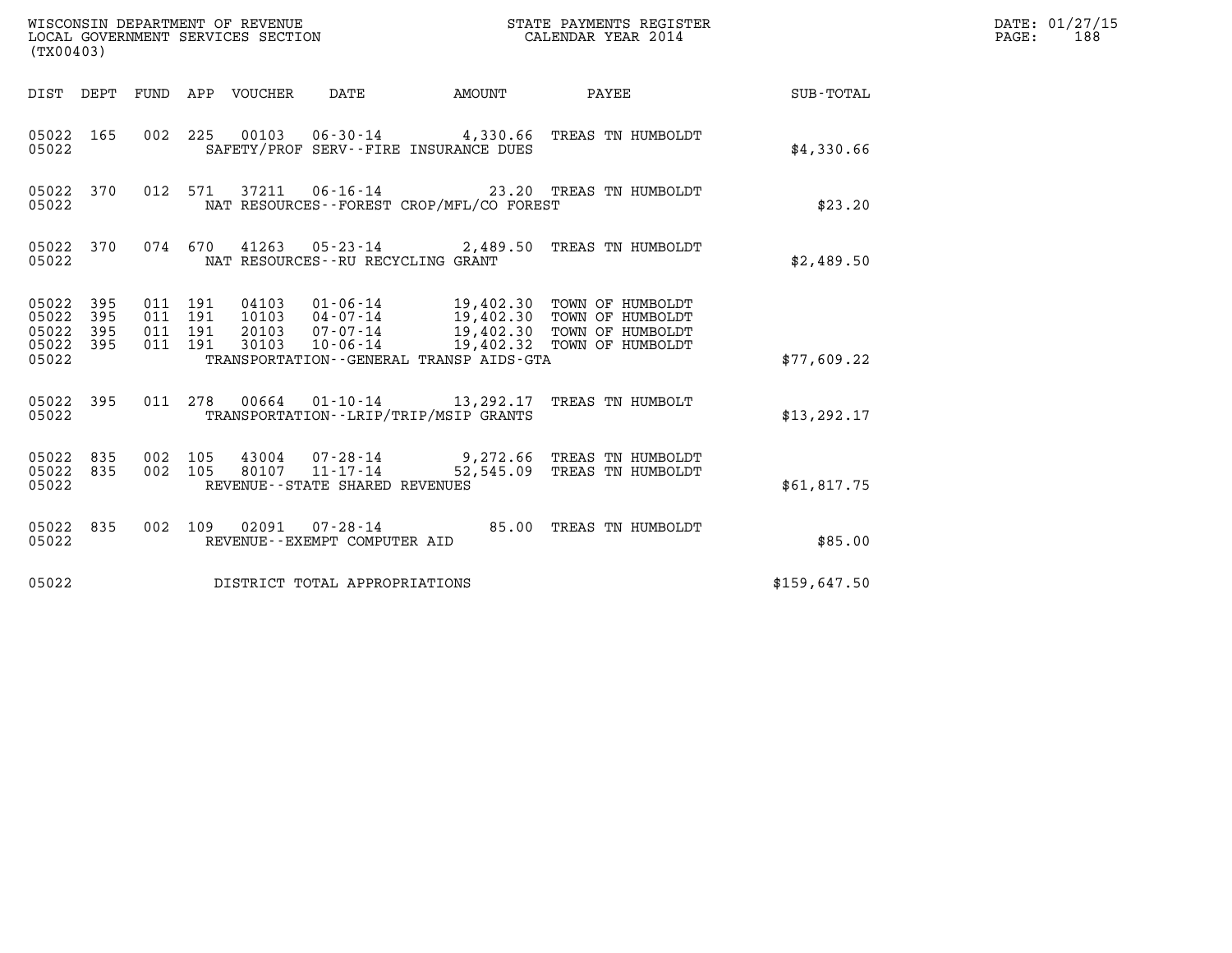| (TX00403)                                         |            |                                          |                            | WISCONSIN DEPARTMENT OF REVENUE<br>LOCAL GOVERNMENT SERVICES SECTION | STATE PAYMENTS REGISTER                                                                       | DATE: 01/27/15<br>PAGE:<br>189 |  |
|---------------------------------------------------|------------|------------------------------------------|----------------------------|----------------------------------------------------------------------|-----------------------------------------------------------------------------------------------|--------------------------------|--|
|                                                   |            |                                          | DIST DEPT FUND APP VOUCHER | DATE                                                                 | AMOUNT PAYEE SUB-TOTAL                                                                        |                                |  |
| 05024 165<br>05024                                |            | 002 225                                  |                            | SAFETY/PROF SERV--FIRE INSURANCE DUES                                | 00104  06-30-14  20,539.21 TREAS TN LAWRENCE                                                  | \$20,539.21                    |  |
| 05024 370<br>05024                                |            |                                          |                            | NAT RESOURCES--AIDS IN LIEU OF TAXES                                 | 012 579 19104 04-16-14 16.90 TREAS TN LAWRENCE                                                | \$16.90                        |  |
| 05024 370<br>05024                                |            |                                          |                            | NAT RESOURCES - - RU RECYCLING GRANT                                 | 074 670 41264 05-23-14 1,293.87 TREAS TN LAWRENCE                                             | \$1,293.87                     |  |
| 05024 370<br>05024                                |            |                                          |                            | NAT RESOURCES -- RU CONSOLIDATED GRANT                               | 074  673  41264  05-23-14   1,174.74  TREAS TN LAWRENCE                                       | \$1,174.74                     |  |
| 05024 395<br>05024<br>05024<br>05024 395<br>05024 | 395<br>395 | 011 191<br>011 191<br>011 191<br>011 191 |                            | TRANSPORTATION--GENERAL TRANSP AIDS-GTA                              |                                                                                               | \$110, 253.36                  |  |
| 05024 395<br>05024                                |            |                                          |                            | TRANSPORTATION - - LRIP/TRIP/MSIP GRANTS                             | 011 278 34083 12-12-14 13, 292.17 TREAS TN LAWRENCE                                           | \$13, 292.17                   |  |
| 05024 835<br>05024 835<br>05024                   |            | 002 105<br>002 105                       |                            | REVENUE - - STATE SHARED REVENUES                                    | 43005  07-28-14  3,979.37  TREAS TN LAWRENCE<br>80108  11-17-14  22,488.53  TREAS TN LAWRENCE | \$26,467.90                    |  |
| 05024 835<br>05024                                |            |                                          |                            | REVENUE--EXEMPT COMPUTER AID                                         | 002 109 02092 07-28-14 6,316.00 TREAS TN LAWRENCE                                             | \$6,316.00                     |  |
| 05024                                             |            |                                          |                            | DISTRICT TOTAL APPROPRIATIONS                                        |                                                                                               | \$179,354.15                   |  |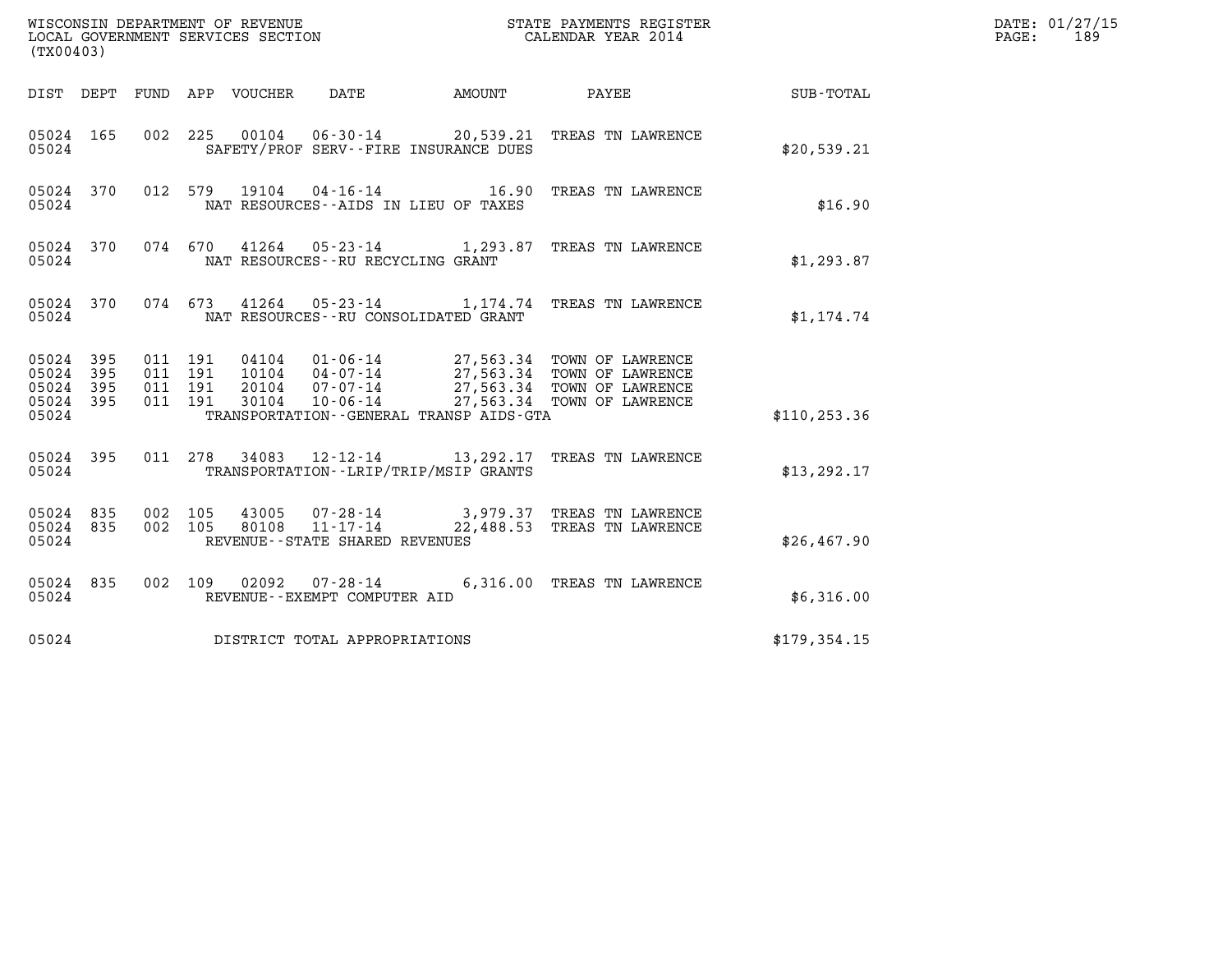| (TX00403)                                                       | WISCONSIN DEPARTMENT OF REVENUE<br>LOCAL GOVERNMENT SERVICES SECTION<br>CALENDAR YEAR 2014   |                                                                                                                                                                                                  | DATE: 01/27/15<br>PAGE:<br>190 |  |
|-----------------------------------------------------------------|----------------------------------------------------------------------------------------------|--------------------------------------------------------------------------------------------------------------------------------------------------------------------------------------------------|--------------------------------|--|
|                                                                 | DIST DEPT FUND APP VOUCHER DATE                                                              | AMOUNT PAYEE SUB-TOTAL                                                                                                                                                                           |                                |  |
| 05025 165<br>05025                                              | 002 225<br>SAFETY/PROF SERV--FIRE INSURANCE DUES                                             | 00105  06-30-14  30,278.71  TREAS TN LEDGEVIEW                                                                                                                                                   | \$30,278.71                    |  |
| 05025 370<br>05025                                              | 012 571 37212 06-16-14<br>NAT RESOURCES--FOREST CROP/MFL/CO FOREST                           | 8.00 TREAS TN LEDGEVIEW                                                                                                                                                                          | \$8.00                         |  |
| 05025 370<br>05025                                              | 074 670 41265 05-23-14 15,586.97 TREAS TN LEDGEVIEW<br>NAT RESOURCES - - RU RECYCLING GRANT  |                                                                                                                                                                                                  | \$15,586.97                    |  |
| 05025 370<br>05025                                              | 074 673 41265 05-23-14 1,842.19 TREAS TN LEDGEVIEW<br>NAT RESOURCES -- RU CONSOLIDATED GRANT |                                                                                                                                                                                                  | \$1,842.19                     |  |
| 05025 395<br>05025<br>395<br>05025<br>395<br>05025 395<br>05025 | 011 191<br>011 191<br>011 191<br>011 191<br>TRANSPORTATION--GENERAL TRANSP AIDS-GTA          | 04105  01-06-14  40,360.62  TOWN OF LEDGEVIEW<br>10105  04-07-14  40,360.62  TOWN OF LEDGEVIEW<br>20105  07-07-14  40,360.62  TOWN OF LEDGEVIEW<br>30105  10-06-14  40,360.62  TOWN OF LEDGEVIEW | \$161, 442.48                  |  |
| 05025 835<br>05025 835<br>05025                                 | 002 105<br>002 105<br>REVENUE--STATE SHARED REVENUES                                         | 43006  07-28-14  3,851.27  TREAS TN LEDGEVIEW<br>80109  11-17-14  21,842.63  TREAS TN LEDGEVIEW                                                                                                  | \$25,693.90                    |  |
| 05025 835<br>05025                                              | 002 109 02093 07-28-14 4,092.00 TREAS TN LEDGEVIEW<br>REVENUE--EXEMPT COMPUTER AID           |                                                                                                                                                                                                  | \$4,092.00                     |  |
| 05025 835<br>05025                                              | $00001$ $02 - 03 - 14$<br>002 501<br>DOA-PAYMENT FOR MUNICIPAL SERVICES AID                  | 526.76 TREAS TN LEDGEVIEW                                                                                                                                                                        | \$526.76                       |  |
| 05025                                                           | DISTRICT TOTAL APPROPRIATIONS                                                                |                                                                                                                                                                                                  | \$239,471.01                   |  |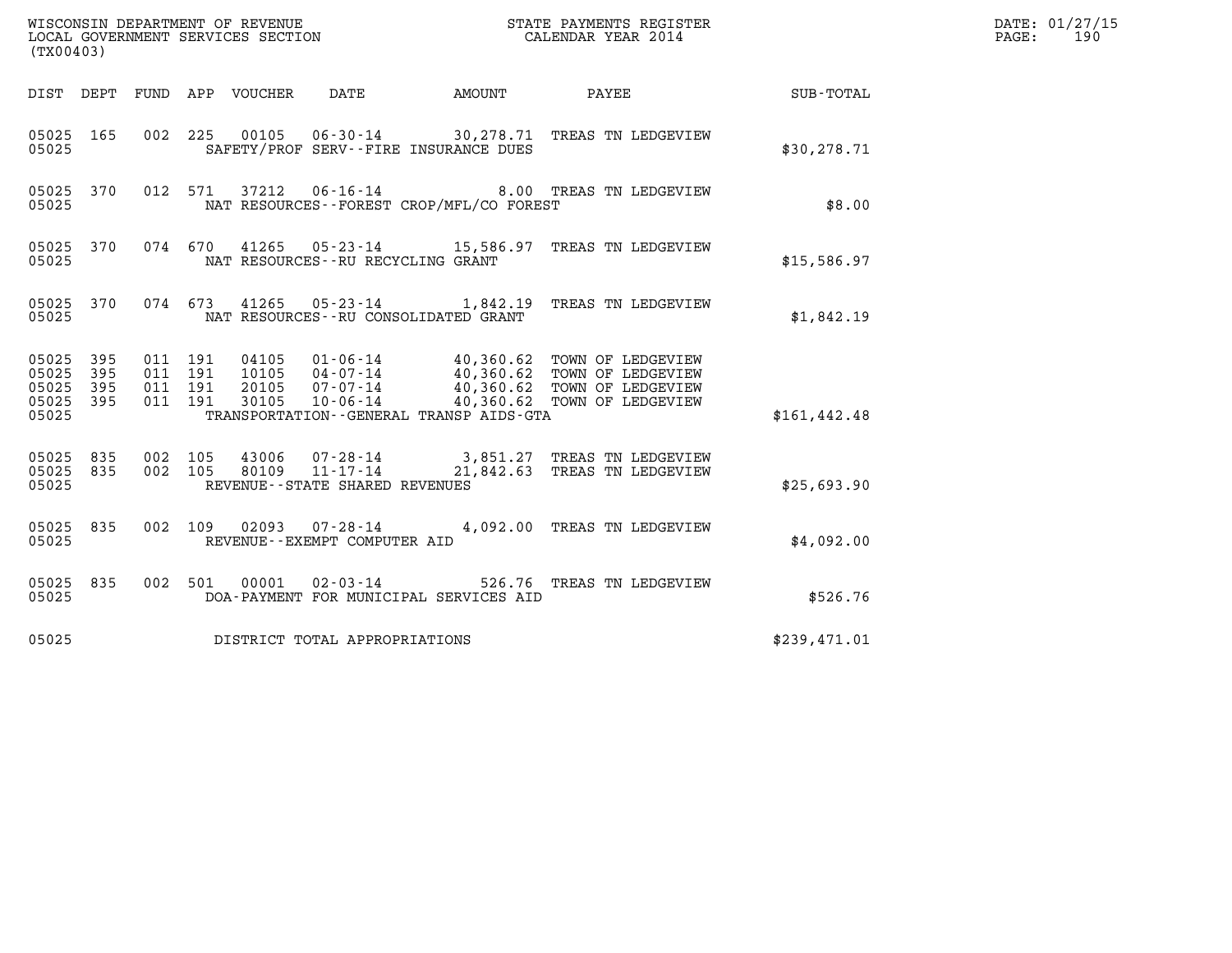| DATE: | 01/27/15 |
|-------|----------|
| PAGE: | 191      |

| (TX00403)                                                       |                                                                                                                                                                                                                      |                                                                                                        | DATE: 01/27/15<br>$\mathtt{PAGE}$ :<br>191 |
|-----------------------------------------------------------------|----------------------------------------------------------------------------------------------------------------------------------------------------------------------------------------------------------------------|--------------------------------------------------------------------------------------------------------|--------------------------------------------|
| DIST DEPT                                                       | FUND APP VOUCHER<br>DATE AMOUNT                                                                                                                                                                                      | PAYEE<br>SUB-TOTAL                                                                                     |                                            |
| 05026 165<br>05026                                              | 06-30-14 4,672.09 TREAS TN MORRISON<br>002 225<br>00106<br>SAFETY/PROF SERV--FIRE INSURANCE DUES                                                                                                                     | \$4,672.09                                                                                             |                                            |
| 05026 370<br>05026<br>370<br>05026 370<br>05026                 | 000 001<br>06-19-14 10,446.98 TREAS TOWN MORRISON<br>01DNR<br>02DNR<br>09-11-14<br>000 001<br>$11 - 04 - 14$<br>000 001<br>03DNR<br>NAT RESOURCES-SEVERANCE/YIELD/WITHDRAWAL                                         | 1,144.85 TREAS TOWN MORRISON<br>686.14 TREAS TOWN MORRISON<br>\$12,277.97                              |                                            |
| 05026 370<br>05026                                              | 012 571<br>37213<br>06-16-14 187.96 TREAS TN MORRISON<br>NAT RESOURCES--FOREST CROP/MFL/CO FOREST                                                                                                                    | \$187.96                                                                                               |                                            |
| 05026 370<br>05026                                              | 05-23-14 4,143.88 TREAS TN MORRISON<br>074 670<br>41266<br>NAT RESOURCES -- RU RECYCLING GRANT                                                                                                                       | \$4,143.88                                                                                             |                                            |
| 05026 370<br>05026                                              | 074 673 41266<br>$05 - 23 - 14$<br>NAT RESOURCES - - RU CONSOLIDATED GRANT                                                                                                                                           | 416.41 TREAS TN MORRISON<br>\$416.41                                                                   |                                            |
| 05026 395<br>05026<br>395<br>05026<br>395<br>05026 395<br>05026 | 011 191<br>04106<br>01-06-14 28,336.04 TOWN OF MORRISON<br>011 191<br>$04 - 07 - 14$<br>10106<br>011 191<br>$07 - 07 - 14$<br>20106<br>011 191<br>30106<br>$10 - 06 - 14$<br>TRANSPORTATION--GENERAL TRANSP AIDS-GTA | 28,336.04 TOWN OF MORRISON<br>28,336.04 TOWN OF MORRISON<br>28,336.06 TOWN OF MORRISON<br>\$113,344.18 |                                            |
| 05026<br>395<br>05026                                           | 011 278<br>30571<br>11-07-14<br>TRANSPORTATION - - LRIP/TRIP/MSIP GRANTS                                                                                                                                             | 13,292.17 TREAS TN MORRISON<br>\$13, 292.17                                                            |                                            |
| 05026 835<br>05026 835<br>05026                                 | 002 105<br>43007<br>07-28-14<br>$11 - 17 - 14$<br>002 105<br>80110<br>REVENUE - - STATE SHARED REVENUES                                                                                                              | 10,086.91 TREAS TN MORRISON<br>57,159.17 TREAS TN MORRISON<br>\$67,246.08                              |                                            |
| 05026 835<br>05026                                              | 02094<br>002 109<br>07-28-14<br>REVENUE--EXEMPT COMPUTER AID                                                                                                                                                         | 58.00 TREAS TN MORRISON<br>\$58.00                                                                     |                                            |
| 05026                                                           | DISTRICT TOTAL APPROPRIATIONS                                                                                                                                                                                        | \$215,638.74                                                                                           |                                            |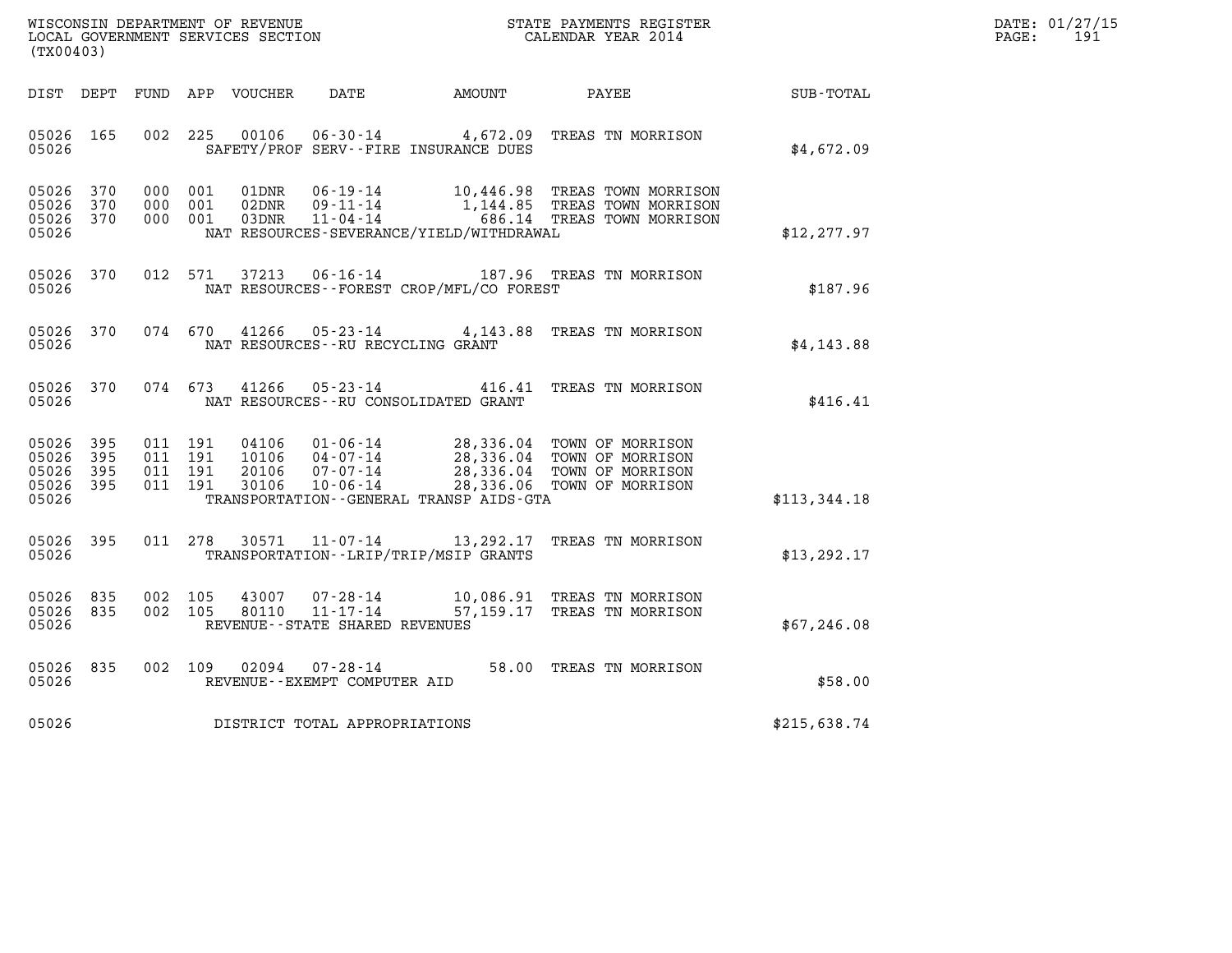| WISCONSIN DEPARTMENT OF REVENUE   | STATE PAYMENTS REGISTER | DATE: 01/27/15 |
|-----------------------------------|-------------------------|----------------|
| LOCAL GOVERNMENT SERVICES SECTION | CALENDAR YEAR 2014      | 192<br>PAGE:   |

| (TX00403)                                         |            |                                          |  |                |                                   |                                          |                                                                                                                                                                                        |              | DATE: 01/27/15<br>$\mathtt{PAGE}$ :<br>192 |
|---------------------------------------------------|------------|------------------------------------------|--|----------------|-----------------------------------|------------------------------------------|----------------------------------------------------------------------------------------------------------------------------------------------------------------------------------------|--------------|--------------------------------------------|
|                                                   | DIST DEPT  |                                          |  |                |                                   | FUND APP VOUCHER DATE AMOUNT             | PAYEE                                                                                                                                                                                  | SUB-TOTAL    |                                            |
| 05028                                             | 05028 165  |                                          |  |                |                                   | SAFETY/PROF SERV--FIRE INSURANCE DUES    | 002 225 00107 06-30-14 5,696.35 TREAS TN NEW DENMARK                                                                                                                                   | \$5,696.35   |                                            |
|                                                   | 05028 370  |                                          |  |                |                                   |                                          | 002 503 16381 01-30-14 475.86 TREAS TN NEW DENMARK<br>TOWN SHARE 81.56                                                                                                                 |              |                                            |
| 05028                                             |            |                                          |  |                |                                   | NAT RESOURCES--AIDS IN LIEU OF TAXES     |                                                                                                                                                                                        | \$475.86     |                                            |
| 05028                                             | 05028 370  |                                          |  |                |                                   | NAT RESOURCES--FOREST CROP/MFL/CO FOREST | 012 571 37214 06-16-14 63.30 TREAS TN NEW DENMARK                                                                                                                                      | \$63.30      |                                            |
| 05028                                             | 05028 370  |                                          |  |                |                                   | NAT RESOURCES--RU RECYCLING GRANT        | 074 670 41267 05-23-14 4,875.20 TREAS TN NEW DENMARK                                                                                                                                   | \$4,875.20   |                                            |
| 05028 395<br>05028<br>05028<br>05028 395<br>05028 | 395<br>395 | 011 191<br>011 191<br>011 191<br>011 191 |  | 04107          |                                   | TRANSPORTATION--GENERAL TRANSP AIDS-GTA  | 01-06-14 31,786.75 TOWN OF NEW DENMARK<br>10107 04-07-14 31,786.75 TOWN OF NEW DENMARK<br>20107 07-07-14 31,786.75 TOWN OF NEW DENMARK<br>30107 10-06-14 31,786.77 TOWN OF NEW DENMARK | \$127,147.02 |                                            |
| 05028 835<br>05028 835<br>05028                   |            | 002 105<br>002 105                       |  | 43008<br>80111 | REVENUE - - STATE SHARED REVENUES |                                          | 07-28-14 4,627.28 TREAS TN NEW DENMARK<br>11-17-14 23,898.48 TREAS TN NEW DENMARK                                                                                                      | \$28,525.76  |                                            |
| 05028                                             | 05028 835  |                                          |  |                | REVENUE--EXEMPT COMPUTER AID      |                                          | 002 109 02095 07-28-14 2.00 TREAS TN NEW DENMARK                                                                                                                                       | \$2.00       |                                            |
| 05028                                             |            |                                          |  |                | DISTRICT TOTAL APPROPRIATIONS     |                                          |                                                                                                                                                                                        | \$166,785.49 |                                            |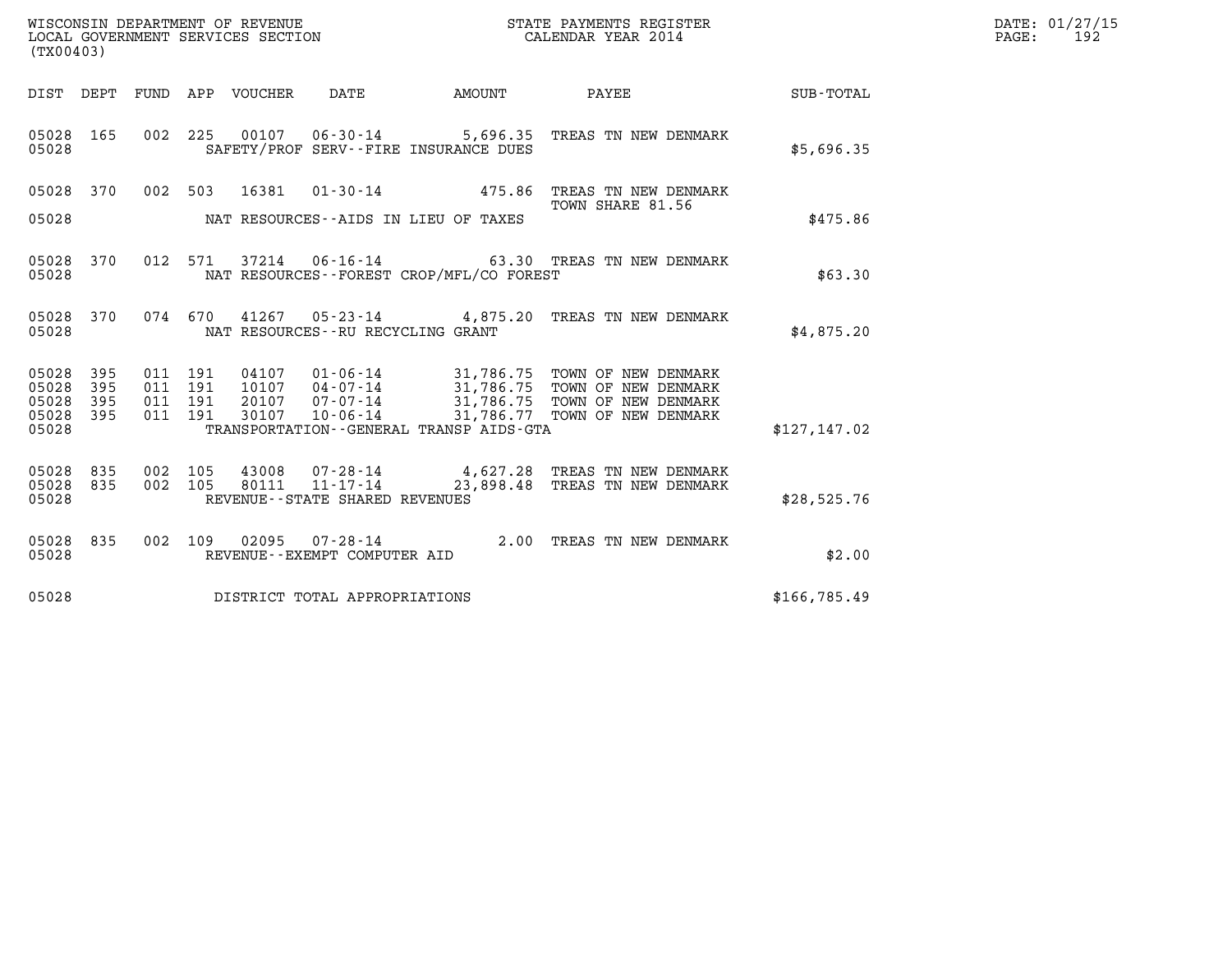| WISCONSIN DEPARTMENT OF REVENUE   | STATE PAYMENTS REGISTER | DATE: 01/27/15 |
|-----------------------------------|-------------------------|----------------|
| LOCAL GOVERNMENT SERVICES SECTION | CALENDAR YEAR 2014      | 193<br>PAGE:   |

| (TX00403)                                         |            |                                          |                                  |                                      |                                              |                                                                                                                                                                  | DATE: 01/27/15<br>$\mathtt{PAGE}$ :<br>193 |  |
|---------------------------------------------------|------------|------------------------------------------|----------------------------------|--------------------------------------|----------------------------------------------|------------------------------------------------------------------------------------------------------------------------------------------------------------------|--------------------------------------------|--|
|                                                   |            |                                          |                                  |                                      | DIST DEPT FUND APP VOUCHER DATE AMOUNT       | <b>PAYEE</b>                                                                                                                                                     | SUB-TOTAL                                  |  |
| 05030 165<br>05030                                |            |                                          |                                  |                                      | SAFETY/PROF SERV--FIRE INSURANCE DUES        | 002 225 00108 06-30-14 9,469.96 TREAS TN PITTSFIELD                                                                                                              | \$9,469.96                                 |  |
| 05030 370                                         |            |                                          |                                  |                                      |                                              | 002 503 16382 01-30-14 1,184.27 TREAS TN PITTSFIELD<br>TOWN SHARE 193.85                                                                                         |                                            |  |
| 05030                                             |            |                                          |                                  |                                      | NAT RESOURCES--AIDS IN LIEU OF TAXES         |                                                                                                                                                                  | \$1,184.27                                 |  |
| 05030 370<br>05030                                |            |                                          |                                  |                                      | NAT RESOURCES - - FOREST CROP/MFL/CO FOREST  | 012 571 37215 06-16-14 72.40 TREAS TN PITTSFIELD                                                                                                                 | \$72.40                                    |  |
| 05030 370<br>05030                                |            |                                          |                                  | NAT RESOURCES - - RU RECYCLING GRANT |                                              | 074 670 41268 05-23-14 3,589.25 TREAS TN PITTSFIELD                                                                                                              | \$3,589.25                                 |  |
| 05030 395<br>05030<br>05030<br>05030 395<br>05030 | 395<br>395 | 011 191<br>011 191<br>011 191<br>011 191 | 04108<br>10108<br>20108<br>30108 |                                      | TRANSPORTATION - - GENERAL TRANSP AIDS - GTA | 01-06-14 32,569.67 TOWN OF PITTSFIELD<br>04-07-14 32,569.67 TOWN OF PITTSFIELD<br>07-07-14 32,569.67 TOWN OF PITTSFIELD<br>10-06-14 32,569.67 TOWN OF PITTSFIELD | \$130, 278.68                              |  |
| 05030<br>05030 835<br>05030                       | 835        | 002 105                                  | 43009<br>002 105 80112           | REVENUE--STATE SHARED REVENUES       |                                              | 07-28-14 5,078.22 TREAS TN PITTSFIELD<br>11-17-14 28,776.61 TREAS TN PITTSFIELD                                                                                  | \$33,854.83                                |  |
| 05030 835<br>05030                                |            |                                          | 002 109 02096                    | REVENUE--EXEMPT COMPUTER AID         |                                              | 07-28-14 205.00 TREAS TN PITTSFIELD                                                                                                                              | \$205.00                                   |  |
| 05030                                             |            |                                          |                                  | DISTRICT TOTAL APPROPRIATIONS        |                                              |                                                                                                                                                                  | \$178,654.39                               |  |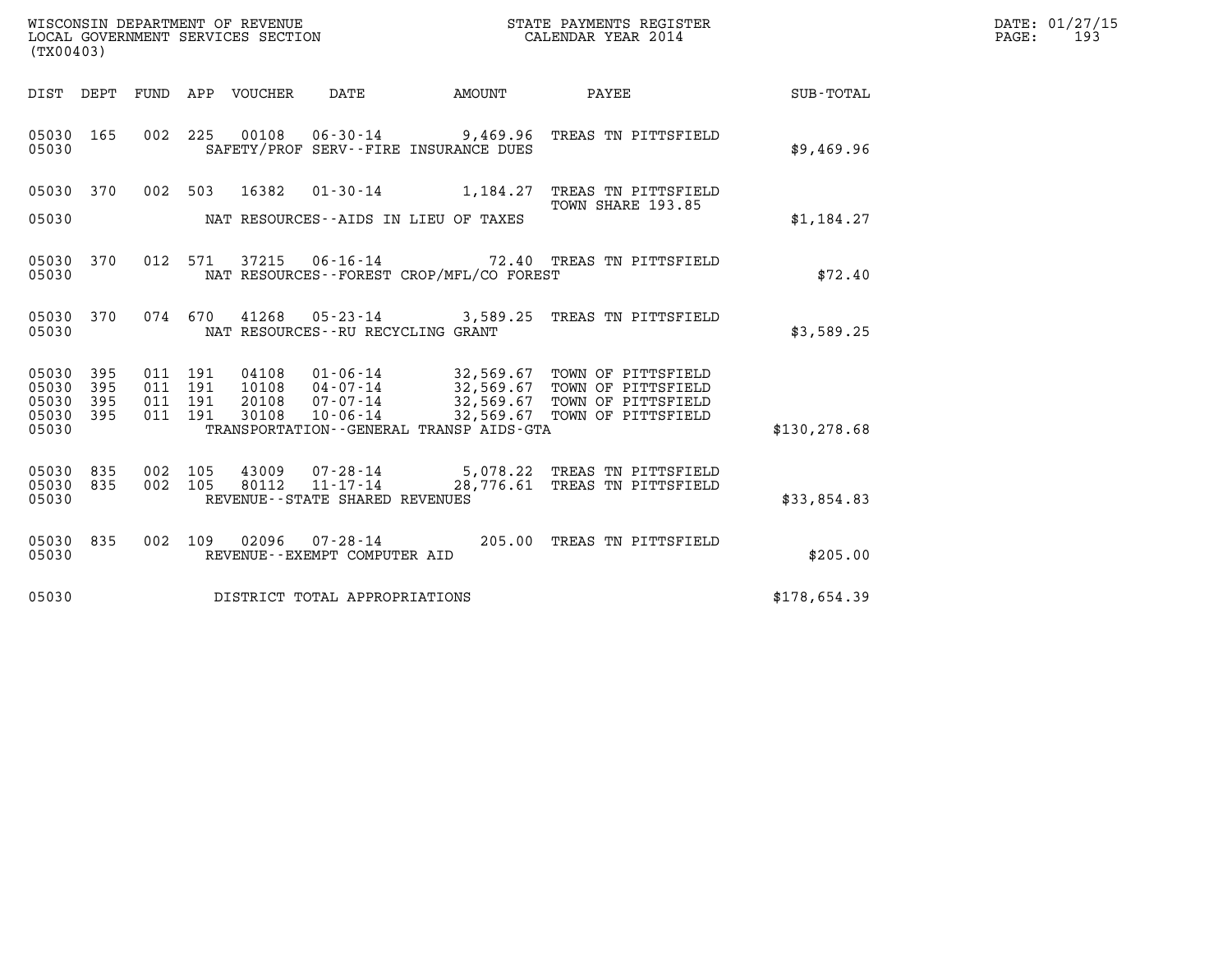| WISCONSIN DEPARTMENT OF REVENUE<br>LOCAL GOVERNMENT SERVICES SECTION<br>STATE PAYMENTS REGISTER<br>CALENDAR YEAR 2014<br>(TX00403)<br>DIST DEPT FUND APP VOUCHER DATE<br>AMOUNT PAYEE<br>05034 165 002 225 00109 06-30-14 7,313.61 TREAS TN ROCKLAND<br>05034<br>SAFETY/PROF SERV--FIRE INSURANCE DUES                               | SUB-TOTAL     | DATE: 01/27/15<br>PAGE: 194 |
|--------------------------------------------------------------------------------------------------------------------------------------------------------------------------------------------------------------------------------------------------------------------------------------------------------------------------------------|---------------|-----------------------------|
|                                                                                                                                                                                                                                                                                                                                      |               |                             |
|                                                                                                                                                                                                                                                                                                                                      |               |                             |
|                                                                                                                                                                                                                                                                                                                                      | \$7,313.61    |                             |
| 05034 370 002 503 16383 01-30-14 5,469.50 TREAS TN ROCKLAND<br>TOWN SHARE 689.35<br>TOWN SHARE 689.35                                                                                                                                                                                                                                |               |                             |
| 05034<br>NAT RESOURCES--AIDS IN LIEU OF TAXES                                                                                                                                                                                                                                                                                        | \$5,469.50    |                             |
| 05034 370 012 571 37216 06-16-14 4.00 TREAS TN ROCKLAND<br>NAT RESOURCES--FOREST CROP/MFL/CO FOREST<br>05034                                                                                                                                                                                                                         | \$4.00        |                             |
| 05034 370 074 670 41269 05-23-14 2,414.23 TREAS TN ROCKLAND<br>05034<br>NAT RESOURCES--RU RECYCLING GRANT                                                                                                                                                                                                                            | \$2,414.23    |                             |
| 05034 370 074 673 41269 05-23-14 454.17 TREAS TN ROCKLAND<br>NAT RESOURCES--RU CONSOLIDATED GRANT<br>05034                                                                                                                                                                                                                           | \$454.17      |                             |
| 011 191 04109 01-06-14 22,233.79 TOWN OF ROCKLAND<br>011 191 10109 04-07-14 22,233.79 TOWN OF ROCKLAND<br>011 191 20109 07-07-14 22,233.79 TOWN OF ROCKLAND<br>011 191 30109 10-06-14 22,233.80 TOWN OF ROCKLAND<br>05034<br>395<br>05034<br>395<br>05034<br>395<br>05034<br>395<br>05034<br>TRANSPORTATION--GENERAL TRANSP AIDS-GTA | \$88,935.17   |                             |
| 002 105 43010 07-28-14 3,197.78 TREAS TN ROCKLAND<br>002 105 80113 11-17-14 18,148.35 TREAS TN ROCKLAND<br>05034 835<br>05034 835<br>05034<br>REVENUE--STATE SHARED REVENUES                                                                                                                                                         | \$21,346.13   |                             |
| 05034 835 002 109 02097 07-28-14 177.00 TREAS TN ROCKLAND<br>05034<br>REVENUE--EXEMPT COMPUTER AID                                                                                                                                                                                                                                   | \$177.00      |                             |
| DISTRICT TOTAL APPROPRIATIONS<br>05034                                                                                                                                                                                                                                                                                               | \$126, 113.81 |                             |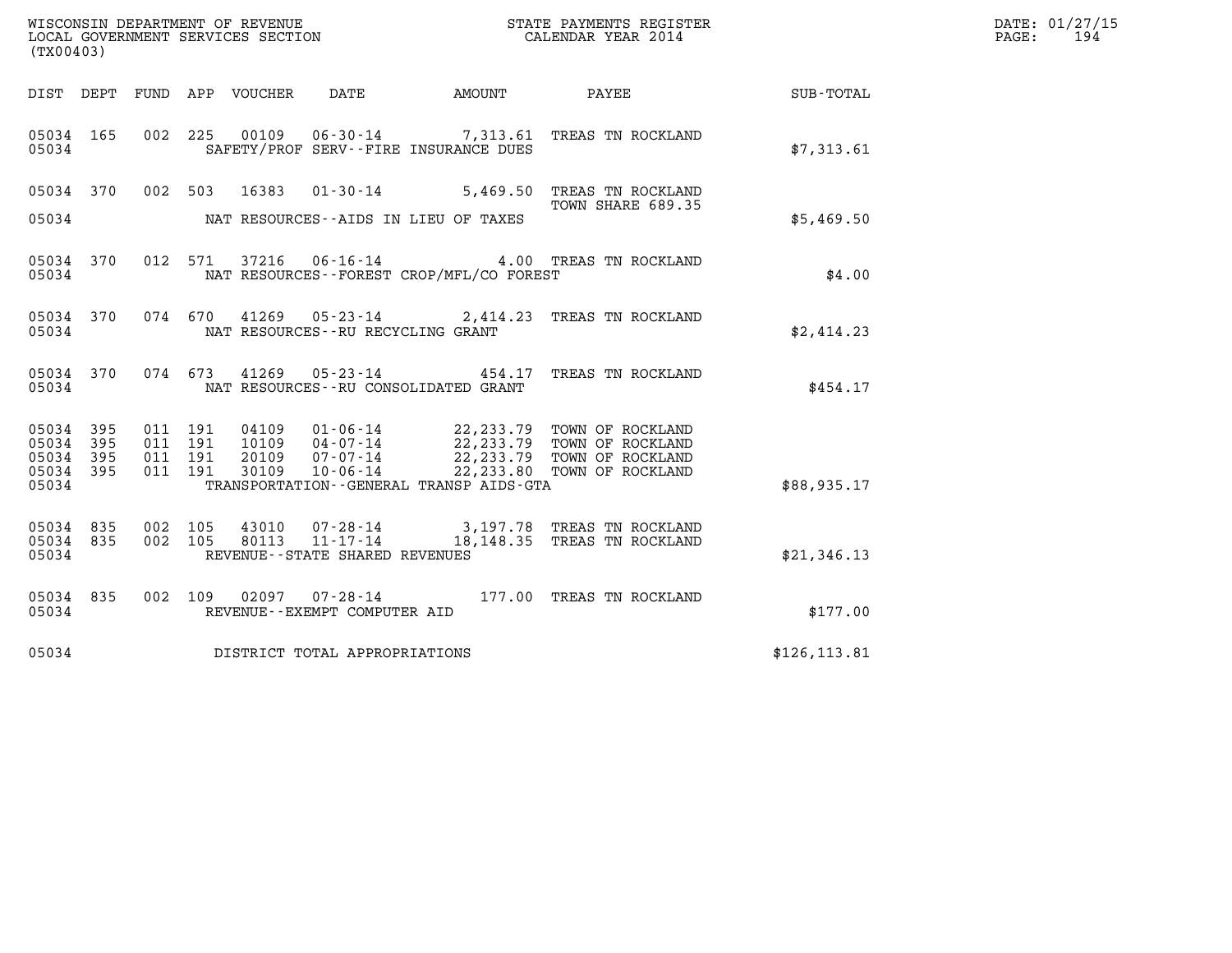| (TX00403)                                 |                          |     | WISCONSIN DEPARTMENT OF REVENUE<br>LOCAL GOVERNMENT SERVICES SECTION         |                                                     |                                                                                                        | STATE PAYMENTS REGISTER<br>CALENDAR YEAR 2014                |               | DATE: 01/27/15<br>195<br>PAGE: |
|-------------------------------------------|--------------------------|-----|------------------------------------------------------------------------------|-----------------------------------------------------|--------------------------------------------------------------------------------------------------------|--------------------------------------------------------------|---------------|--------------------------------|
|                                           |                          |     | DIST DEPT FUND APP VOUCHER                                                   | DATE                                                | AMOUNT                                                                                                 | <b>PAYEE</b>                                                 | SUB-TOTAL     |                                |
| 05036 165<br>05036                        |                          |     |                                                                              |                                                     | SAFETY/PROF SERV--FIRE INSURANCE DUES                                                                  | 002 225 00110 06-30-14 12,327.12 TREAS TN SCOTT              | \$12,327.12   |                                |
| 05036 370                                 |                          |     | 002 503<br>16384                                                             |                                                     |                                                                                                        | 01-30-14 9,138.39 TREAS TN SCOTT<br>TOWN SHARE 1112.98       |               |                                |
| 05036                                     |                          |     |                                                                              |                                                     | NAT RESOURCES--AIDS IN LIEU OF TAXES                                                                   |                                                              | \$9,138.39    |                                |
| 05036 370<br>05036                        |                          |     | 012 571                                                                      |                                                     | NAT RESOURCES - - FOREST CROP/MFL/CO FOREST                                                            | 37217  06-16-14  17.89  TREAS TN SCOTT                       | \$17.89       |                                |
| 05036 370<br>05036                        |                          |     | 074 670                                                                      | NAT RESOURCES--RU RECYCLING GRANT                   |                                                                                                        | 41270  05-23-14  4,631.17  TREAS TN SCOTT                    | \$4,631.17    |                                |
| 05036 370<br>05036                        |                          |     | 074 673<br>41270                                                             | $05 - 23 - 14$                                      | 929.95<br>NAT RESOURCES--RU CONSOLIDATED GRANT                                                         | TREAS TN SCOTT                                               | \$929.95      |                                |
| 05036<br>05036<br>05036<br>05036<br>05036 | 395<br>395<br>395<br>395 |     | 011 191<br>04110<br>011 191<br>10110<br>011 191<br>20110<br>011 191<br>30110 | $04 - 07 - 14$<br>07-07-14<br>10-06-14              | 01-06-14 22,694.24 TOWN OF SCOTT<br>22,694.24 TOWN OF SCOTT<br>TRANSPORTATION--GENERAL TRANSP AIDS-GTA | 22,694.24 TOWN OF SCOTT<br>22,694.24 TOWN OF SCOTT           | \$90,776.96   |                                |
| 05036<br>05036 835<br>05036               | 835                      | 002 | 105<br>43011<br>002 105<br>80114                                             | $11 - 17 - 14$<br>REVENUE - - STATE SHARED REVENUES |                                                                                                        | 07-28-14 5,225.57 TREAS TN SCOTT<br>29,611.58 TREAS TN SCOTT | \$34,837.15   |                                |
| 05036 835<br>05036                        |                          |     | 002 109                                                                      | REVENUE--EXEMPT COMPUTER AID                        |                                                                                                        | 635.00 TREAS TN SCOTT                                        | \$635.00      |                                |
| 05036                                     |                          |     | DISTRICT TOTAL APPROPRIATIONS                                                |                                                     |                                                                                                        |                                                              | \$153, 293.63 |                                |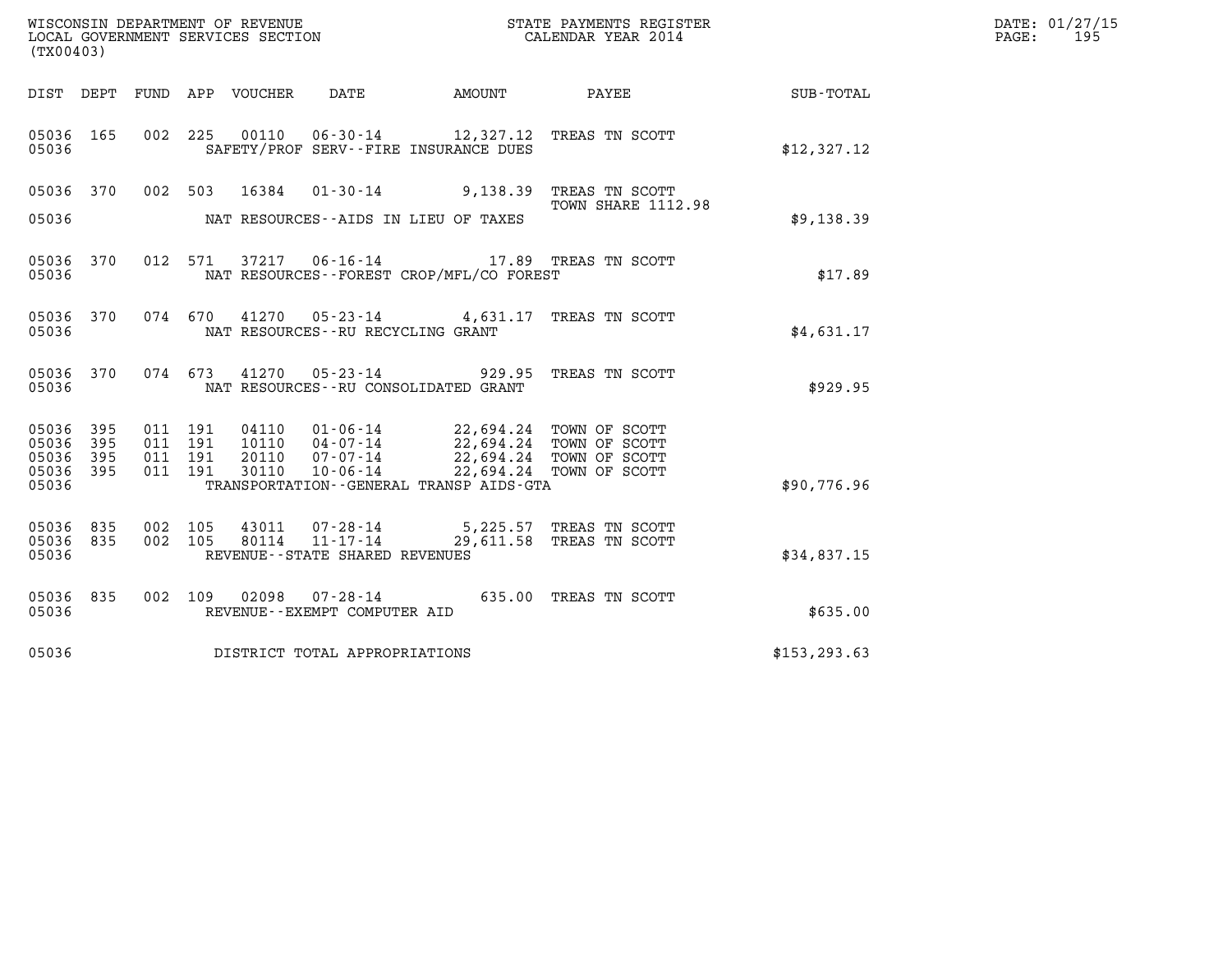| (TX00403)                                     |                   |         |                                      |                                                              |                                          |                                                                                                                                                                                                      | $\mathcal{L}(\mathcal{L}^{\text{max}}_{\mathcal{L}^{\text{max}}_{\mathcal{L}^{\text{max}}_{\mathcal{L}^{\text{max}}_{\mathcal{L}^{\text{max}}_{\mathcal{L}^{\text{max}}_{\mathcal{L}^{\text{max}}_{\mathcal{L}^{\text{max}}_{\mathcal{L}^{\text{max}}_{\mathcal{L}^{\text{max}}_{\mathcal{L}^{\text{max}}_{\mathcal{L}^{\text{max}}_{\mathcal{L}^{\text{max}}_{\mathcal{L}^{\text{max}}_{\mathcal{L}^{\text{max}}_{\mathcal{L}^{\text{max}}_{\mathcal{L}$ | DATE: 01/27/15<br>$\mathtt{PAGE}$ :<br>196 |
|-----------------------------------------------|-------------------|---------|--------------------------------------|--------------------------------------------------------------|------------------------------------------|------------------------------------------------------------------------------------------------------------------------------------------------------------------------------------------------------|-----------------------------------------------------------------------------------------------------------------------------------------------------------------------------------------------------------------------------------------------------------------------------------------------------------------------------------------------------------------------------------------------------------------------------------------------------------|--------------------------------------------|
|                                               |                   |         |                                      |                                                              |                                          |                                                                                                                                                                                                      |                                                                                                                                                                                                                                                                                                                                                                                                                                                           |                                            |
| 05040 165<br>05040                            |                   |         |                                      |                                                              | SAFETY/PROF SERV--FIRE INSURANCE DUES    | 002 225 00111 06-30-14 7,115.95 TREAS TN WRIGHTSTOWN                                                                                                                                                 | \$7,115.95                                                                                                                                                                                                                                                                                                                                                                                                                                                |                                            |
| 05040 370<br>05040                            |                   |         | 000 001                              |                                                              | NAT RESOURCES-SEVERANCE/YIELD/WITHDRAWAL | 02DNR  09-11-14  524.49 TREAS TOWN WRIGHTSTOWN                                                                                                                                                       | \$524.49                                                                                                                                                                                                                                                                                                                                                                                                                                                  |                                            |
|                                               |                   |         |                                      |                                                              |                                          | 05040 370 002 503 16385 01-30-14 4,480.04 TREAS TN WRIGHTSTOWN<br>TOWN SHARE 710.19                                                                                                                  |                                                                                                                                                                                                                                                                                                                                                                                                                                                           |                                            |
| 05040                                         |                   |         |                                      |                                                              | NAT RESOURCES--AIDS IN LIEU OF TAXES     |                                                                                                                                                                                                      | \$4,480.04                                                                                                                                                                                                                                                                                                                                                                                                                                                |                                            |
| 05040 370<br>05040                            |                   |         |                                      |                                                              | NAT RESOURCES--FOREST CROP/MFL/CO FOREST | 012 571 37218 06-16-14 46.81 TREAS TN WRIGHTSTOWN                                                                                                                                                    | \$46.81                                                                                                                                                                                                                                                                                                                                                                                                                                                   |                                            |
| 05040                                         |                   |         |                                      | NAT RESOURCES--RU RECYCLING GRANT                            |                                          | 05040 370 074 670 41271 05-23-14 4,038.50 TREAS TN WRIGHTSTOWN                                                                                                                                       | \$4.038.50                                                                                                                                                                                                                                                                                                                                                                                                                                                |                                            |
| 05040                                         |                   |         |                                      |                                                              | NAT RESOURCES--RU CONSOLIDATED GRANT     | 05040 370 074 673 41271 05-23-14 582.55 TREAS TN WRIGHTSTOWN                                                                                                                                         | \$582.55                                                                                                                                                                                                                                                                                                                                                                                                                                                  |                                            |
| 05040                                         |                   |         |                                      | NAT RESOURCES--RECYCLING PROGRAMS                            |                                          | 05040 370 079 670 03314 07-16-14 1,066.60 TREAS TN WRIGHTSTOWN                                                                                                                                       | \$1,066.60                                                                                                                                                                                                                                                                                                                                                                                                                                                |                                            |
| 05040<br>05040<br>05040<br>05040 395<br>05040 | 395<br>395<br>395 | 011 191 | 011 191<br>011 191<br>011 191        |                                                              | TRANSPORTATION--GENERAL TRANSP AIDS-GTA  | 04111  01-06-14  28,785.90 TOWN OF WRIGHTSTOWN<br>10111  04-07-14  28,785.90 TOWN OF WRIGHTSTOWN<br>20111  07-07-14  28,785.90 TOWN OF WRIGHTSTOWN<br>30111  10-06-14  28,785.93 TOWN OF WRIGHTSTOWN | \$115, 143.63                                                                                                                                                                                                                                                                                                                                                                                                                                             |                                            |
| 05040 505                                     |                   |         |                                      |                                                              |                                          | 002 174 58920 04-30-14 6,666.00 TREAS TN WRIGHTSTOWN                                                                                                                                                 |                                                                                                                                                                                                                                                                                                                                                                                                                                                           |                                            |
| 05040                                         |                   |         |                                      |                                                              | DOA--TRANSMISSION LINE FEE DISTRIBUTION  |                                                                                                                                                                                                      | \$6,666.00                                                                                                                                                                                                                                                                                                                                                                                                                                                |                                            |
| 05040 835<br>05040<br>05040                   | 835               |         | 002 105<br>43012<br>002 105<br>80115 | 07-28-14<br>$11 - 17 - 14$<br>REVENUE--STATE SHARED REVENUES |                                          | 9,689.32 TREAS TN WRIGHTSTOWN<br>59,864.72 TREAS TN WRIGHTSTOWN                                                                                                                                      | \$69,554.04                                                                                                                                                                                                                                                                                                                                                                                                                                               |                                            |
| 05040<br>05040                                | 835               |         | 002 109<br>02099                     | 07-28-14<br>REVENUE--EXEMPT COMPUTER AID                     |                                          | 281.00 TREAS TN WRIGHTSTOWN                                                                                                                                                                          | \$281.00                                                                                                                                                                                                                                                                                                                                                                                                                                                  |                                            |
| 05040<br>05040                                | 835               |         |                                      | 021 363 35968 03-24-14<br>REVENUE--LOTTERY CREDIT -          |                                          | 2,918.08 TREAS TN WRIGHTSTOWN                                                                                                                                                                        | \$2,918.08                                                                                                                                                                                                                                                                                                                                                                                                                                                |                                            |
| 05040                                         |                   |         |                                      | DISTRICT TOTAL APPROPRIATIONS                                |                                          |                                                                                                                                                                                                      | \$212,417.69                                                                                                                                                                                                                                                                                                                                                                                                                                              |                                            |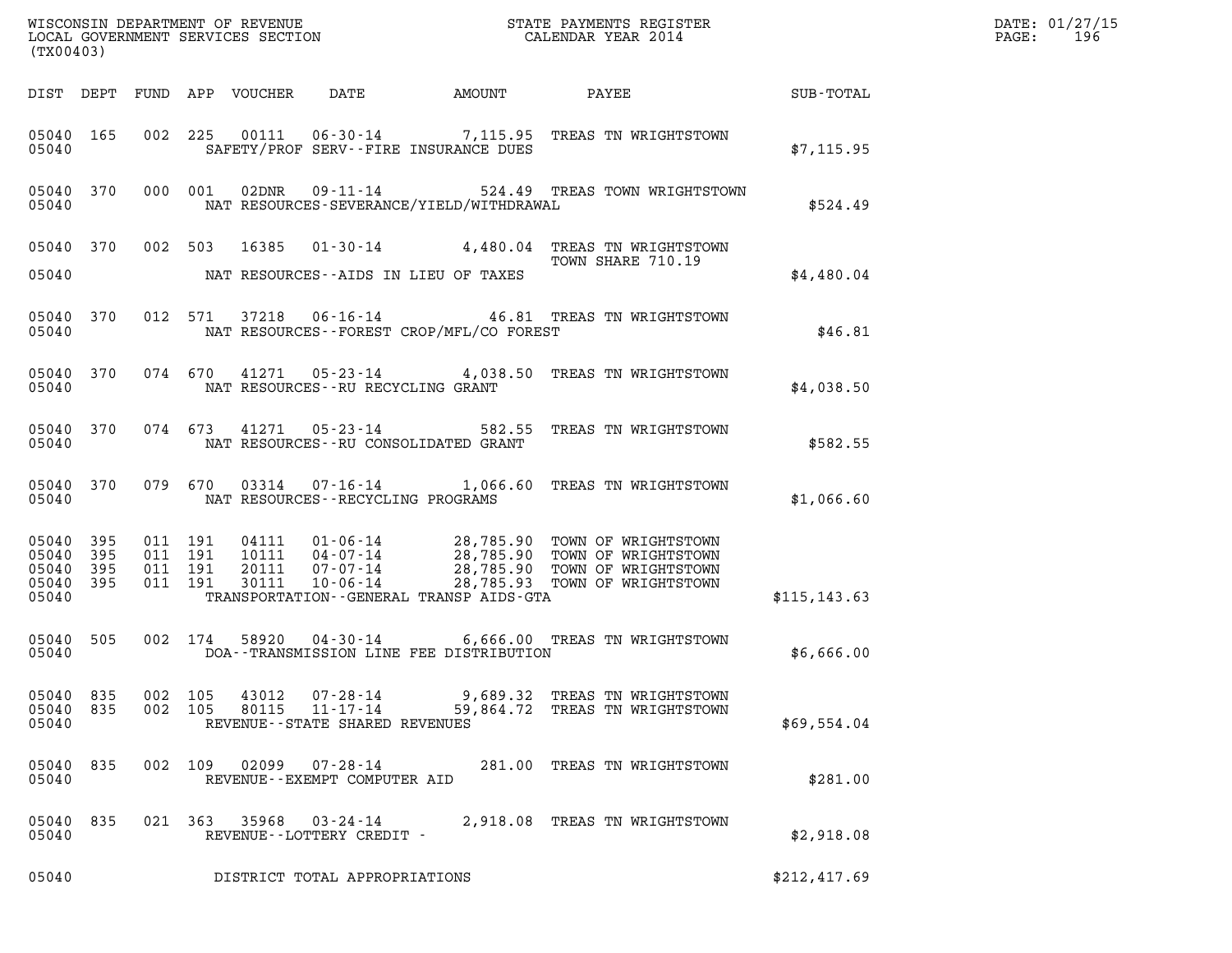| (TX00403)                                              |                            |                                             |                                          |                                           |                                                                       |                                                                      | %WISCONSIN DEPARTMENT OF REVENUE $$\tt STATE$ PAYMENTS REGISTER LOCAL GOVERNMENT SERVICES SECTION $$\tt CALEINDAR$ YEAR 2014                                                                         |                 | DATE: 01/27/15<br>PAGE:<br>197 |
|--------------------------------------------------------|----------------------------|---------------------------------------------|------------------------------------------|-------------------------------------------|-----------------------------------------------------------------------|----------------------------------------------------------------------|------------------------------------------------------------------------------------------------------------------------------------------------------------------------------------------------------|-----------------|--------------------------------|
|                                                        |                            |                                             |                                          | DIST DEPT FUND APP VOUCHER                | DATE                                                                  | AMOUNT                                                               |                                                                                                                                                                                                      | PAYEE SUB-TOTAL |                                |
| 05102 165<br>05102                                     |                            |                                             | 002 225                                  |                                           |                                                                       | SAFETY/PROF SERV--FIRE INSURANCE DUES                                | 00112  06-30-14  36,693.84  TREAS VIL ALLOUEZ                                                                                                                                                        | \$36,693.84     |                                |
|                                                        | 05102 370                  |                                             |                                          | 002 503 16386                             |                                                                       |                                                                      | 01-30-14 1,244.03 TREAS VIL ALLOUEZ<br>TOWN SHARE 380.96                                                                                                                                             |                 |                                |
| 05102                                                  |                            |                                             |                                          |                                           |                                                                       | NAT RESOURCES--AIDS IN LIEU OF TAXES                                 |                                                                                                                                                                                                      | \$1,244.03      |                                |
| 05102 370<br>05102                                     |                            |                                             |                                          |                                           |                                                                       | 012 579 19105 04-16-14 42.70<br>NAT RESOURCES--AIDS IN LIEU OF TAXES | TREAS VIL ALLOUEZ                                                                                                                                                                                    | \$42.70         |                                |
| 05102 370<br>05102                                     |                            |                                             |                                          |                                           |                                                                       | NAT RESOURCES - - URBAN NON-POINT GRANTS                             | 074 658 01293 01-07-14 30,330.90 TREAS VIL ALLOUEZ                                                                                                                                                   | \$30,330.90     |                                |
| 05102                                                  | 05102 370                  |                                             |                                          |                                           | NAT RESOURCES--RU RECYCLING GRANT                                     | 074 670 41272 05-23-14 95,230.87                                     | TREAS VIL ALLOUEZ                                                                                                                                                                                    | \$95,230.87     |                                |
| 05102 370<br>05102                                     |                            |                                             | 074 673                                  |                                           |                                                                       | NAT RESOURCES--RU CONSOLIDATED GRANT                                 | 41272  05-23-14  3,628.13  TREAS VIL ALLOUEZ                                                                                                                                                         | \$3,628.13      |                                |
| 05102<br>05102<br>05102<br>05102<br>05102 370<br>05102 | 370<br>370<br>370<br>370   | 095<br>095 519<br>095<br>095 519<br>095 519 | 519<br>519                               | 00852<br>00853<br>00916<br>00972<br>02312 |                                                                       | NAT RESOURCES - - URBAN NON-POINT GRANTS                             | 10-09-14 34,603.29 TREAS VIL ALLOUEZ<br>10-09-14 25,583.92 TREAS VIL ALLOUEZ<br>10-16-14 120,000.00 TREAS VIL ALLOUEZ<br>10-23-14 1,577.26 TREAS VIL ALLOUEZ<br>04-15-14 18,054.00 TREAS VIL ALLOUEZ | \$199,818.47    |                                |
| 05102<br>05102<br>05102<br>05102<br>05102              | 395<br>395<br>395<br>- 395 |                                             | 011 191<br>011 191<br>011 191<br>011 191 | 04112<br>10112<br>20112<br>30112          | $10 - 06 - 14$                                                        | TRANSPORTATION - - GENERAL TRANSP AIDS - GTA                         | 01-06-14 06,006.62 VILLAGE OF ALLOUEZ<br>04-07-14 06,006.62 VILLAGE OF ALLOUEZ<br>07-07-14 06,006.62 VILLAGE OF ALLOUEZ<br>86,006.63 VILLAGE OF ALLOUEZ                                              | \$344,026.49    |                                |
| 05102 835<br>05102<br>05102                            | 835                        |                                             | 002 105<br>002 105                       | 43013<br>80116                            | $07 - 28 - 14$<br>$11 - 17 - 14$<br>REVENUE - - STATE SHARED REVENUES | 317,048.83                                                           | 193, 923.91 TREAS VIL ALLOUEZ<br>TREAS VIL ALLOUEZ                                                                                                                                                   | \$510,972.74    |                                |
| 05102<br>05102 835<br>05102                            | 835                        | 002<br>002                                  | 109<br>109                               | 02100<br>05016                            | $07 - 28 - 14$<br>$07 - 28 - 14$<br>REVENUE - - EXEMPT COMPUTER AID   |                                                                      | 21,379.00 TREAS VIL ALLOUEZ<br>46,865.00 TREAS VIL ALLOUEZ                                                                                                                                           | \$68, 244.00    |                                |
| 05102<br>05102                                         | 835                        |                                             | 002 501                                  | 00001                                     | $02 - 03 - 14$                                                        | DOA-PAYMENT FOR MUNICIPAL SERVICES AID                               | 82,663.12 TREAS VIL ALLOUEZ                                                                                                                                                                          | \$82,663.12     |                                |
| 05102                                                  |                            |                                             |                                          |                                           | DISTRICT TOTAL APPROPRIATIONS                                         |                                                                      |                                                                                                                                                                                                      | \$1,372,895.29  |                                |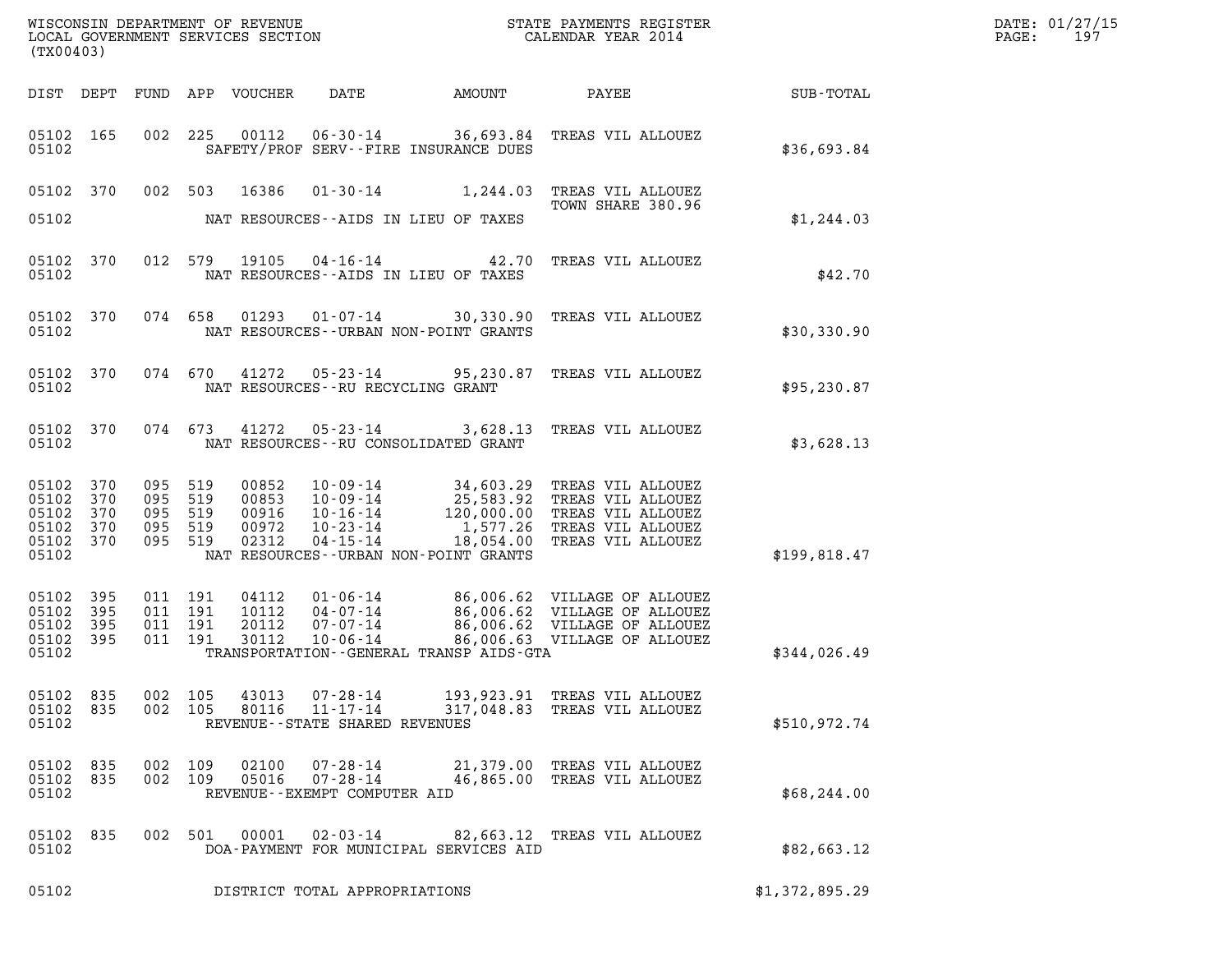| DATE: | 01/27/15 |
|-------|----------|
| PAGE: | 198      |

| (TX00403)                                                                                                         |                                                                                  |                                                                                        |                                                       |                                                                                                          |                                                              |                                             |                                                                                                                                                  |                  | DATE: 01/27/15<br>PAGE:<br>198 |
|-------------------------------------------------------------------------------------------------------------------|----------------------------------------------------------------------------------|----------------------------------------------------------------------------------------|-------------------------------------------------------|----------------------------------------------------------------------------------------------------------|--------------------------------------------------------------|---------------------------------------------|--------------------------------------------------------------------------------------------------------------------------------------------------|------------------|--------------------------------|
|                                                                                                                   |                                                                                  |                                                                                        |                                                       | DIST DEPT FUND APP VOUCHER                                                                               | DATE                                                         | AMOUNT                                      | PAYEE                                                                                                                                            | <b>SUB-TOTAL</b> |                                |
| 05104 165<br>05104                                                                                                |                                                                                  |                                                                                        |                                                       |                                                                                                          |                                                              | SAFETY/PROF SERV--FIRE INSURANCE DUES       | 002 225 00113 06-30-14 82,282.62 TREAS VIL ASHWAUBENON                                                                                           | \$82,282.62      |                                |
| 05104 370<br>05104                                                                                                |                                                                                  |                                                                                        | 074 670                                               |                                                                                                          | NAT RESOURCES -- RU RECYCLING GRANT                          |                                             | 41273  05-23-14  76,344.90  TREAS VIL ASHWAUBENON                                                                                                | \$76,344.90      |                                |
| 05104<br>05104<br>05104<br>05104<br>05104<br>05104<br>05104<br>05104<br>05104<br>05104<br>05104<br>05104<br>05104 | 395<br>395<br>395<br>395<br>395<br>395<br>395<br>395<br>395<br>395<br>395<br>395 | 011 185<br>011<br>011 185<br>011<br>011<br>011<br>011<br>011 185<br>011 185<br>011 185 | 185<br>185<br>185<br>185<br>185<br>011 185<br>011 185 | 00368<br>03275<br>05858<br>08592<br>12485<br>14205<br>17752<br>18823<br>24333<br>25132<br>35002<br>35002 |                                                              | TRANSPORTATION - - HIGHWAY SAFETY - FEDERAL |                                                                                                                                                  | \$17,892.00      |                                |
| 05104<br>05104<br>05104<br>05104<br>05104                                                                         | 395<br>395<br>395<br>395                                                         |                                                                                        | 011 191<br>011 191<br>011 191<br>011 191              | 04113<br>10113<br>20113<br>30113                                                                         | 01-06-14<br>04-07-14<br>07-07-14<br>$10 - 06 - 14$           | TRANSPORTATION--GENERAL TRANSP AIDS-GTA     | 225,858.60 VILLAGE OF ASHWAUBENON<br>225,858.60 VILLAGE OF ASHWAUBENON<br>225,858.60 VILLAGE OF ASHWAUBENON<br>225,858.61 VILLAGE OF ASHWAUBENON | \$903,434.41     |                                |
| 05104 435<br>05104                                                                                                |                                                                                  |                                                                                        | 005 162                                               | 01HSD                                                                                                    |                                                              | HS--AMBULANCE FUNDING ASSISTANCE GRANTS     | 09-08-14 6,594.72 TREAS VILL ASHWAUBENON                                                                                                         | \$6,594.72       |                                |
| 05104 435<br>05104                                                                                                |                                                                                  |                                                                                        | 005 163                                               | 01LGS                                                                                                    |                                                              | HS--PREPAID MEDICAL TRANSPORT REIMBURSE     | 11-17-14 10,300.00 ASHWAUBENON PUBLIC SAFETY                                                                                                     | \$10,300.00      |                                |
| 05104 455<br>05104                                                                                                |                                                                                  |                                                                                        | 002 231                                               | 01087                                                                                                    | 02-11-14<br>JUSTICE -- LAW ENFORCEMENT TRAINING              |                                             | 7,520.00 TREAS VIL ASHWAUBENON                                                                                                                   | \$7,520.00       |                                |
| 05104 455<br>05104                                                                                                |                                                                                  |                                                                                        |                                                       |                                                                                                          |                                                              | JUSTICE--CEASE AND OTHER FEDERAL GRANTS     | 002  241  02803  11-28-14  1,500.00  TREAS VIL ASHWAUBENON                                                                                       | \$1,500.00       |                                |
| 05104 835<br>05104 835<br>05104                                                                                   |                                                                                  | 002 105                                                                                | 002 105                                               | 43014                                                                                                    | 07-28-14<br>80117 11-17-14<br>REVENUE--STATE SHARED REVENUES |                                             | 48,024.70 TREAS VIL ASHWAUBENON<br>275,578.11 TREAS VIL ASHWAUBENON                                                                              | \$323,602.81     |                                |
| 05104 835<br>05104 835                                                                                            |                                                                                  | 002 109<br>002 109                                                                     |                                                       | 02101<br>05017                                                                                           | 07-28-14<br>07-28-14                                         |                                             | 362,090.00 TREAS VIL ASHWAUBENON<br>96,280.00 TREAS VIL ASHWAUBENON                                                                              |                  |                                |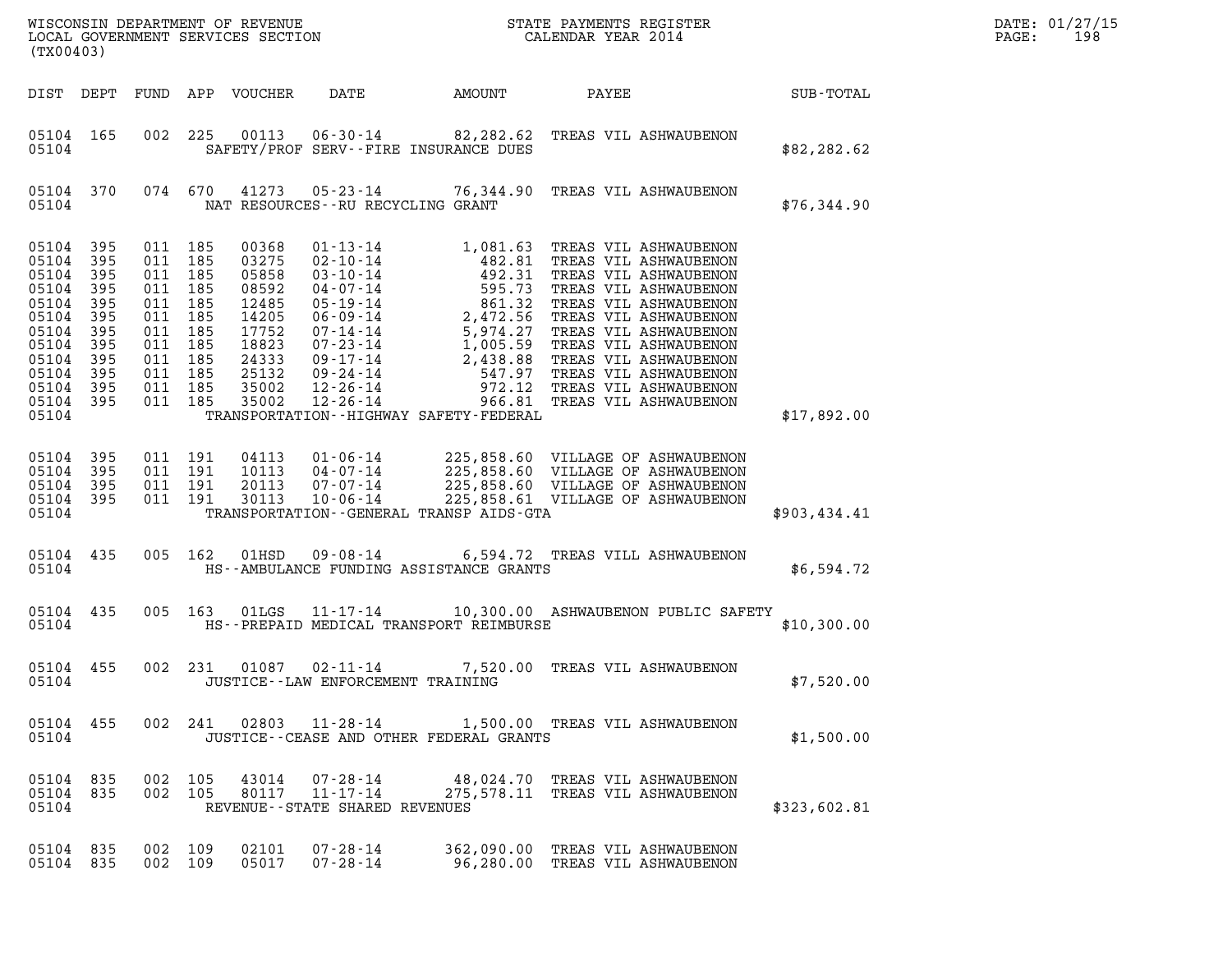| WISCONSIN DEPARTMENT OF REVENUE<br>LOCAL GOVERNMENT SERVICES SECTION<br>(TX00403) |            |            |                |                                                                                                     |                                  | DATE: 01/27/15<br>PAGE:<br>199   |  |                |  |
|-----------------------------------------------------------------------------------|------------|------------|----------------|-----------------------------------------------------------------------------------------------------|----------------------------------|----------------------------------|--|----------------|--|
| DIST<br>DEPT                                                                      | FUND       | APP        | VOUCHER        | DATE                                                                                                | AMOUNT                           | PAYEE                            |  | SUB-TOTAL      |  |
| 05104                                                                             |            |            |                | REVENUE--EXEMPT COMPUTER AID                                                                        |                                  |                                  |  | \$458,370.00   |  |
| 05104<br>835<br>05104<br>835<br>05104                                             | 002<br>002 | 302<br>302 | 10006<br>11006 | 07-28-14 3,251,541.59 TREAS VIL ASHWAUBENON<br>07-28-14<br>REVENUE-FIRST DOLLAR/SCHOOL LEVY CREDITS | 361,594.10 TREAS VIL ASHWAUBENON |                                  |  | \$3,613,135.69 |  |
| 05104<br>835<br>05104                                                             | 002        | 501        | 00001          | 02-03-14 7,375.85 TREAS VIL ASHWAUBENON<br>DOA-PAYMENT FOR MUNICIPAL SERVICES AID                   |                                  |                                  |  | \$7,375.85     |  |
| 05104<br>835<br>05104                                                             | 021        | 363        | 37287          | 03-24-14<br>REVENUE - - LOTTERY CREDIT -                                                            |                                  | 446,457.90 TREAS VIL ASHWAUBENON |  | \$446,457.90   |  |
| 05104                                                                             |            |            |                | DISTRICT TOTAL APPROPRIATIONS                                                                       |                                  |                                  |  | \$5,954,810.90 |  |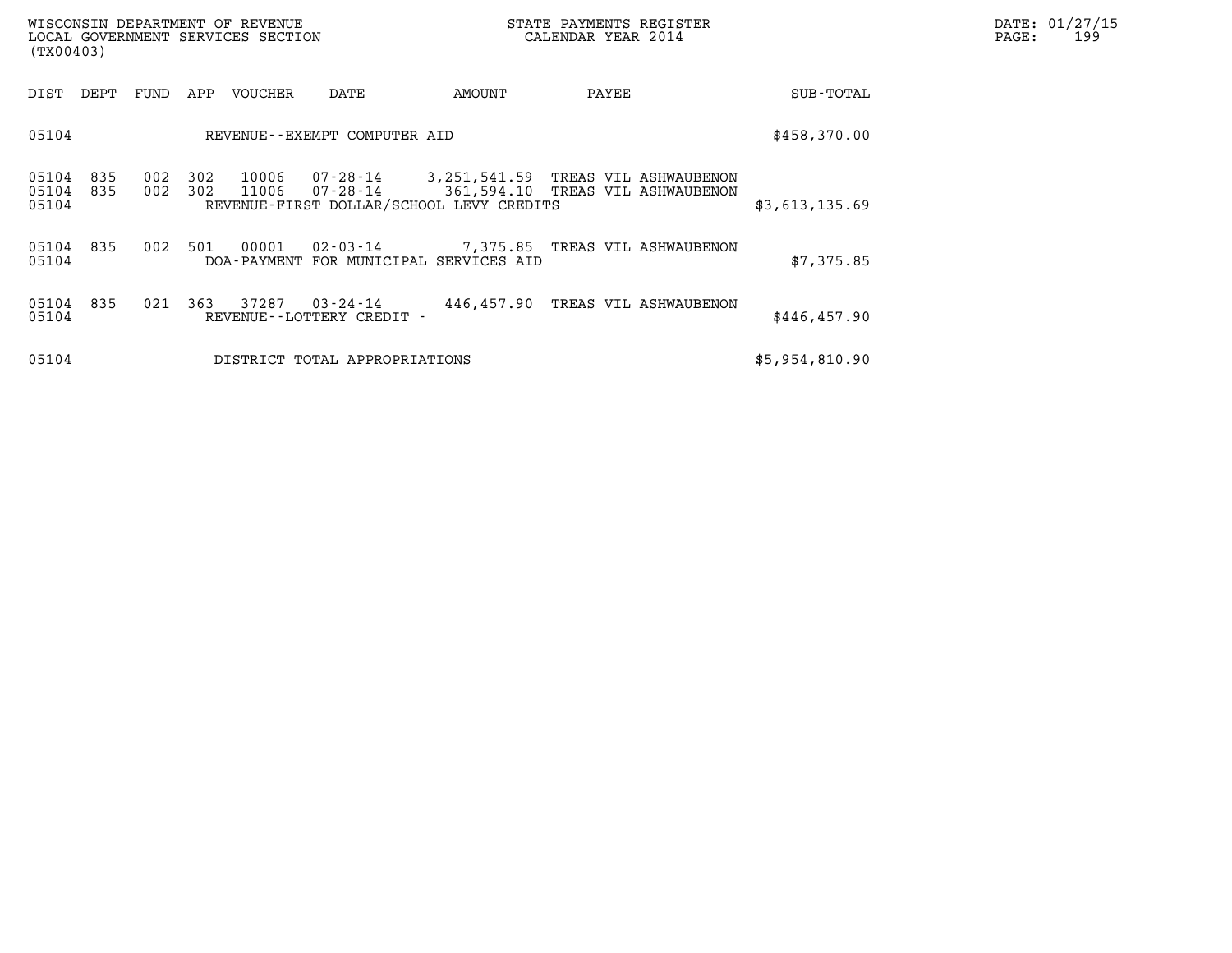| (TX00403)                                             |     |         |                               |                            |                                                  |                                          |                                                                                                                                                                                                 |                | DATE: 01/27/15<br>$\mathtt{PAGE}$ :<br>200 |
|-------------------------------------------------------|-----|---------|-------------------------------|----------------------------|--------------------------------------------------|------------------------------------------|-------------------------------------------------------------------------------------------------------------------------------------------------------------------------------------------------|----------------|--------------------------------------------|
|                                                       |     |         |                               | DIST DEPT FUND APP VOUCHER | DATE                                             | AMOUNT                                   | PAYEE                                                                                                                                                                                           | SUB-TOTAL      |                                            |
| 05106 165<br>05106                                    |     |         |                               |                            |                                                  | SAFETY/PROF SERV--FIRE INSURANCE DUES    | 002 225 00114 06-30-14 46,577.10 TREAS VIL BELLEVUE                                                                                                                                             | \$46,577.10    |                                            |
| 05106 370<br>05106                                    |     |         | 012 571                       |                            |                                                  | NAT RESOURCES--FOREST CROP/MFL/CO FOREST | 37219  06-16-14  3.60 TREAS VIL BELLEVUE                                                                                                                                                        | \$3.60         |                                            |
| 05106 370<br>05106                                    |     |         |                               |                            |                                                  | NAT RESOURCES - - URBAN NON-POINT GRANTS | 074 658 02490 04-30-14 81,043.20 TREAS VIL BELLEVUE                                                                                                                                             | \$81,043.20    |                                            |
| 05106 370<br>05106                                    |     |         |                               |                            | NAT RESOURCES - - RU RECYCLING GRANT             |                                          | 074 670 41274 05-23-14 42,065.92 TREAS VIL BELLEVUE                                                                                                                                             | \$42,065.92    |                                            |
| 05106 370<br>05106                                    |     |         |                               |                            |                                                  | NAT RESOURCES -- RU CONSOLIDATED GRANT   | 074 673 41274 05-23-14 3,827.35 TREAS VIL BELLEVUE                                                                                                                                              | \$3,827.35     |                                            |
| 05106 370<br>05106                                    |     |         | 095 519                       |                            |                                                  | NAT RESOURCES - - URBAN NON-POINT GRANTS | 02502  04-30-14   104,202.40 TREAS VIL BELLEVUE                                                                                                                                                 | \$104, 202.40  |                                            |
| 05106 395<br>05106<br>05106 395<br>05106 395<br>05106 | 395 | 011 191 | 011 191<br>011 191<br>011 191 | 30114                      | 10-06-14                                         | TRANSPORTATION--GENERAL TRANSP AIDS-GTA  | 04114   01-06-14   81,396.86   VILLAGE OF BELLEVUE<br>10114   04-07-14   81,396.86   VILLAGE OF BELLEVUE<br>20114   07-07-14   81,396.86   VILLAGE OF BELLEVUE<br>81,396.89 VILLAGE OF BELLEVUE | \$325,587.47   |                                            |
| 05106 395<br>05106                                    |     |         | 011 278                       |                            |                                                  | TRANSPORTATION--LRIP/TRIP/MSIP GRANTS    | 28090  10-16-14  46,772.84  TREAS VIL BELLEVUE                                                                                                                                                  | \$46,772.84    |                                            |
| 05106 835<br>05106 835<br>05106                       |     | 002 105 | 002 105                       | 43015<br>80118             | $11 - 17 - 14$<br>REVENUE--STATE SHARED REVENUES |                                          | 07-28-14 50,968.13 TREAS VIL BELLEVUE<br>288,915.78 TREAS VIL BELLEVUE                                                                                                                          | \$339,883.91   |                                            |
| 05106 835<br>05106                                    |     |         | 002 109                       | 02102                      | 07-28-14<br>REVENUE - - EXEMPT COMPUTER AID      |                                          | 14,130.00 TREAS VIL BELLEVUE                                                                                                                                                                    | \$14,130.00    |                                            |
| 05106 835<br>05106                                    |     |         |                               | 021 363 35969              | 03-24-14<br>REVENUE - - LOTTERY CREDIT -         |                                          | 66,644.28 TREAS VIL BELLEVUE                                                                                                                                                                    | \$66,644.28    |                                            |
| 05106                                                 |     |         |                               |                            | DISTRICT TOTAL APPROPRIATIONS                    |                                          |                                                                                                                                                                                                 | \$1,070,738.07 |                                            |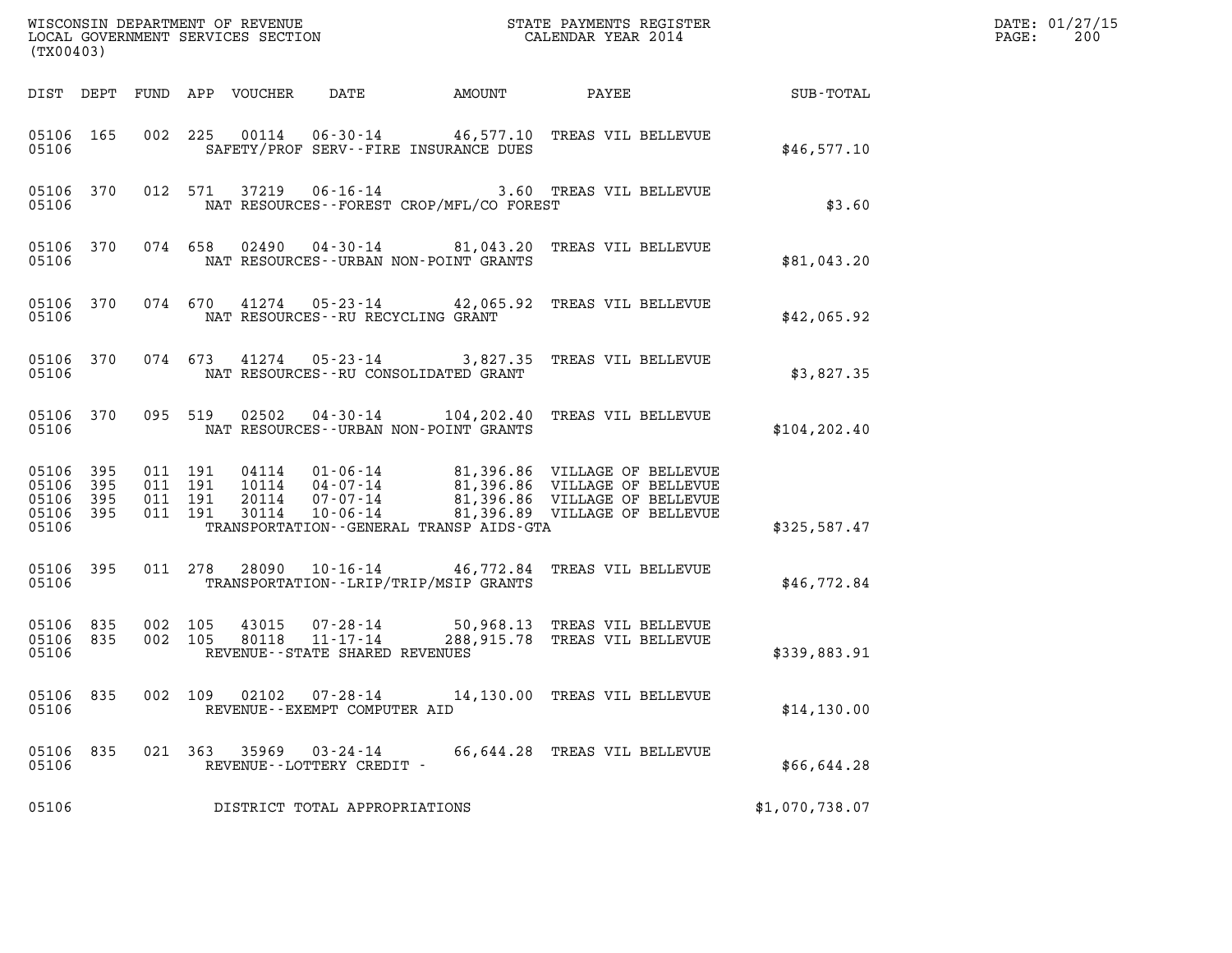| (TX00403)                       |     |                    |                    |                |                                      |                                              |                                                                                                                                                                                                      |                  | DATE: 01/27/15<br>$\mathtt{PAGE:}$<br>201 |
|---------------------------------|-----|--------------------|--------------------|----------------|--------------------------------------|----------------------------------------------|------------------------------------------------------------------------------------------------------------------------------------------------------------------------------------------------------|------------------|-------------------------------------------|
|                                 |     |                    |                    |                |                                      | DIST DEPT FUND APP VOUCHER DATE AMOUNT PAYEE |                                                                                                                                                                                                      | <b>SUB-TOTAL</b> |                                           |
| 05116 165<br>05116              |     | 002 225            |                    | 00115          |                                      | SAFETY/PROF SERV--FIRE INSURANCE DUES        | 06-30-14 5,894.02 TREAS VIL DENMARK                                                                                                                                                                  | \$5,894.02       |                                           |
| 05116 370                       |     |                    |                    |                |                                      |                                              | 002 503 16387 01-30-14 3,064.36 TREAS VIL DENMARK<br>TOWN SHARE 795.67                                                                                                                               |                  |                                           |
| 05116                           |     |                    |                    |                |                                      | NAT RESOURCES--AIDS IN LIEU OF TAXES         |                                                                                                                                                                                                      | \$3,064.36       |                                           |
| 05116 370<br>05116              |     |                    |                    |                | NAT RESOURCES--RU RECYCLING GRANT    |                                              | 074 670 41275 05-23-14 6,919.41 TREAS VIL DENMARK                                                                                                                                                    | \$6,919.41       |                                           |
| 05116 395<br>05116 395          |     | 011 191            | 011 191            |                |                                      |                                              |                                                                                                                                                                                                      |                  |                                           |
| 05116<br>05116 395<br>05116     | 395 | 011 191<br>011 191 |                    |                |                                      | TRANSPORTATION--GENERAL TRANSP AIDS-GTA      | 04115  01-06-14  24,775.78  VILLAGE OF DENMARK<br>10115  04-07-14  24,775.78  VILLAGE OF DENMARK<br>20115  07-07-14  24,775.78  VILLAGE OF DENMARK<br>30115  10-06-14  24,775.81  VILLAGE OF DENMARK | \$99,103.15      |                                           |
| 05116 455<br>05116              |     |                    |                    |                | JUSTICE - - LAW ENFORCEMENT TRAINING |                                              | 002 231 01338 02-18-14 320.00 TREAS VIL DENMARK                                                                                                                                                      | \$320.00         |                                           |
| 05116 455<br>05116              |     |                    |                    |                |                                      | JUSTICE--CEASE AND OTHER FEDERAL GRANTS      | 002 241 02333 11-07-14 999.88 TREAS VIL DENMARK                                                                                                                                                      | \$999.88         |                                           |
| 05116 835<br>05116 835<br>05116 |     |                    | 002 105<br>002 105 |                | REVENUE--STATE SHARED REVENUES       |                                              | 43016  07-28-14  38,332.92  TREAS VIL DENMARK<br>80119  11-17-14  212,313.97  TREAS VIL DENMARK                                                                                                      | \$250,646.89     |                                           |
| 05116 835<br>05116 835<br>05116 |     | 002 109            | 002 109            | 02103<br>05018 | REVENUE--EXEMPT COMPUTER AID         |                                              | 07-28-14 1,042.00 TREAS VIL DENMARK<br>07-28-14 7,023.00 TREAS VIL DENMARK                                                                                                                           | \$8,065.00       |                                           |
| 05116 835<br>05116              |     |                    |                    |                | REVENUE--LOTTERY CREDIT -            |                                              | 021 363 35970 03-24-14 1,641.34 TREAS VIL DENMARK                                                                                                                                                    | \$1,641.34       |                                           |
| 05116                           |     |                    |                    |                | DISTRICT TOTAL APPROPRIATIONS        |                                              |                                                                                                                                                                                                      | \$376,654.05     |                                           |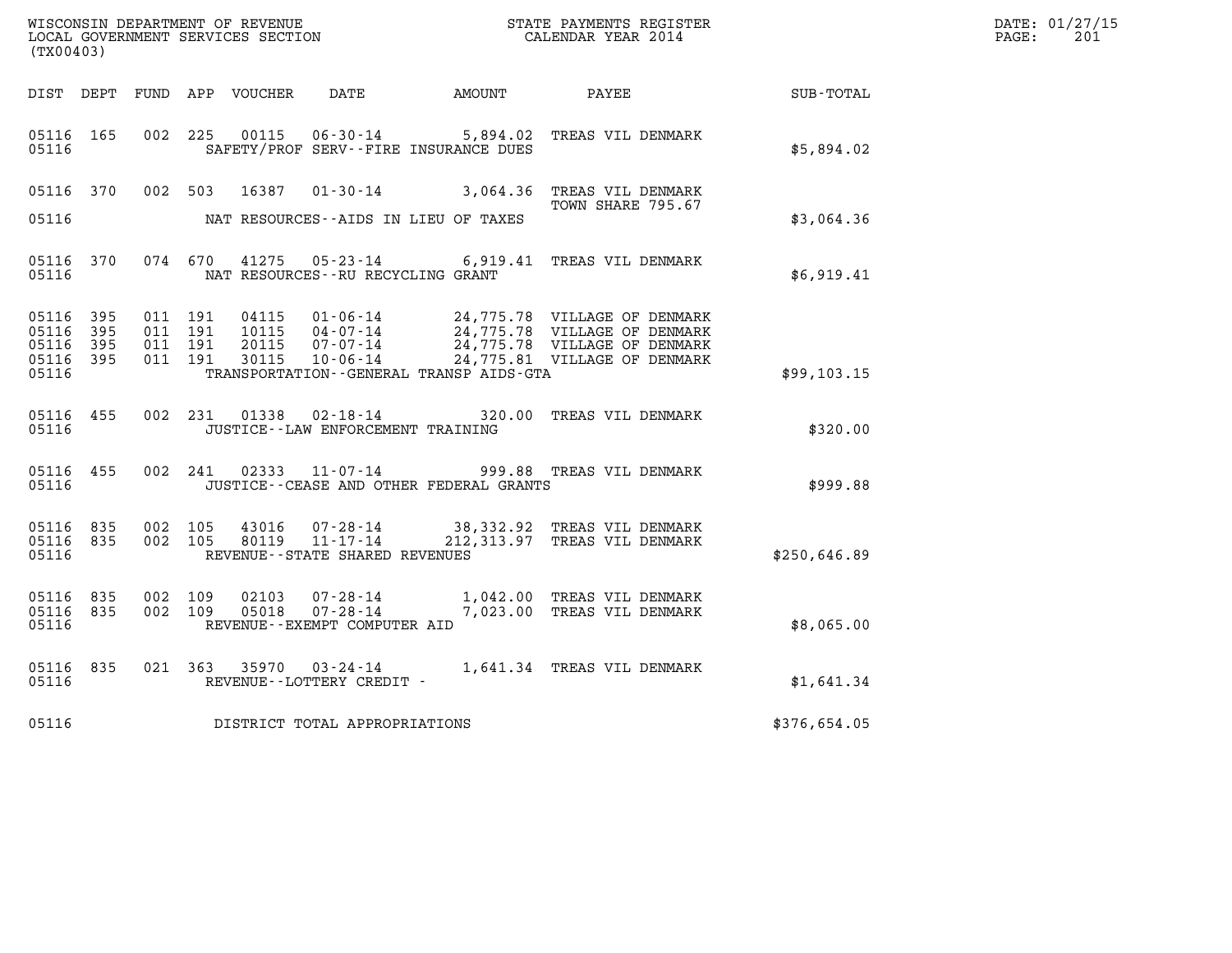| (TX00403)                                                                                                        |                                                               |                                                                                                            |         |                                                                                                 |                                                                     |                                             |                                                                                                                                                                                                                                                  |                 | DATE: 01/27/15<br>$\mathtt{PAGE}$ :<br>202 |
|------------------------------------------------------------------------------------------------------------------|---------------------------------------------------------------|------------------------------------------------------------------------------------------------------------|---------|-------------------------------------------------------------------------------------------------|---------------------------------------------------------------------|---------------------------------------------|--------------------------------------------------------------------------------------------------------------------------------------------------------------------------------------------------------------------------------------------------|-----------------|--------------------------------------------|
|                                                                                                                  |                                                               |                                                                                                            |         | DIST DEPT FUND APP VOUCHER                                                                      | DATE                                                                | AMOUNT                                      |                                                                                                                                                                                                                                                  | PAYEE SUB-TOTAL |                                            |
| 05126 165<br>05126                                                                                               |                                                               |                                                                                                            |         |                                                                                                 |                                                                     | SAFETY/PROF SERV--FIRE INSURANCE DUES       | 002 225 00116 06-30-14 28,445.81 TREAS VIL HOBART                                                                                                                                                                                                | \$28,445.81     |                                            |
| 05126                                                                                                            | 05126 370                                                     |                                                                                                            | 012 571 |                                                                                                 |                                                                     | NAT RESOURCES - - FOREST CROP/MFL/CO FOREST | 37220  06-16-14  14.81 TREAS VIL HOBART                                                                                                                                                                                                          | \$14.81         |                                            |
| 05126                                                                                                            | 05126 370                                                     |                                                                                                            | 074 670 |                                                                                                 | NAT RESOURCES -- RU RECYCLING GRANT                                 |                                             | 41276  05-23-14  18,386.32  TREAS VIL HOBART                                                                                                                                                                                                     | \$18,386.32     |                                            |
| 05126 395<br>05126<br>05126<br>05126<br>05126<br>05126<br>05126<br>05126<br>05126<br>05126<br>05126 395<br>05126 | 395<br>395<br>395<br>395<br>395<br>395<br>395<br>395<br>- 395 | 011 185<br>011 185<br>011 185<br>011 185<br>011 185<br>011 185<br>011 185<br>011 185<br>011 185<br>011 185 | 011 185 | 00369<br>05859<br>08044<br>09310<br>12486<br>18982<br>25133<br>25133<br>25133<br>27559<br>98484 |                                                                     | TRANSPORTATION - - HIGHWAY SAFETY - FEDERAL | 01-13-14 1,124.40 TREAS VIL HOBART<br>03-10-14 594.70 TREAS VIL HOBART<br>03-31-14 1,070.46 TREAS VIL HOBART<br>04-14-14 1,784.10 TREAS VIL HOBART<br>05-19-14 594.70 TREAS VIL HOBART<br>07-24-14 4,981.47 TREAS VIL HOBART<br>09-24-14 1,223.6 | \$15,798.37     |                                            |
| 05126 395<br>05126<br>05126<br>05126 395<br>05126                                                                | 395<br>395                                                    | 011 191<br>011 191<br>011 191                                                                              | 011 191 |                                                                                                 |                                                                     | TRANSPORTATION--GENERAL TRANSP AIDS-GTA     | 04116 01-06-14 45,736.42 VILLAGE OF HOBART<br>10116 04-07-14 45,736.42 VILLAGE OF HOBART<br>20116 07-07-14 45,736.42 VILLAGE OF HOBART<br>30116 10-06-14 45,736.43 VILLAGE OF HOBART                                                             | \$182,945.69    |                                            |
| 05126 395<br>05126                                                                                               |                                                               |                                                                                                            |         | 011 278 05944                                                                                   |                                                                     | TRANSPORTATION - - LRIP/TRIP/MSIP GRANTS    | 03-06-14 50,874.60 TREAS VIL HOBART                                                                                                                                                                                                              | \$50,874.60     |                                            |
| 05126 455<br>05126                                                                                               |                                                               |                                                                                                            | 002 231 |                                                                                                 | $01443$ $02 - 20 - 14$<br>JUSTICE - - LAW ENFORCEMENT TRAINING      |                                             | 960.00 TREAS TN HOBART                                                                                                                                                                                                                           | \$960.00        |                                            |
| 05126<br>05126 835<br>05126                                                                                      | 835                                                           | 002<br>002 105                                                                                             | 105     | 43017<br>80120                                                                                  | 07-28-14<br>$11 - 17 - 14$<br>REVENUE - - STATE SHARED REVENUES     |                                             | 9,459.03 TREAS VIL HOBART<br>53,601.17 TREAS VIL HOBART                                                                                                                                                                                          | \$63,060.20     |                                            |
| 05126<br>05126<br>05126                                                                                          | 835<br>835                                                    | 002<br>002 109                                                                                             | 109     | 02104<br>05019                                                                                  | $07 - 28 - 14$<br>$07 - 28 - 14$<br>REVENUE - - EXEMPT COMPUTER AID |                                             | 2,106.00 TREAS VIL HOBART<br>4,976.00 TREAS VIL HOBART                                                                                                                                                                                           | \$7,082.00      |                                            |
| 05126                                                                                                            |                                                               |                                                                                                            |         |                                                                                                 | DISTRICT TOTAL APPROPRIATIONS                                       |                                             |                                                                                                                                                                                                                                                  | \$367,567.80    |                                            |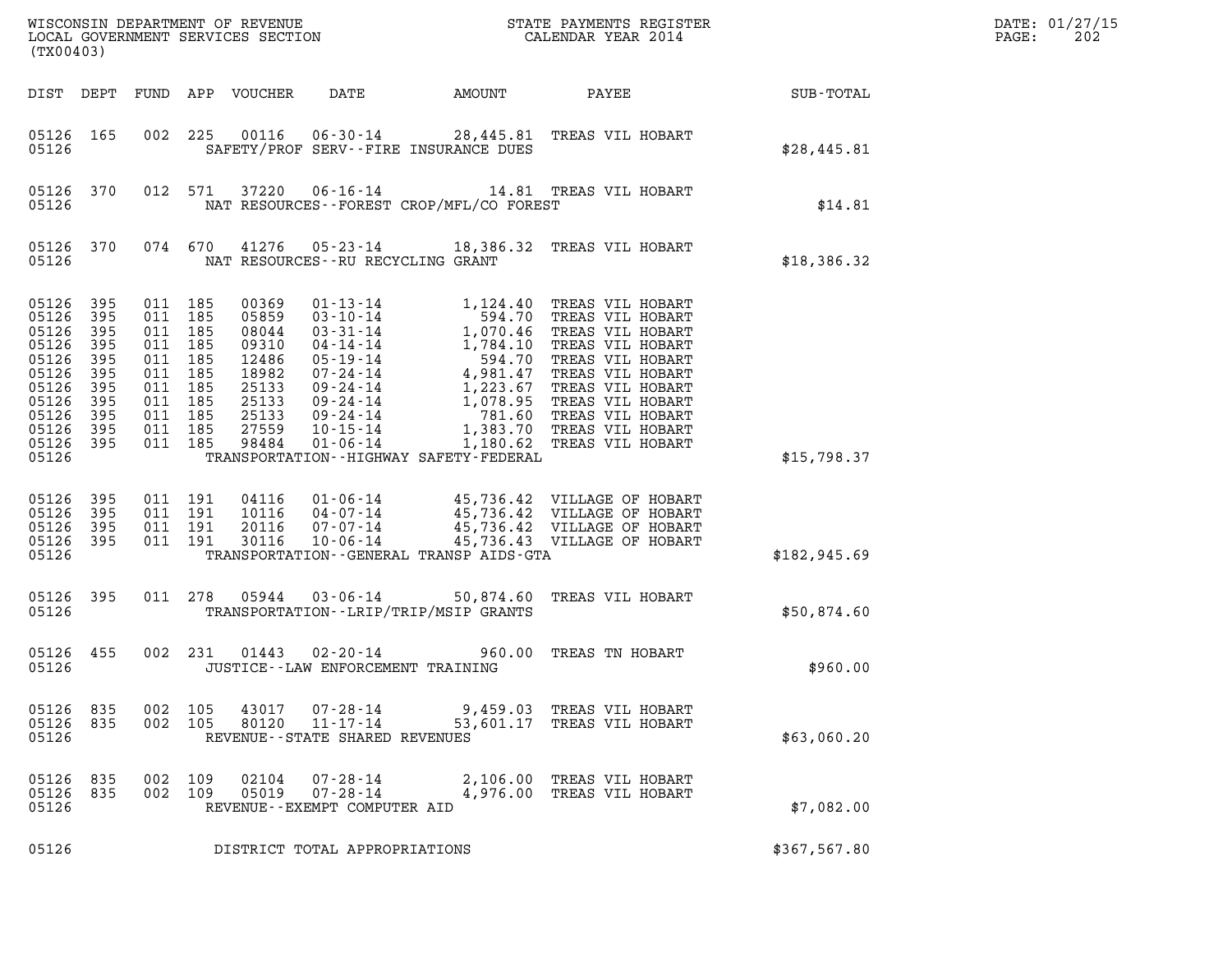| DATE: | 01/27/15 |
|-------|----------|
| PAGE: | 203      |

| (TX00403)                                     |                   |                                          |         |                                  |                                                                            |                                            |                                                                                                                                                                               |              | DATE: 01/27/15<br>PAGE:<br>203 |
|-----------------------------------------------|-------------------|------------------------------------------|---------|----------------------------------|----------------------------------------------------------------------------|--------------------------------------------|-------------------------------------------------------------------------------------------------------------------------------------------------------------------------------|--------------|--------------------------------|
| DIST DEPT                                     |                   |                                          |         | FUND APP VOUCHER                 | DATE                                                                       | AMOUNT                                     | PAYEE                                                                                                                                                                         | SUB-TOTAL    |                                |
| 05136 165<br>05136                            |                   |                                          | 002 225 | 00117                            | SAFETY/PROF SERV--FIRE INSURANCE DUES                                      |                                            | 06-30-14 59,083.92 TREAS VIL HOWARD                                                                                                                                           | \$59.083.92  |                                |
| 05136<br>05136<br>05136 370                   | 370<br>370        | 002 503<br>002 503<br>002 503            |         | 16388<br>16388<br>16388          | $01 - 30 - 14$<br>01-30-14<br>$01 - 30 - 14$                               | 14,265.86                                  | TREAS VIL HOWARD<br>4,602.47 TREAS VIL HOWARD<br>31,209.70 TREAS VIL HOWARD<br>TOWN SHARE 9153.44                                                                             |              |                                |
| 05136                                         |                   |                                          |         |                                  | NAT RESOURCES--AIDS IN LIEU OF TAXES                                       |                                            |                                                                                                                                                                               | \$50,078.03  |                                |
| 05136<br>05136                                | 370               |                                          | 012 571 | 37221                            |                                                                            | NAT RESOURCES--FOREST CROP/MFL/CO FOREST   | 06-16-14 13.00 TREAS VIL HOWARD                                                                                                                                               | \$13.00      |                                |
| 05136<br>05136 370<br>05136                   | 370               | 012 579<br>012 579                       |         | 19106<br>19106                   | $04 - 16 - 14$<br>$04 - 16 - 14$<br>NAT RESOURCES -- AIDS IN LIEU OF TAXES | 2.45<br>205.18                             | TREAS VIL HOWARD<br>TREAS VIL HOWARD                                                                                                                                          | \$207.63     |                                |
| 05136                                         | 05136 370         |                                          | 074 670 | 41277                            | NAT RESOURCES -- RU RECYCLING GRANT                                        |                                            | 05-23-14 44,323.70 TREAS VIL HOWARD                                                                                                                                           | \$44,323.70  |                                |
| 05136<br>05136<br>05136<br>05136 395<br>05136 | 395<br>395<br>395 | 011 162<br>011 162<br>011 162            | 011 162 | 06003<br>12003<br>22003<br>32003 | 07-07-14<br>10-06-14                                                       | TRANSPORTATION - - CONNECTING HIGHWAY AIDS | 01-06-14 5,465.49 VILLAGE OF HOWARD<br>04-07-14 5,465.49 VILLAGE OF HOWARD<br>07-07-14 5,465.49 VILLAGE OF HOWARD<br>5,465.49 VILLAGE OF HOWARD<br>5,465.50 VILLAGE OF HOWARD | \$21,861.97  |                                |
| 05136<br>05136<br>05136<br>05136 395<br>05136 | 395<br>395<br>395 | 011 191<br>011 191<br>011 191<br>011 191 |         | 04117<br>10117<br>20117<br>30117 | 01-06-14<br>04-07-14<br>07-07-14<br>$10 - 06 - 14$                         | TRANSPORTATION--GENERAL TRANSP AIDS-GTA    | 149,474.98 VILLAGE OF HOWARD<br>149,474.98 VILLAGE OF HOWARD<br>149,474.98 VILLAGE OF HOWARD<br>149,474.98 VILLAGE OF HOWARD                                                  | \$597,899.92 |                                |
| 05136 395<br>05136                            |                   | 011 278                                  |         | 30235                            | 11-05-14<br>TRANSPORTATION - - LRIP/TRIP/MSIP GRANTS                       |                                            | 28,349.40 TREAS VIL HOWARD                                                                                                                                                    | \$28,349.40  |                                |
| 05136 835<br>05136 835<br>05136               |                   | 002 105                                  | 002 105 | 43018<br>80121                   | $07 - 28 - 14$<br>$11 - 17 - 14$<br>REVENUE - - STATE SHARED REVENUES      |                                            | 79,052.71 TREAS VIL HOWARD<br>473,356.92 TREAS VIL HOWARD                                                                                                                     | \$552,409.63 |                                |
| 05136 835<br>05136 835<br>05136               |                   | 002 109<br>002 109                       |         | 02105<br>05020                   | 07-28-14<br>07-28-14<br>REVENUE - - EXEMPT COMPUTER AID                    |                                            | 6,416.00 TREAS VIL HOWARD<br>115,035.00 TREAS VIL HOWARD                                                                                                                      | \$121,451.00 |                                |
| 05136 835                                     |                   | 002 501                                  |         | 00001                            | $02 - 03 - 14$                                                             |                                            | 9,453.93 TREAS VIL HOWARD                                                                                                                                                     |              |                                |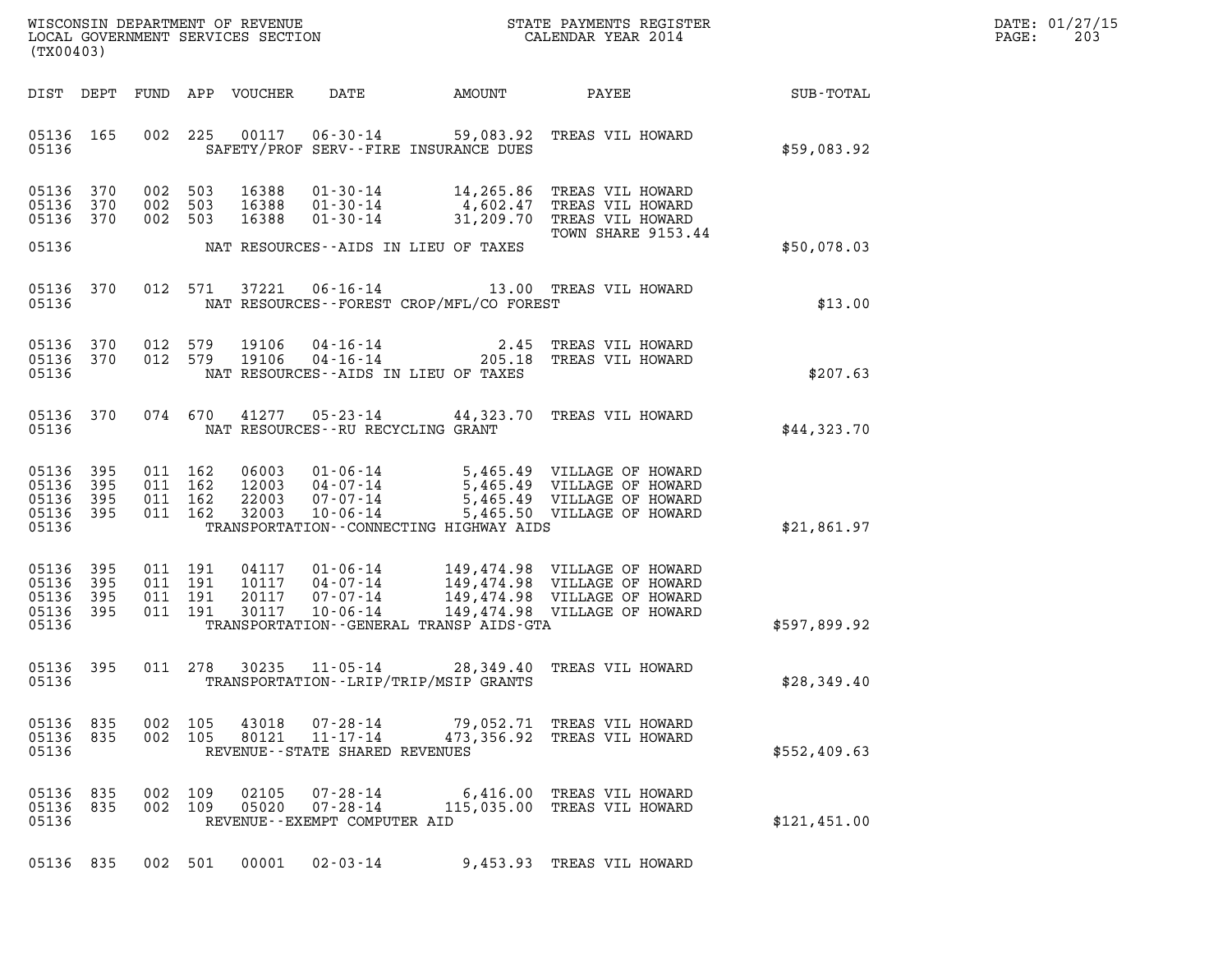| WISCONSIN DEPARTMENT OF REVENUE<br>LOCAL GOVERNMENT SERVICES SECTION<br>(TX00403) |      |     |         |                                        |        | STATE PAYMENTS REGISTER<br>CALENDAR YEAR 2014 |                | $\mathtt{PAGE}$ : | DATE: 01/27/15<br>204 |
|-----------------------------------------------------------------------------------|------|-----|---------|----------------------------------------|--------|-----------------------------------------------|----------------|-------------------|-----------------------|
| DIST<br>DEPT                                                                      | FUND | APP | VOUCHER | DATE                                   | AMOUNT | PAYEE                                         | SUB-TOTAL      |                   |                       |
| 05136                                                                             |      |     |         | DOA-PAYMENT FOR MUNICIPAL SERVICES AID |        |                                               | \$9,453.93     |                   |                       |
| 05136                                                                             |      |     |         | DISTRICT TOTAL APPROPRIATIONS          |        |                                               | \$1,485,132.13 |                   |                       |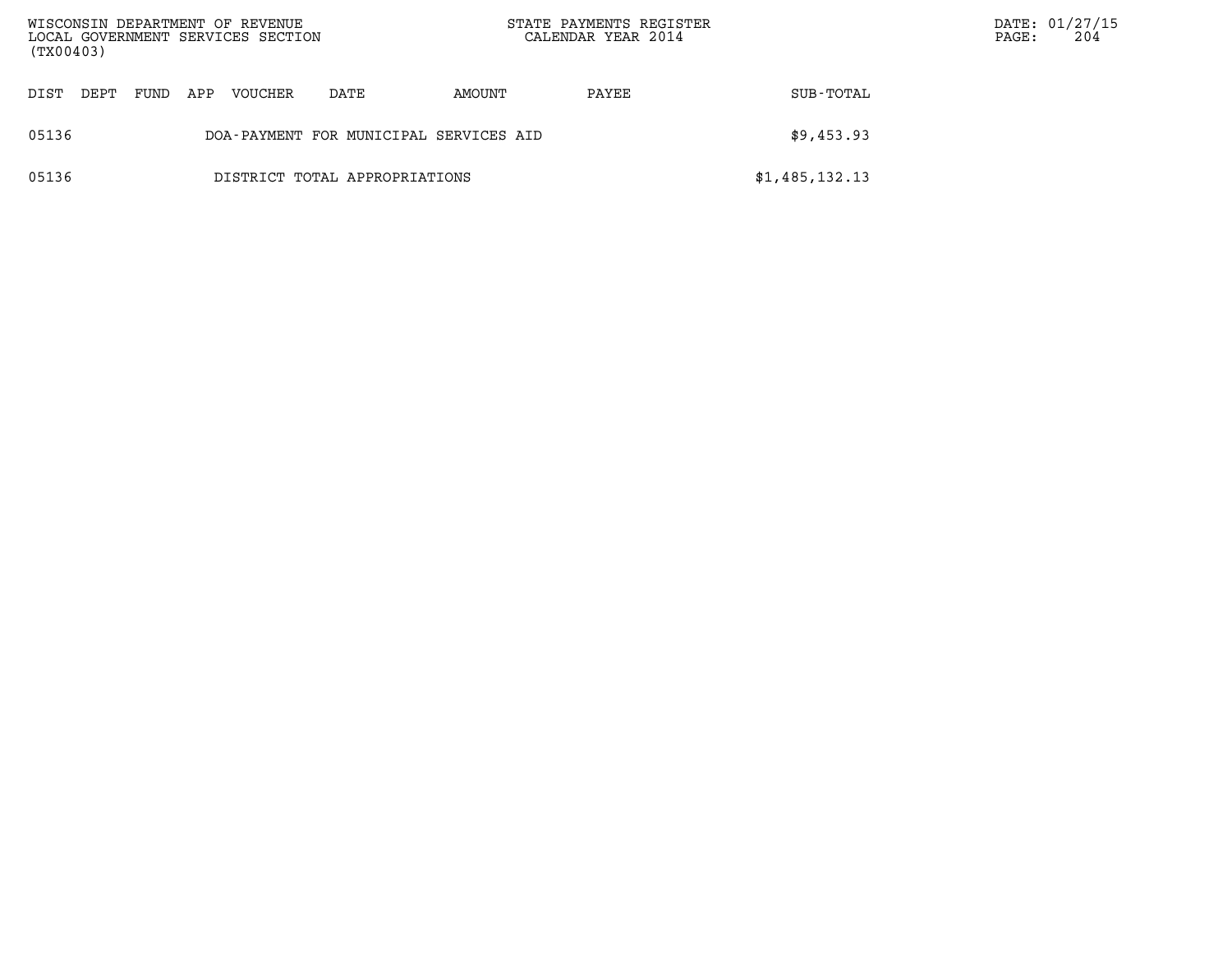| WISCONSIN DEPARTMENT OF REVENUE   | STATE PAYMENTS REGISTER | DATE: 01/27/15 |
|-----------------------------------|-------------------------|----------------|
| LOCAL GOVERNMENT SERVICES SECTION | CALENDAR YEAR 2014      | 205<br>PAGE:   |

| (TX00403)                                                             |                          |                                                              |                                                                                                                      |               |                                                                                                                              |              |
|-----------------------------------------------------------------------|--------------------------|--------------------------------------------------------------|----------------------------------------------------------------------------------------------------------------------|---------------|------------------------------------------------------------------------------------------------------------------------------|--------------|
| DIST<br>DEPT                                                          | FUND                     | APP<br>VOUCHER                                               | DATE                                                                                                                 | <b>AMOUNT</b> | PAYEE                                                                                                                        | SUB-TOTAL    |
| 165<br>05171<br>05171                                                 | 002                      | 225<br>00118                                                 | $06 - 30 - 14$ 8,068.33<br>SAFETY/PROF SERV--FIRE INSURANCE DUES                                                     |               | TREAS VIL PULASKI                                                                                                            | \$8,068.33   |
| 370<br>05171                                                          | 002                      | 503<br>16389                                                 | $01 - 30 - 14$                                                                                                       | 631.45        | TREAS VIL PULASKI                                                                                                            |              |
| 05171<br>370                                                          | 002                      | 503<br>17014                                                 | $02 - 14 - 14$                                                                                                       | 163.93        | TOWN SHARE 224.04<br>TREAS VIL PULASKI<br>VILL SHARE 55.73                                                                   |              |
| 05171                                                                 |                          |                                                              | NAT RESOURCES -- AIDS IN LIEU OF TAXES                                                                               |               |                                                                                                                              | \$795.38     |
| 05171<br>370<br>05171                                                 | 074                      | 670<br>41278                                                 | $05 - 23 - 14$ 9,790.81<br>NAT RESOURCES - - RU RECYCLING GRANT                                                      |               | TREAS VIL PULASKI                                                                                                            | \$9,790.81   |
| 05171<br>395<br>395<br>05171<br>05171<br>395<br>05171<br>395<br>05171 | 011<br>011<br>011<br>011 | 191<br>04118<br>191<br>10118<br>191<br>20118<br>191<br>30118 | $01 - 06 - 14$<br>$04 - 07 - 14$<br>$07 - 07 - 14$<br>$10 - 06 - 14$<br>TRANSPORTATION - - GENERAL TRANSP AIDS - GTA |               | 42,721.82 VILLAGE OF PULASKI<br>42,721.82 VILLAGE OF PULASKI<br>42,721.82 VILLAGE OF PULASKI<br>42,721.84 VILLAGE OF PULASKI | \$170,887.30 |
| 05171<br>455<br>05171                                                 | 002                      | 231                                                          | $01681$ $02 - 24 - 14$<br>JUSTICE - - LAW ENFORCEMENT TRAINING                                                       | 1,120.00      | TREAS VIL PULASKI                                                                                                            | \$1,120.00   |
| 835<br>05171<br>835<br>05171<br>05171                                 | 002<br>002               | 105<br>43019<br>80122<br>105                                 | 07-28-14<br>$11 - 17 - 14$<br>REVENUE - - STATE SHARED REVENUES                                                      |               | 106,150.40 TREAS VIL PULASKI<br>417,287.14 TREAS VIL PULASKI                                                                 | \$523,437.54 |
| 05171<br>835<br>05171<br>835<br>05171                                 | 002<br>002               | 109<br>02106<br>109<br>05021                                 | $07 - 28 - 14$<br>$07 - 28 - 14$<br>REVENUE--EXEMPT COMPUTER AID                                                     | 5,390.00      | 4,499.00 TREAS VIL PULASKI<br>TREAS VIL PULASKI                                                                              | \$9,889.00   |
| 05171<br>835<br>05171                                                 | 021                      | 363<br>35971                                                 | $03 - 24 - 14$<br>REVENUE - - LOTTERY CREDIT -                                                                       | 6,486.01      | TREAS VIL PULASKI                                                                                                            | \$6,486.01   |
| 05171                                                                 |                          |                                                              | DISTRICT TOTAL APPROPRIATIONS                                                                                        |               |                                                                                                                              | \$730,474.37 |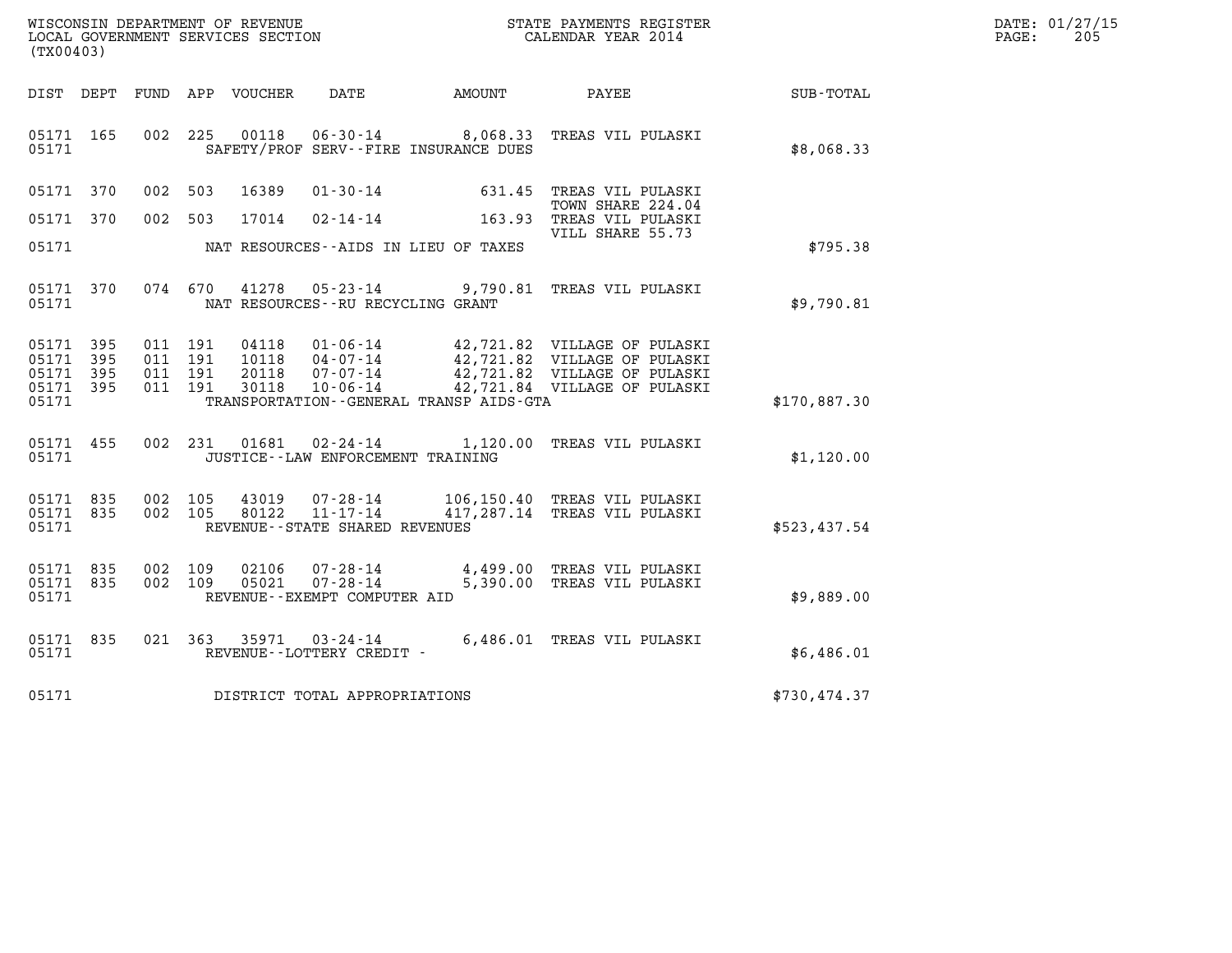| (TX00403)                                         |            |                               |         |                                  |                                                                 |                                              | DATE: 01/27/15<br>PAGE:<br>206                                                                                                   |               |  |
|---------------------------------------------------|------------|-------------------------------|---------|----------------------------------|-----------------------------------------------------------------|----------------------------------------------|----------------------------------------------------------------------------------------------------------------------------------|---------------|--|
|                                                   |            |                               |         | DIST DEPT FUND APP VOUCHER       | DATE                                                            | AMOUNT                                       | <b>PAYEE</b>                                                                                                                     | SUB-TOTAL     |  |
| 05178 165<br>05178                                |            |                               |         |                                  |                                                                 | SAFETY/PROF SERV--FIRE INSURANCE DUES        | 002 225 00119 06-30-14 42,749.58 TREAS VIL SUAMICO                                                                               | \$42,749.58   |  |
| 05178                                             | 05178 370  |                               | 000 001 | 01DNR                            |                                                                 | NAT RESOURCES-SEVERANCE/YIELD/WITHDRAWAL     | 06-19-14 330.42 TREAS VILL SUAMICO                                                                                               | \$330.42      |  |
| 05178 370                                         | 05178 370  | 002 503                       | 002 503 | 16390<br>16390                   |                                                                 |                                              | 01-30-14 13,684.92 TREAS VIL SUAMICO<br>01-30-14 15,158.50 TREAS VIL SUAMICO<br>VILL SHARE 6347.35                               |               |  |
| 05178                                             |            |                               |         |                                  |                                                                 | NAT RESOURCES--AIDS IN LIEU OF TAXES         |                                                                                                                                  | \$28.843.42   |  |
| 05178                                             | 05178 370  |                               |         | 012 571 37222                    |                                                                 | NAT RESOURCES--FOREST CROP/MFL/CO FOREST     | 06-16-14 113.96 TREAS VIL SUAMICO                                                                                                | \$113.96      |  |
| 05178 370<br>05178                                |            | 05178 370 012 579             | 012 579 | 19107<br>19107                   |                                                                 | NAT RESOURCES -- AIDS IN LIEU OF TAXES       | 04-16-14 486.70 TREAS VIL SUAMICO<br>04-16-14 476.40 TREAS VIL SUAMICO                                                           | \$963.10      |  |
| 05178                                             | 05178 370  |                               | 074 670 |                                  | NAT RESOURCES -- RU RECYCLING GRANT                             |                                              | 41279  05-23-14  20,553.82  TREAS VIL SUAMICO                                                                                    | \$20,553.82   |  |
| 05178                                             | 05178 370  |                               | 074 673 |                                  |                                                                 | NAT RESOURCES - - RU CONSOLIDATED GRANT      | 41279  05-23-14  3,000.79  TREAS VIL SUAMICO                                                                                     | \$3,000.79    |  |
| 05178 370<br>05178                                |            |                               | 095 512 | 01479                            | NAT RESOURCES - - STEWARDSHIP 2000                              |                                              | 02-11-14 1,423.00 TREAS VIL SUAMICO                                                                                              | \$1,423.00    |  |
| 05178 395<br>05178<br>05178<br>05178 395<br>05178 | 395<br>395 | 011 191<br>011 191<br>011 191 | 011 191 | 04119<br>10119<br>20119<br>30119 | 01 - 06 - 14<br>04 - 07 - 14<br>07 - 07 - 14<br>$10 - 06 - 14$  | TRANSPORTATION - - GENERAL TRANSP AIDS - GTA | 137,894.05 VILLAGE OF SUAMICO<br>137,894.05 VILLAGE OF SUAMICO<br>137,894.05 VILLAGE OF SUAMICO<br>137,894.06 VILLAGE OF SUAMICO | \$551,576.21  |  |
| 05178 835<br>05178 835<br>05178                   |            | 002 105<br>002 105            |         | 43020<br>80123                   | 07-28-14<br>$11 - 17 - 14$<br>REVENUE - - STATE SHARED REVENUES |                                              | 16,526.86 TREAS VIL SUAMICO<br>93,755.43 TREAS VIL SUAMICO                                                                       | \$110, 282.29 |  |
| 05178 835<br>05178 835<br>05178                   |            | 002 109<br>002 109            |         | 02107<br>05022                   | $07 - 28 - 14$<br>07-28-14<br>REVENUE - - EXEMPT COMPUTER AID   |                                              | 1,442.00 TREAS VIL SUAMICO<br>10,959.00 TREAS VIL SUAMICO                                                                        | \$12,401.00   |  |
| 05178                                             |            |                               |         |                                  | DISTRICT TOTAL APPROPRIATIONS                                   |                                              |                                                                                                                                  | \$772, 237.59 |  |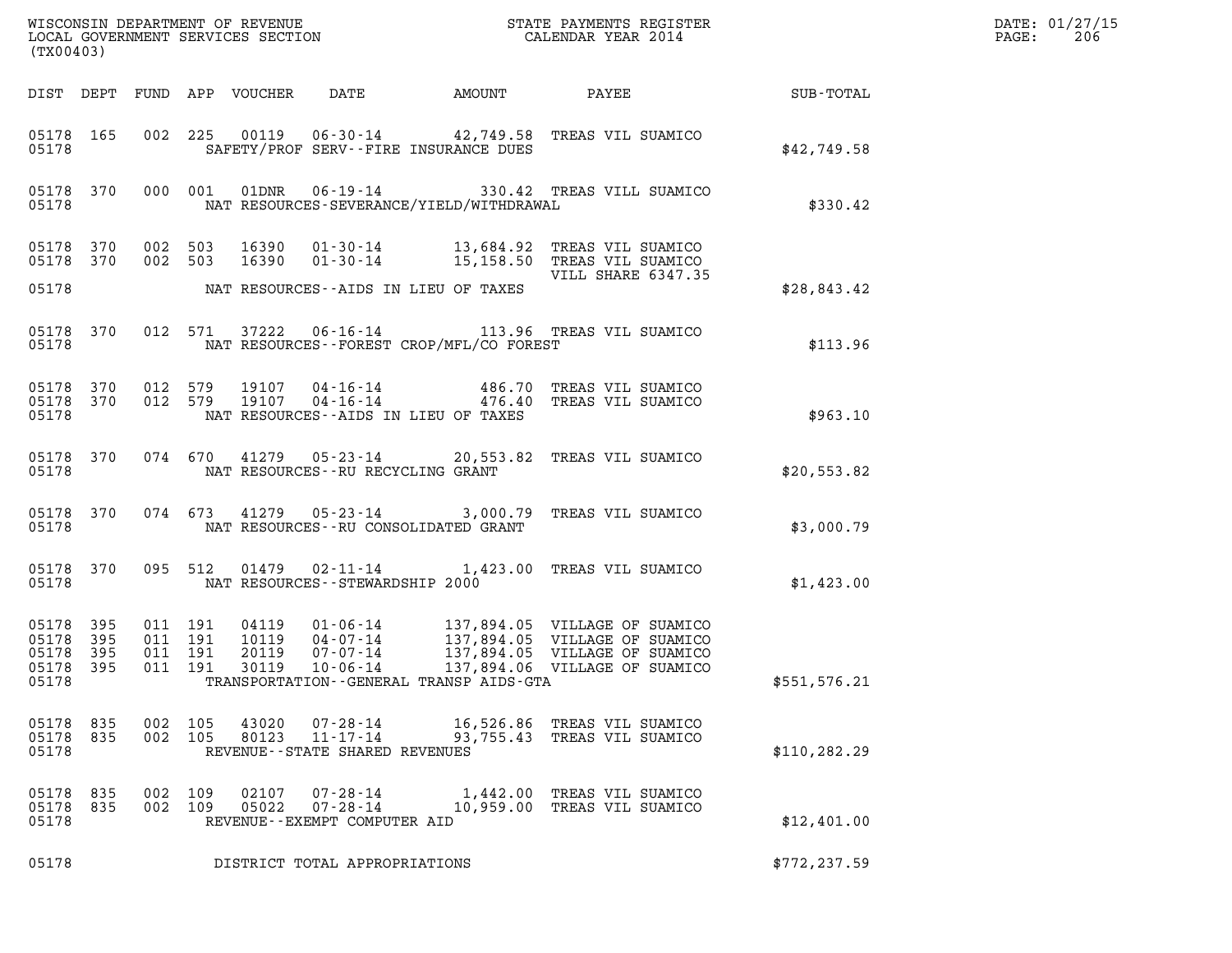| (TX00403)                                     |                   |         |                                          | WISCONSIN DEPARTMENT OF REVENUE<br>LOCAL GOVERNMENT SERVICES SECTION |                                       |                                           | STATE PAYMENTS REGISTER<br>CALENDAR YEAR 2014                                                                                                                                    |              | DATE: 01/27/15<br>$\mathtt{PAGE:}$<br>207 |
|-----------------------------------------------|-------------------|---------|------------------------------------------|----------------------------------------------------------------------|---------------------------------------|-------------------------------------------|----------------------------------------------------------------------------------------------------------------------------------------------------------------------------------|--------------|-------------------------------------------|
|                                               |                   |         |                                          | DIST DEPT FUND APP VOUCHER DATE                                      |                                       | AMOUNT                                    | PAYEE                                                                                                                                                                            | SUB-TOTAL    |                                           |
| 05191 165<br>05191                            |                   |         |                                          |                                                                      | SAFETY/PROF SERV--FIRE INSURANCE DUES |                                           | 002 225 00120 06-30-14 9,020.72 TREAS VIL WRIGHTSTOWN                                                                                                                            | \$9,020.72   |                                           |
| 05191 370<br>05191                            |                   |         |                                          |                                                                      | NAT RESOURCES - - RU RECYCLING GRANT  |                                           | 074 670 41280 05-23-14 5,404.48 TREAS VIL WRIGHTSTOWN                                                                                                                            | \$5,404.48   |                                           |
| 05191 395<br>05191<br>05191<br>05191<br>05191 | 395<br>395<br>395 |         | 011 191<br>011 191<br>011 191<br>011 191 | 04120<br>10120<br>20120<br>30120                                     |                                       | TRANSPORTATION--GENERAL TRANSP AIDS-GTA   | 01-06-14 30,194.69 VILLAGE OF WRIGHTSTOWN<br>04-07-14 30,194.69 VILLAGE OF WRIGHTSTOWN<br>07-07-14 30,194.69 VILLAGE OF WRIGHTSTOWN<br>10-06-14 30,194.72 VILLAGE OF WRIGHTSTOWN | \$120,778.79 |                                           |
| 05191 455<br>05191                            |                   |         |                                          |                                                                      | JUSTICE -- LAW ENFORCEMENT TRAINING   |                                           | 002 231 01853 02-26-14 1,120.00 TREAS VIL WRIGHTSTOWN                                                                                                                            | \$1,120.00   |                                           |
| 05191 465<br>05191                            |                   |         |                                          |                                                                      | 072 365 00648 01–24–14                | MILITARY AFFAIRS - - EMERGENCY MANAGEMENT | 5,196.53 TREAS VIL WRIGHTSTOWN                                                                                                                                                   | \$5,196.53   |                                           |
| 05191 835<br>05191 835<br>05191               |                   | 002 105 |                                          |                                                                      | REVENUE--STATE SHARED REVENUES        |                                           | 43021  07-28-14  44,646.27  TREAS VIL WRIGHTSTOWN<br>002 105 80124 11-17-14 102,244.57 TREAS VIL WRIGHTSTOWN                                                                     | \$146,890.84 |                                           |
| 05191 835<br>05191 835<br>05191               |                   | 002 109 |                                          |                                                                      | REVENUE--EXEMPT COMPUTER AID          |                                           | 02108  07-28-14  4,856.00 TREAS VIL WRIGHTSTOWN<br>002 109 05023 07-28-14 36,631.00 TREAS VIL WRIGHTSTOWN                                                                        | \$41,487.00  |                                           |
| 05191                                         |                   |         |                                          |                                                                      | DISTRICT TOTAL APPROPRIATIONS         |                                           |                                                                                                                                                                                  | \$329,898.36 |                                           |
|                                               |                   |         |                                          |                                                                      |                                       |                                           |                                                                                                                                                                                  |              |                                           |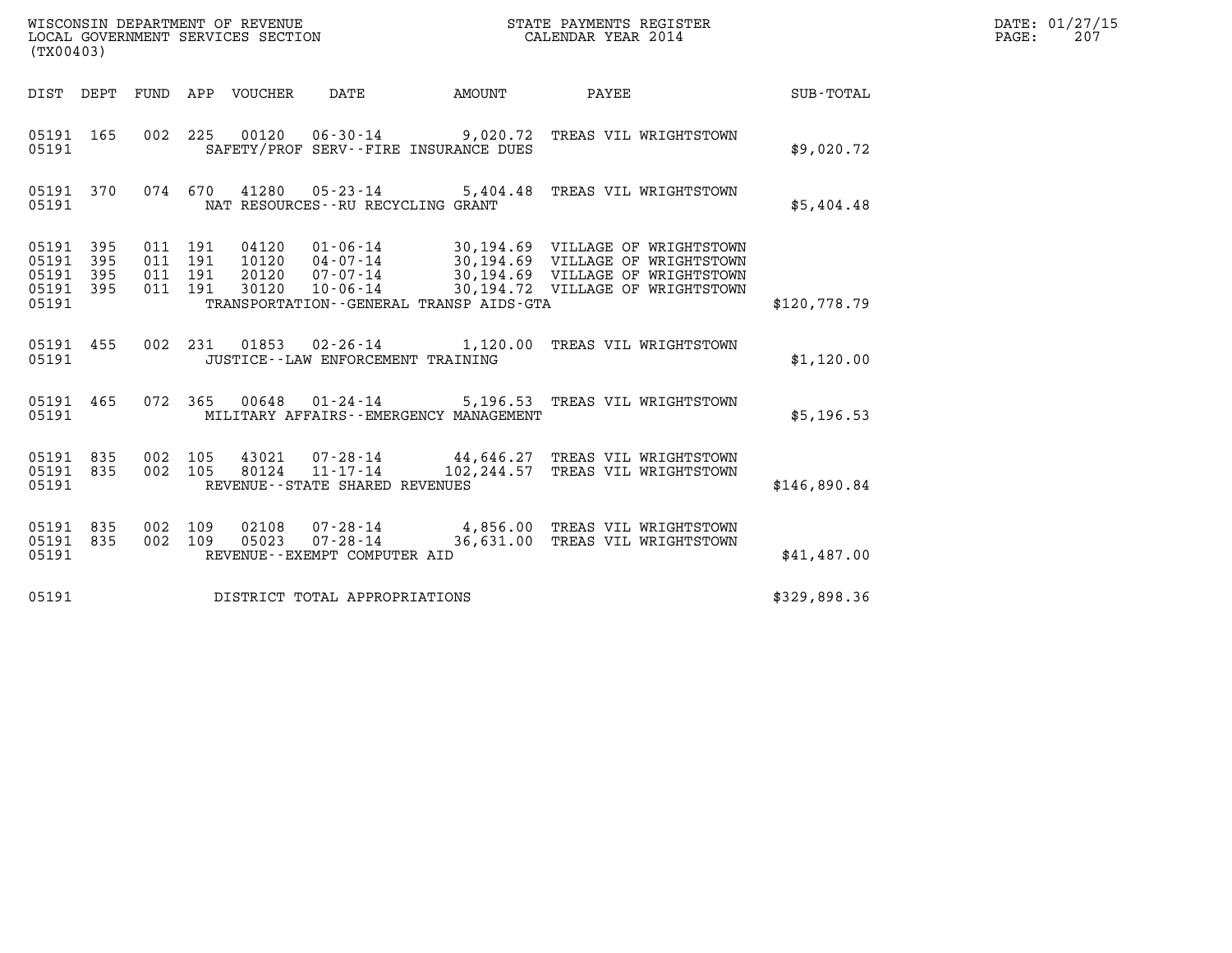| (TX00403)                                                                                                            |                                                      |                                                      |                                                      |                                                                      |                                                                                                                                        |                                                                                                                                   |                                                                                                                                                                                                                                                                                                                                                   |             | DATE: 01/27/15<br>PAGE: 208 |
|----------------------------------------------------------------------------------------------------------------------|------------------------------------------------------|------------------------------------------------------|------------------------------------------------------|----------------------------------------------------------------------|----------------------------------------------------------------------------------------------------------------------------------------|-----------------------------------------------------------------------------------------------------------------------------------|---------------------------------------------------------------------------------------------------------------------------------------------------------------------------------------------------------------------------------------------------------------------------------------------------------------------------------------------------|-------------|-----------------------------|
|                                                                                                                      |                                                      |                                                      |                                                      |                                                                      |                                                                                                                                        |                                                                                                                                   |                                                                                                                                                                                                                                                                                                                                                   |             |                             |
| 05216                                                                                                                |                                                      |                                                      |                                                      |                                                                      |                                                                                                                                        | SAFETY/PROF SERV--FIRE INSURANCE DUES                                                                                             | 05216 165 002 225 00121 06-30-14 75,346.37 TREAS CITY DE PERE                                                                                                                                                                                                                                                                                     | \$75,346.37 |                             |
| 05216                                                                                                                |                                                      |                                                      |                                                      |                                                                      |                                                                                                                                        | NAT RESOURCES -- AIDS IN LIEU OF TAXES                                                                                            | 05216 370 002 503 16391 01-30-14 2,714.21 TREAS CITY DE PERE                                                                                                                                                                                                                                                                                      | \$2,714.21  |                             |
| 05216                                                                                                                |                                                      |                                                      |                                                      |                                                                      | NAT RESOURCES - - BOATING PROJECTS                                                                                                     |                                                                                                                                   | 05216 370 012 573 00289 08-25-14 5,000.00 TREAS CITY DE PERE                                                                                                                                                                                                                                                                                      | \$5,000.00  |                             |
| 05216                                                                                                                |                                                      |                                                      |                                                      |                                                                      |                                                                                                                                        | NAT RESOURCES--AIDS IN LIEU OF TAXES                                                                                              | 05216 370 012 579 19108 04-16-14 507.41 TREAS CITY DE PERE                                                                                                                                                                                                                                                                                        | \$507.41    |                             |
| 05216                                                                                                                |                                                      |                                                      |                                                      |                                                                      |                                                                                                                                        | NAT RESOURCES-WILDLIFE ABATEMENT/CONTROL                                                                                          | 05216 370 012 580 00293 08-25-14 5,000.00 TREAS CITY DE PERE                                                                                                                                                                                                                                                                                      | \$5,000.00  |                             |
| 05216                                                                                                                |                                                      |                                                      |                                                      |                                                                      |                                                                                                                                        | NAT RESOURCES--RU RECYCLING GRANT                                                                                                 | 05216 370 074 670 41281 05-23-14 91,530.69 TREAS CITY DE PERE                                                                                                                                                                                                                                                                                     | \$91,530.69 |                             |
| 05216                                                                                                                |                                                      |                                                      |                                                      |                                                                      |                                                                                                                                        | NAT RESOURCES--RU CONSOLIDATED GRANT                                                                                              | 05216 370 074 673 41281 05-23-14 6,262.25 TREAS CITY DE PERE                                                                                                                                                                                                                                                                                      | \$6,262.25  |                             |
| 05216 395<br>05216<br>05216<br>05216<br>05216                                                                        | 395<br>395<br>395                                    | 011 162<br>011 162                                   | 011 162<br>011 162                                   |                                                                      |                                                                                                                                        | TRANSPORTATION--CONNECTING HIGHWAY AIDS                                                                                           | 06004 01-06-14 18,183.09 CITY OF DE PERE<br>12004 04-07-14 18,183.09 CITY OF DE PERE<br>22004 07-07-14 18,183.09 CITY OF DE PERE<br>32004 10-06-14 18,183.10 CITY OF DE PERE                                                                                                                                                                      | \$72,732.37 |                             |
| 05216 395<br>05216 395<br>05216 395<br>05216<br>05216<br>05216<br>05216<br>05216<br>05216<br>05216<br>05216<br>05216 | 395<br>395<br>395<br>395<br>395<br>395<br>395<br>395 | 011<br>011<br>011<br>011<br>011<br>011<br>011<br>011 | 185<br>185<br>185<br>185<br>185<br>185<br>185<br>185 | 08045<br>12487<br>14206<br>17150<br>19642<br>25134<br>27560<br>98485 | $03 - 31 - 14$<br>$05 - 19 - 14$<br>$06 - 09 - 14$<br>$07 - 09 - 14$<br>$07 - 30 - 14$<br>09-24-14<br>$10 - 15 - 14$<br>$01 - 06 - 14$ | 780.00<br>325.00<br>2,551.25<br>650.00<br>5,322.93<br>3,293.06<br>487.76<br>325.00<br>TRANSPORTATION - - HIGHWAY SAFETY - FEDERAL | 011 185  00370  01-13-14  650.00 TREAS CITY DE PERE<br>011 185  02548  02-03-14  325.00 TREAS CITY DE PERE<br>011 185  04762  02-24-14  325.00 TREAS CITY DE PERE<br>TREAS CITY DE PERE<br>TREAS CITY DE PERE<br>TREAS CITY DE PERE<br>TREAS CITY DE PERE<br>TREAS CITY DE PERE<br>TREAS CITY DE PERE<br>TREAS CITY DE PERE<br>TREAS CITY DE PERE | \$15,035.00 |                             |
| 05216<br>05216<br>05216                                                                                              | 395<br>395<br>395                                    | 011<br>011<br>011                                    | 191<br>191<br>191                                    | 04121<br>10121<br>20121                                              | $01 - 06 - 14$<br>$04 - 07 - 14$<br>$07 - 07 - 14$                                                                                     | 222, 199.83<br>222, 199.83<br>222,199.83                                                                                          | CITY OF DE PERE<br>CITY OF DE PERE<br>CITY OF DE PERE                                                                                                                                                                                                                                                                                             |             |                             |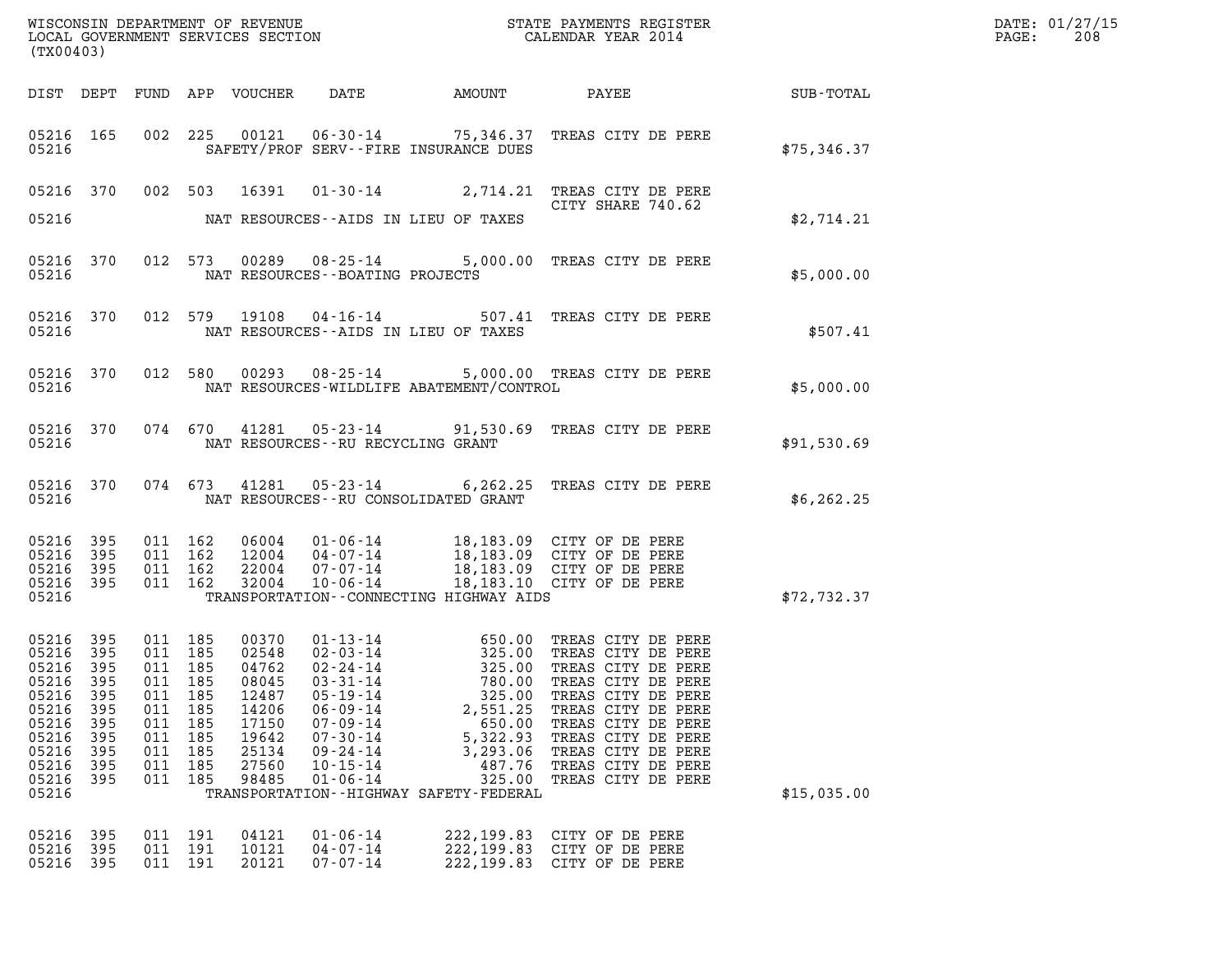|       | DATE: 01/27/15 |
|-------|----------------|
| PAGE: | 209            |

| (TX00403)                                                                                                             |                                                                           |                                                                                                                                  |         |                                                                                                          |                                                                       |                                           | DATE: 01/27/15<br>PAGE:<br>209                                                                                                                                                                                                                                                                                                                                                                                             |                 |  |
|-----------------------------------------------------------------------------------------------------------------------|---------------------------------------------------------------------------|----------------------------------------------------------------------------------------------------------------------------------|---------|----------------------------------------------------------------------------------------------------------|-----------------------------------------------------------------------|-------------------------------------------|----------------------------------------------------------------------------------------------------------------------------------------------------------------------------------------------------------------------------------------------------------------------------------------------------------------------------------------------------------------------------------------------------------------------------|-----------------|--|
| DIST DEPT                                                                                                             |                                                                           |                                                                                                                                  |         | FUND APP VOUCHER                                                                                         | DATE                                                                  | AMOUNT                                    |                                                                                                                                                                                                                                                                                                                                                                                                                            | PAYEE SUB-TOTAL |  |
| 05216 395<br>05216                                                                                                    |                                                                           |                                                                                                                                  | 011 191 |                                                                                                          |                                                                       | TRANSPORTATION--GENERAL TRANSP AIDS-GTA   | 30121  10-06-14  222,199.86  CITY OF DE PERE                                                                                                                                                                                                                                                                                                                                                                               | \$888,799.35    |  |
| 05216 435<br>05216<br>05216<br>05216<br>05216<br>05216<br>05216<br>05216<br>05216<br>05216<br>05216<br>05216<br>05216 | 435<br>435<br>435<br>435<br>435<br>435<br>435<br>435<br>435<br>435<br>435 | 005 000<br>005 000<br>005 000<br>005 000<br>005 000<br>005 000<br>005 000<br>005 000<br>005 000<br>005 000<br>005 000<br>005 000 |         | 90412<br>90415<br>90416<br>90417<br>90419<br>90420<br>90500<br>90502<br>90506<br>90508<br>90509<br>90510 | 11-01-14<br>12-01-14<br>12-01-14<br>HEALTH SERVICES -- STATE/FED AIDS |                                           | 01-01-14 4,403.00 CITY OF DE PERE<br>02-01-14<br>03-01-14<br>03-01-14<br>5,718.00 CITY OF DE PERE<br>03-01-14<br>04-01-14<br>04-01-14<br>05-01-14<br>06-01-14<br>06-01-14<br>07-01-14<br>07-01-14<br>07-01-14<br>07-01-14<br>1,705.00 CITY OF DE PERE<br>07-01-14<br>1,705.00 CITY OF DE PERE<br>08-01-14<br>1,411.00 CITY OF DE PERE<br>09-01-14<br>1,411.00 CITY<br>3,911.00 CITY OF DE PERE<br>3,033.00 CITY OF DE PERE | \$54,666.00     |  |
| 05216 435<br>05216                                                                                                    |                                                                           | 005 162                                                                                                                          |         | 01HSD                                                                                                    |                                                                       | HS--AMBULANCE FUNDING ASSISTANCE GRANTS   | 09-08-14 7,388.46 TREAS CITY DE PERE                                                                                                                                                                                                                                                                                                                                                                                       | \$7,388.46      |  |
| 05216 435<br>05216                                                                                                    |                                                                           | 005 163                                                                                                                          |         | 01LGS                                                                                                    |                                                                       | HS--PREPAID MEDICAL TRANSPORT REIMBURSE   | 11-17-14 16,000.00 DE PERE CITY AMBULANCE SERV                                                                                                                                                                                                                                                                                                                                                                             | \$16,000.00     |  |
| 05216 455<br>05216                                                                                                    |                                                                           | 002 231                                                                                                                          |         | 01325                                                                                                    | $02 - 18 - 14$<br>JUSTICE - - LAW ENFORCEMENT TRAINING                |                                           | 5,440.00 TREAS CITY DE PERE                                                                                                                                                                                                                                                                                                                                                                                                | \$5,440.00      |  |
| 05216 455<br>05216                                                                                                    |                                                                           | 002 241                                                                                                                          |         | 03146                                                                                                    |                                                                       | JUSTICE -- CEASE AND OTHER FEDERAL GRANTS | 12-15-14 1,508.00 TREAS CITY DE PERE                                                                                                                                                                                                                                                                                                                                                                                       | \$1,508.00      |  |
| 05216 835<br>05216 835<br>05216                                                                                       |                                                                           | 002 105<br>002 105                                                                                                               |         | 43022<br>80125                                                                                           | $11 - 17 - 14$<br>REVENUE--STATE SHARED REVENUES                      |                                           | 07-28-14 383,744.69 TREAS CITY DE PERE<br>1,206,876.64 TREAS CITY DE PERE                                                                                                                                                                                                                                                                                                                                                  | \$1,590,621.33  |  |
| 05216 835<br>05216<br>05216                                                                                           | 835                                                                       | 002 109<br>002 109                                                                                                               |         | 02109<br>05024                                                                                           | $07 - 28 - 14$<br>$07 - 28 - 14$<br>REVENUE - - EXEMPT COMPUTER AID   |                                           | 151,821.00 TREAS CITY DE PERE<br>178,576.00 TREAS CITY DE PERE                                                                                                                                                                                                                                                                                                                                                             | \$330,397.00    |  |
| 05216 835<br>05216<br>05216                                                                                           | 835                                                                       | 002<br>002 302                                                                                                                   | 302     | 10007<br>11007                                                                                           | $07 - 28 - 14$<br>$07 - 28 - 14$                                      | REVENUE-FIRST DOLLAR/SCHOOL LEVY CREDITS  | 3,118,923.94 TREAS CITY DE PERE<br>532,947.80 TREAS CITY DE PERE                                                                                                                                                                                                                                                                                                                                                           | \$3,651,871.74  |  |
| 05216 835<br>05216<br>05216                                                                                           | 835                                                                       | 021 363<br>021 363                                                                                                               |         | 35972<br>37288                                                                                           | 03-24-14<br>$03 - 24 - 14$<br>REVENUE--LOTTERY CREDIT -               |                                           | 2,503.77 TREAS CITY DE PERE<br>678,504.70 TREAS CITY DE PERE                                                                                                                                                                                                                                                                                                                                                               | \$681,008.47    |  |
| 05216                                                                                                                 |                                                                           |                                                                                                                                  |         |                                                                                                          | DISTRICT TOTAL APPROPRIATIONS                                         |                                           |                                                                                                                                                                                                                                                                                                                                                                                                                            | \$7,501,828.65  |  |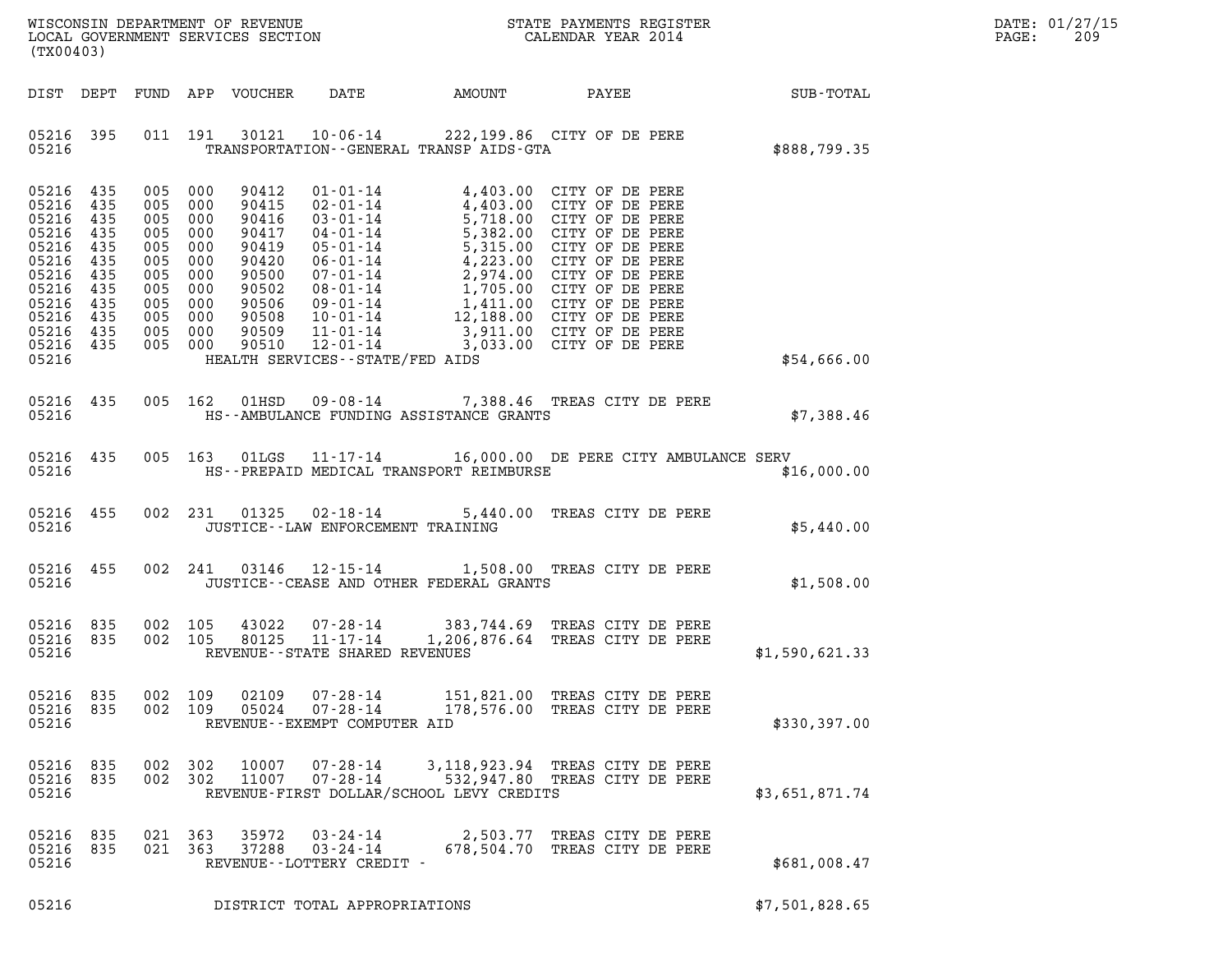| (TX00403)                                                      |            |                   |                                         |                                           |                                                                                        | WISCONSIN DEPARTMENT OF REVENUE<br>LOCAL GOVERNMENT SERVICES SECTION<br>(TWO0403) | DATE: 01/27/15<br>$\mathtt{PAGE:}$<br>210                                                                                                                                                                                |                |  |
|----------------------------------------------------------------|------------|-------------------|-----------------------------------------|-------------------------------------------|----------------------------------------------------------------------------------------|-----------------------------------------------------------------------------------|--------------------------------------------------------------------------------------------------------------------------------------------------------------------------------------------------------------------------|----------------|--|
|                                                                |            |                   |                                         |                                           |                                                                                        |                                                                                   | DIST DEPT FUND APP VOUCHER DATE AMOUNT PAYEE SUB-TOTAL                                                                                                                                                                   |                |  |
|                                                                | 05231      |                   |                                         |                                           |                                                                                        | SAFETY/PROF SERV--FIRE INSURANCE DUES                                             | 05231 165 002 225 00122 06-30-14 240,648.36 TREAS CITY GREEN BAY                                                                                                                                                         | \$240,648.36   |  |
|                                                                |            |                   |                                         |                                           |                                                                                        | 05231 NAT RESOURCES--AIDS IN LIEU OF TAXES                                        | 05231 370 002 503 16392 01-30-14 444.04 TREAS CITY GREEN BAY                                                                                                                                                             | \$444.04       |  |
|                                                                |            |                   |                                         |                                           | 05231 NAT RESOURCES--BOAT PATROL                                                       |                                                                                   | 05231 370 012 381 00514 03-28-14 6,048.52 TREAS CITY GREEN BAY                                                                                                                                                           | \$6,048.52     |  |
|                                                                |            |                   |                                         |                                           |                                                                                        | 05231 NAT RESOURCES--BOATING ENFORCEMENT AIDS                                     | 05231 370 012 550 00514 03-28-14 20,958.12 TREAS CITY GREEN BAY<br>\$20,958.12 \$20,958.12                                                                                                                               |                |  |
|                                                                |            |                   |                                         |                                           |                                                                                        | 05231 NAT RESOURCES--FOREST CROP/MFL/CO FOREST                                    | 05231 370 012 571 37223 06-16-14 15.81 TREAS CITY GREEN BAY                                                                                                                                                              | \$15.81        |  |
|                                                                |            |                   |                                         |                                           |                                                                                        | 05231 NAT RESOURCES - RU RECYCLING GRANT                                          | 05231 370 074 670 41282 05-23-14 407,423.29 TREAS CITY GREEN BAY                                                                                                                                                         | \$407,423.29   |  |
|                                                                |            |                   |                                         |                                           |                                                                                        | 05231 NAT RESOURCES--RU CONSOLIDATED GRANT                                        | 05231 370 074 673 41282 05-23-14 27,161.49 TREAS CITY GREEN BAY                                                                                                                                                          | \$27,161.49    |  |
| 05231 395<br>05231 395<br>05231 395<br>05231 395<br>05231      |            |                   |                                         |                                           |                                                                                        | TRANSPORTATION -- CONNECTING HIGHWAY AIDS                                         | 011 162 06005 01-06-14 171,395.56 CITY OF GREEN BAY<br>011 162 12005 04-07-14 171,395.56 CITY OF GREEN BAY<br>011 162 32005 07-07-14 171,395.56 CITY OF GREEN BAY<br>011 162 32005 10-06-14 171,395.56 CITY OF GREEN BAY | \$685,582.24   |  |
| 05231                                                          | 05231 395  |                   |                                         |                                           | TRANSPORTATION--LIFT BRIDGE AIDS                                                       |                                                                                   | 011 164 15920 06-25-14 303,710.10 TREAS CITY GREEN BAY                                                                                                                                                                   | \$303,710.10   |  |
| 05231 395<br>05231                                             |            |                   | 011 175                                 | 05552                                     | $03 - 05 - 14$                                                                         | TRANSPORTATION - - PARATRANSIT AIDS, STATE                                        | 78,255.00 TREAS CITY GREEN BAY                                                                                                                                                                                           | \$78, 255.00   |  |
| 05231 395<br>05231<br>05231<br>05231 395<br>05231 395<br>05231 | 395<br>395 | 011<br>011<br>011 | 011 176<br>176<br>176<br>176<br>011 176 | 16002<br>24002<br>25223<br>26002<br>42002 | $06 - 04 - 14$<br>$07 - 07 - 14$<br>$09 - 25 - 14$<br>$09 - 30 - 14$<br>$12 - 30 - 14$ | TRANSPORTATION--BICYCLE & PEDESTRIAN AID                                          | 535,323.00 CITY OF GREEN BAY<br>535,323.00 CITY OF GREEN BAY<br>194,296.00 TREAS CITY GREEN BAY<br>535,322.00 CITY OF GREEN BAY<br>321,194.00 CITY OF GREEN BAY                                                          | \$2,121,458.00 |  |
|                                                                | 05231 395  |                   | 011 182                                 | 22039                                     | 08-22-14                                                                               |                                                                                   | 9,200.93 BAY-LAKE REGIONAL PLAN CO                                                                                                                                                                                       |                |  |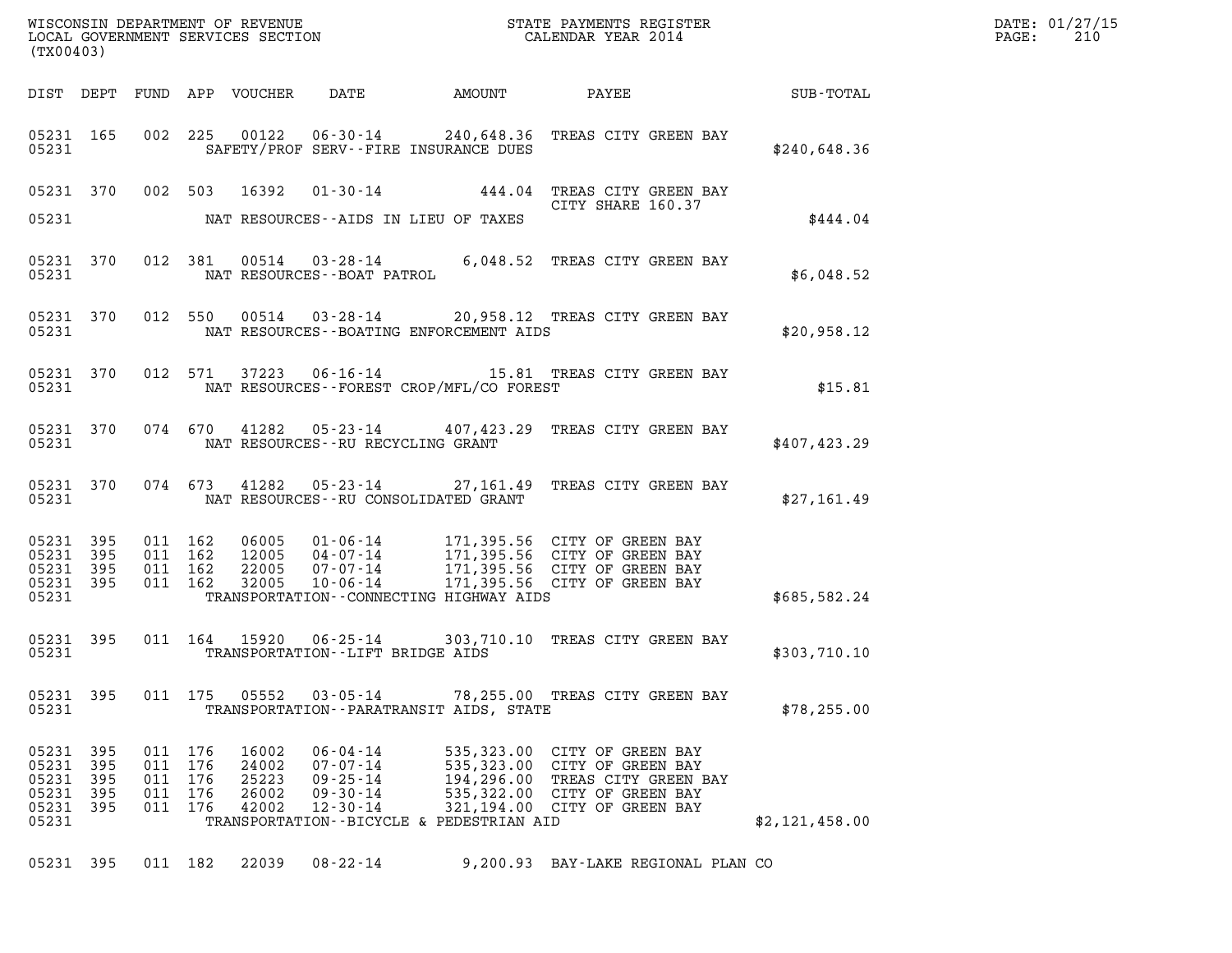| (TX00403)                                                                                                                                                                                                                                                                                                                                                                                                                                                                                                                                                                                                                                                                                                                                                                                         | %WISCONSIN DEPARTMENT OF REVENUE $$\tt STATE~PAYMEMTS~REGISTER~LOCAL~GOVERNMENT~SERVICES~SECTION~COIERMENT~SERVICES~SECTION~COILENDAR~YEAR~2014$                                                                                                  |  |                | DATE: 01/27/15<br>$\mathtt{PAGE}$ :<br>211 |
|---------------------------------------------------------------------------------------------------------------------------------------------------------------------------------------------------------------------------------------------------------------------------------------------------------------------------------------------------------------------------------------------------------------------------------------------------------------------------------------------------------------------------------------------------------------------------------------------------------------------------------------------------------------------------------------------------------------------------------------------------------------------------------------------------|---------------------------------------------------------------------------------------------------------------------------------------------------------------------------------------------------------------------------------------------------|--|----------------|--------------------------------------------|
|                                                                                                                                                                                                                                                                                                                                                                                                                                                                                                                                                                                                                                                                                                                                                                                                   | DIST DEPT FUND APP VOUCHER DATE AMOUNT PAYEE PATE SUB-TOTAL                                                                                                                                                                                       |  |                |                                            |
|                                                                                                                                                                                                                                                                                                                                                                                                                                                                                                                                                                                                                                                                                                                                                                                                   | 05231 395 011 182 23563 09-10-14 180.63 BAY-LAKE REGIONAL PLAN CO 05231 395 011 182 28593 10-24-14 7,858.50 BAY-LAKE REGIONAL PLAN CO<br>05231 TRANSPORTATION - TRANSIT AIDS - FEDERAL                                                            |  | \$17,240.06    |                                            |
| 05231 395 011 185<br>05231 395<br>011 185<br>05231 395<br>011 185<br>05231 395<br>011 185<br>05231 395<br>05231 395<br>011 185<br>011 185<br>$011$ 185<br>05231 395<br>011 185<br>05231 395<br>05231 395<br>011 185<br>05231 395<br>011 185<br>011 185<br>05231 395<br>05231 395<br>011 185<br>011 185<br>011 185<br>011 185<br>05231 395<br>05231 395<br>05231 395<br>011 185<br>011 185<br>011 185<br>05231 395<br>05231 395<br>05231 395<br>05231 395<br>011 185<br>05231 395<br>011 185<br>011 185<br>05231 395<br>05231 395<br>011 185<br>05231 395<br>011 185<br>011 185<br>05231 395<br>05231 395<br>05231 395<br>011 185<br>011 185<br>05231 395<br>011 185<br>05231 395<br>011 185<br>011 185<br>05231 395<br>011 185<br>05231 395<br>05231 395 011 185 35003<br>05231 395 011 185 98486 | 05231 TRANSPORTATION--HIGHWAY SAFETY-FEDERAL                                                                                                                                                                                                      |  | \$178,589.38   |                                            |
| 05231 395 011 191<br>05231 395 011 191<br>011 191<br>011 191<br>011 191<br>05231 395<br>05231 395<br>05231                                                                                                                                                                                                                                                                                                                                                                                                                                                                                                                                                                                                                                                                                        | 04122  01-06-14  732,308.31  CITY OF GREEN BAY<br>10122  04-07-14  732,308.31  CITY OF GREEN BAY<br>20122  07-07-14  732,308.31  CITY OF GREEN BAY<br>30122  10-06-14  732,308.31  CITY OF GREEN BAY<br>TRANSPORTATION -- GENERAL TRANSP AIDS-GTA |  | \$2,929,233.24 |                                            |

| 05231              |  |         |  | TRANSPORTATION--GENERAL TRANSP AIDS-GTA                                    |  | \$2,929,233.24 |  |
|--------------------|--|---------|--|----------------------------------------------------------------------------|--|----------------|--|
| 05231 395<br>05231 |  | 011 278 |  | 108, 282. 25 TREAS CITY GREEN BAY<br>TRANSPORTATION--LRIP/TRIP/MSIP GRANTS |  | \$108, 282, 25 |  |

| 05231              | TRANSPORTATION--LRIP/TRIP/MSIP GRANTS |  |         |  |                                                                 |  |                                |  |             |
|--------------------|---------------------------------------|--|---------|--|-----------------------------------------------------------------|--|--------------------------------|--|-------------|
| 05231 395<br>05231 |                                       |  | 011 286 |  | 15818 06-19-14<br>TRANSPORTATION - - ENHANCEMENT GRANTS - - FED |  | 16,073.22 TREAS CITY GREEN BAY |  | \$16,073.22 |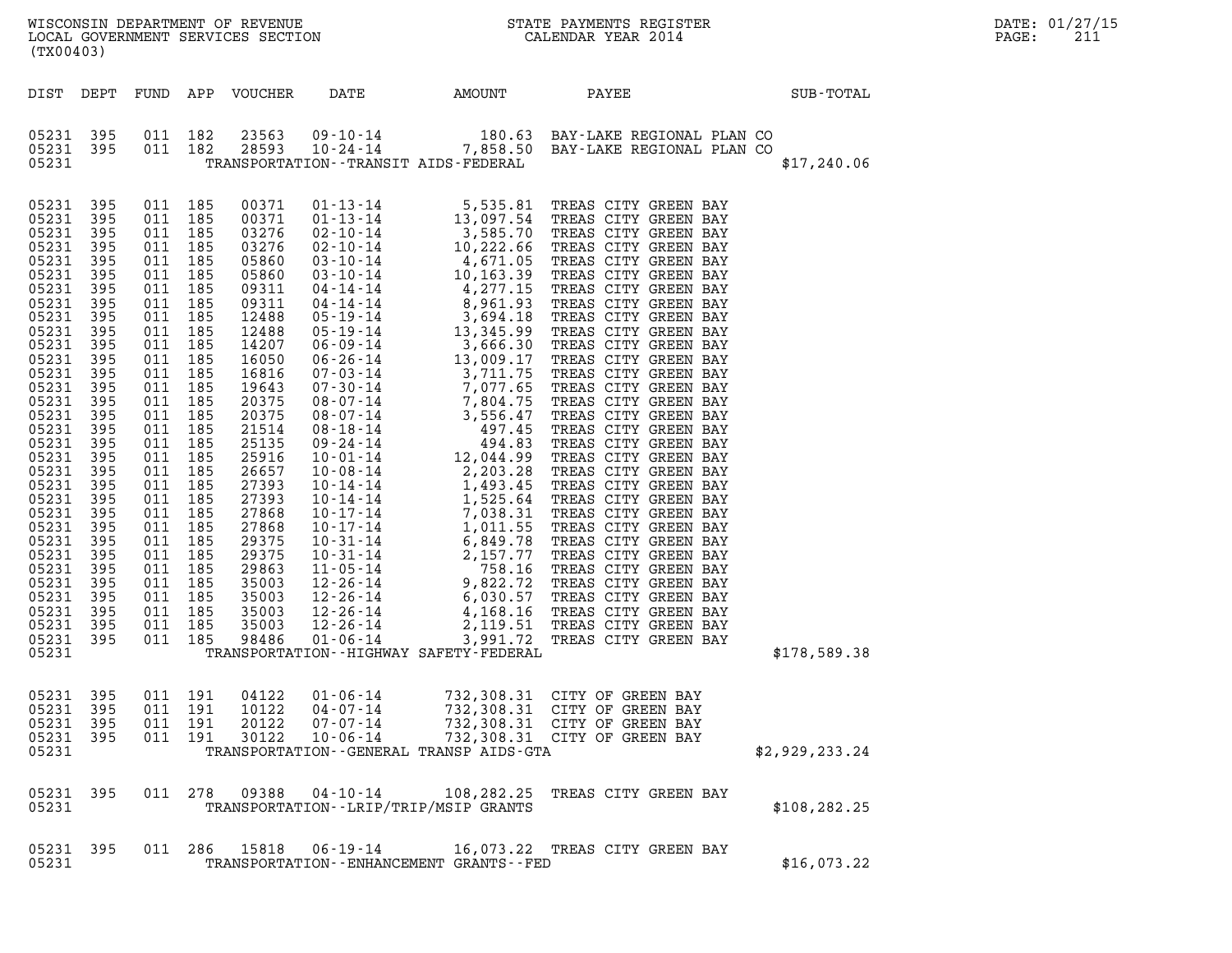| (TX00403)                                                                                                              |                   |                                                                                      |                                 |                                           |                                                                                        |                                                                                                                                                                                                                                                                                         |                                                                                                                             |  |  |                 | DATE: 01/27/15<br>PAGE:<br>212 |
|------------------------------------------------------------------------------------------------------------------------|-------------------|--------------------------------------------------------------------------------------|---------------------------------|-------------------------------------------|----------------------------------------------------------------------------------------|-----------------------------------------------------------------------------------------------------------------------------------------------------------------------------------------------------------------------------------------------------------------------------------------|-----------------------------------------------------------------------------------------------------------------------------|--|--|-----------------|--------------------------------|
|                                                                                                                        |                   |                                                                                      |                                 | DIST DEPT FUND APP VOUCHER                | DATE                                                                                   | AMOUNT                                                                                                                                                                                                                                                                                  |                                                                                                                             |  |  | PAYEE SUB-TOTAL |                                |
| 05231 435<br>05231                                                                                                     |                   |                                                                                      |                                 |                                           |                                                                                        | 005 162 01HSD 09-08-14 7,190.55 TREAS CITY GREEN BAY<br>HS--AMBULANCE FUNDING ASSISTANCE GRANTS                                                                                                                                                                                         |                                                                                                                             |  |  | \$7,190.55      |                                |
| 05231                                                                                                                  | 05231 435         |                                                                                      |                                 |                                           |                                                                                        | 005 163 01LGS 11-17-14 196,100.00 CITY OF GREEN BAY<br>HS--PREPAID MEDICAL TRANSPORT REIMBURSE                                                                                                                                                                                          |                                                                                                                             |  |  | \$196, 100.00   |                                |
| 05231 455<br>05231                                                                                                     | 05231 455         |                                                                                      | 002 231<br>002 231              |                                           | JUSTICE--LAW ENFORCEMENT TRAINING                                                      | 01425  02-19-14  27,840.00 TREAS CITY GREEN BAY<br>03216  12-19-14   1,859.00 TREAS CITY GREEN BAY                                                                                                                                                                                      |                                                                                                                             |  |  | \$29,699.00     |                                |
| 05231 455<br>05231 455<br>05231<br>05231 455<br>05231 455<br>05231 455<br>05231 455<br>05231 455<br>05231 455<br>05231 | 455               | 002 251<br>002 251<br>002 251<br>002 251<br>002 251<br>002 251<br>002 251<br>002 251 | 002 251                         |                                           |                                                                                        | 00660 08-25-14 12,996.78 TREAS CITY GREEN BAY<br>00669 08-22-14 7,122.75 TREAS CITY GREEN BAY<br>01205 02-18-14 20,000.00 TREAS CITY GREEN BAY<br>01211 02-18-14 14,692.80 TREAS CITY GREEN BAY<br>01488 10-07-14 15,536.50 TREAS CITY GRE<br>JUSTICE - - TRUANCY PROGRAM - GRANT FUNDS |                                                                                                                             |  |  | \$89,040.00     |                                |
| 05231 455<br>05231                                                                                                     | 05231 455         | 002 275                                                                              | 002 275                         | 02061<br>03205                            |                                                                                        | 03-18-14 60,717.00 TREAS CITY GREEN BAY<br>05-29-14 60,717.00 TREAS CITY GREEN BAY<br>DOJ--UNIFORM BEAT PATROL OFFICER GRANT                                                                                                                                                            |                                                                                                                             |  |  | \$121,434.00    |                                |
| 05231 455<br>05231 455<br>05231 455<br>05231 455<br>05231                                                              |                   | 002 321<br>002 321<br>002 321                                                        | 002 321                         | 00343<br>02068<br>02669<br>02739          | JUSTICE--COURT IMPROVEMENT GRANTS                                                      | 08-06-14 3,925.00 TREAS CITY GREEN BAY<br>03-18-14 2,862.50 TREAS CITY GREEN BAY<br>11-21-14 3,450.00 TREAS CITY GREEN BAY<br>05-12-14 4,587.50 TREAS CITY GREEN BAY                                                                                                                    |                                                                                                                             |  |  | \$14,825.00     |                                |
| 05231 465<br>05231 465<br>05231 465<br>05231 465<br>05231                                                              |                   | 002<br>002 306<br>002<br>002 306                                                     | 306<br>306                      | 00046<br>00787<br>00985<br>01388          | $10 - 29 - 14$<br>$02 - 25 - 14$<br>$04 - 14 - 14$<br>$07 - 25 - 14$                   | 11,268.85 TREAS CITY GREEN BAY<br>11,268.85 TREAS CITY GREEN BAY<br>11,268.85 TREAS CITY GREEN BAY<br>11,268.85 TREAS CITY GREEN BAY<br>MILITARY AFFAIRS-EMER MGMT--HAZMAT AIDS                                                                                                         |                                                                                                                             |  |  | \$45,075.40     |                                |
| 05231 465<br>05231                                                                                                     |                   |                                                                                      | 002 350                         | 00835                                     | 03-11-14                                                                               | MILITARY AFFAIRS -- HOMELAND SEC GRANT                                                                                                                                                                                                                                                  | 6,000.00 TREAS CITY GREEN BAY                                                                                               |  |  | \$6,000.00      |                                |
| 05231 505<br>05231<br>05231<br>05231<br>05231 505                                                                      | 505<br>505<br>505 | 002<br>002<br>002<br>002<br>002                                                      | 745<br>745<br>745<br>745<br>745 | 00891<br>00945<br>04571<br>04571<br>04711 | $08 - 22 - 14$<br>$08 - 22 - 14$<br>$01 - 16 - 14$<br>$01 - 16 - 14$<br>$01 - 13 - 14$ | 6,765.65<br>724.00<br>1,425.00<br>38,437.00                                                                                                                                                                                                                                             | 961.00 TREAS CITY GREEN BAY<br>TREAS CITY GREEN BAY<br>TREAS CITY GREEN BAY<br>TREAS CITY GREEN BAY<br>TREAS CITY GREEN BAY |  |  |                 |                                |